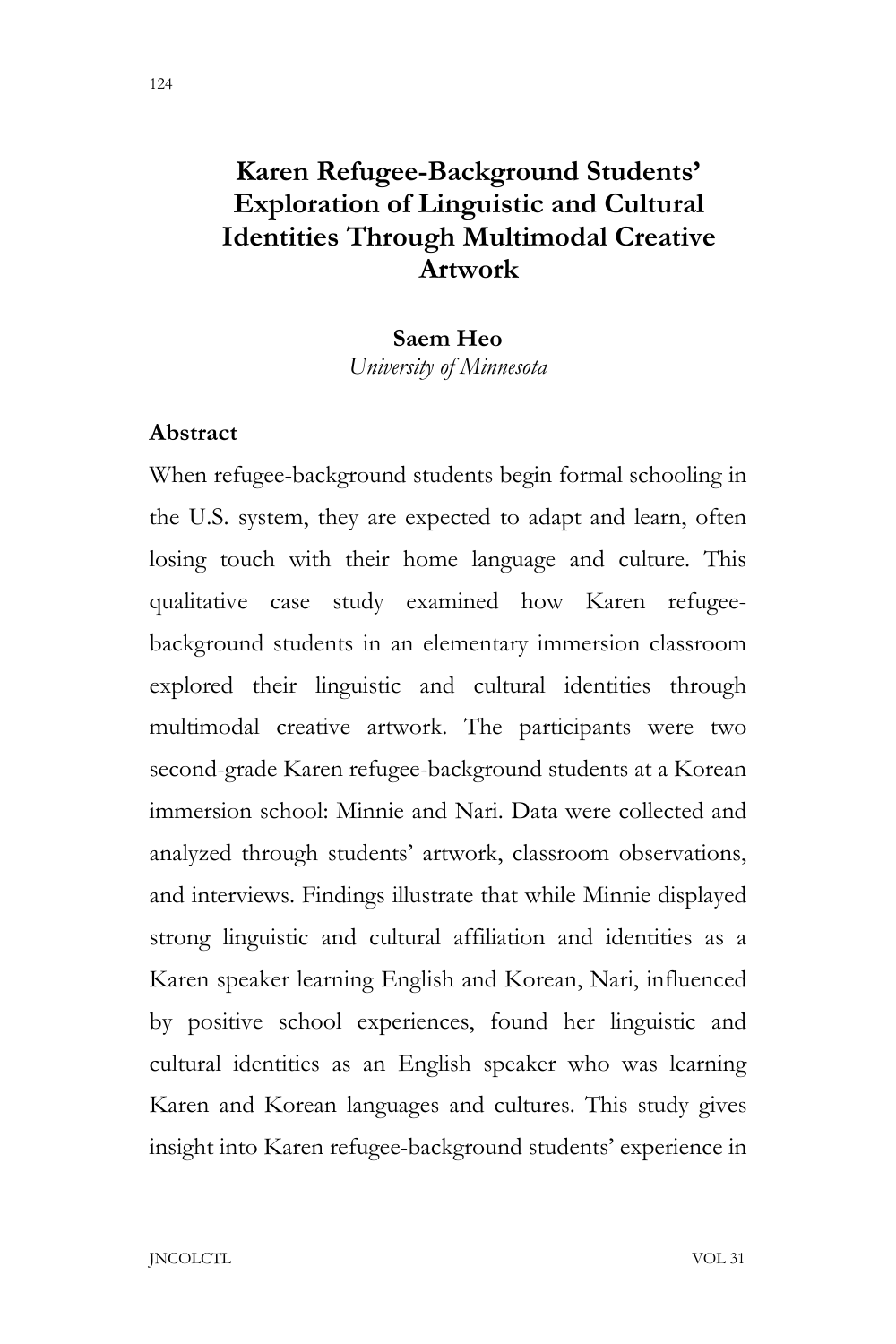an elementary immersion classroom and the importance of identity exploration.

**Keywords:** Karen students, refugee-background students, linguistic and cultural identities, multimodality, student artwork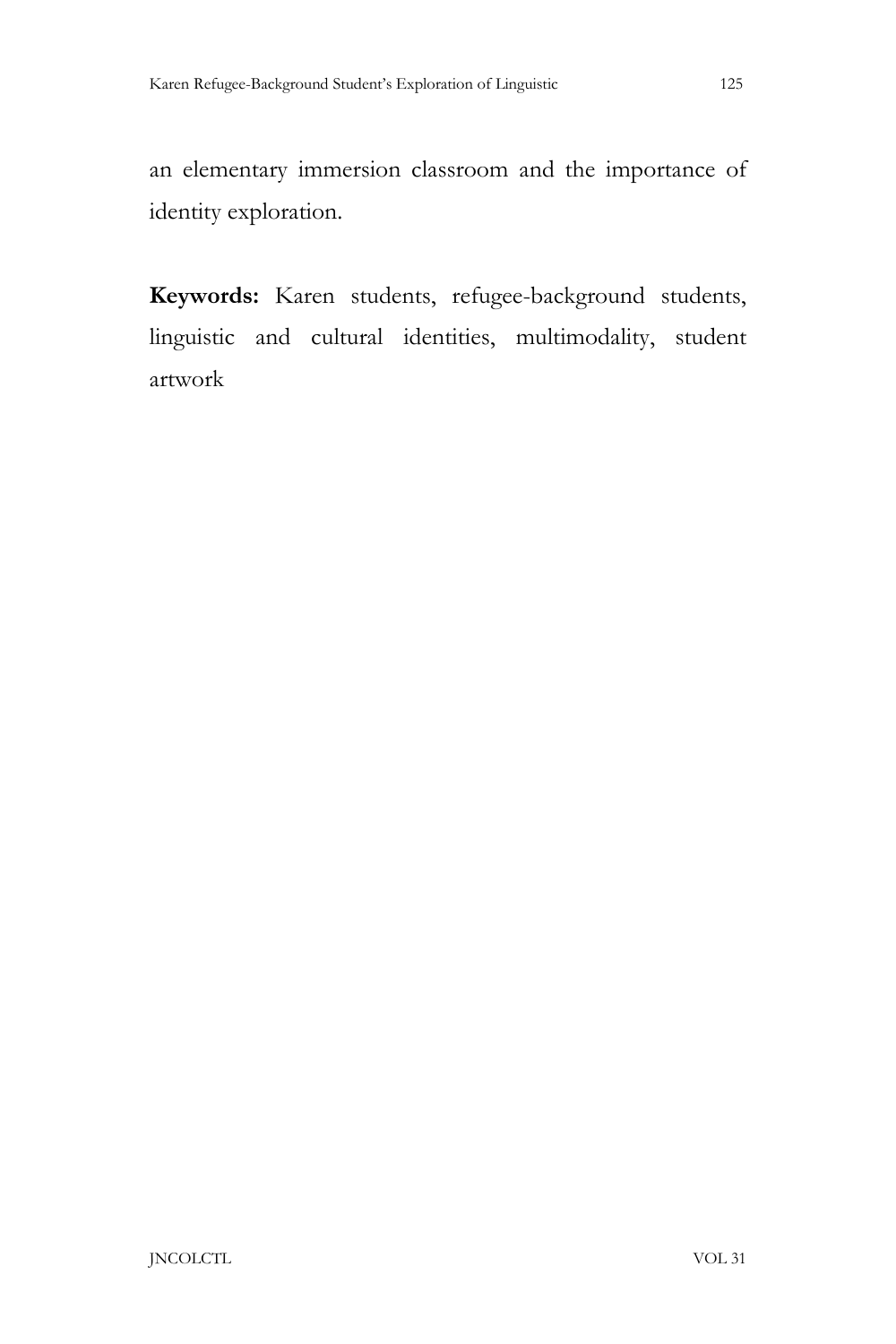#### **Introduction**

Since the early 2000s, a number of refugees have left their home countries and migrated into the U.S., and Burma has been one of the primary countries from which resettled refugees originate. Being persecuted in their home country, Karen people and families had to withstand "systematic human rights violations including torture, extrajudicial killing, burning of villages, forced labor, and rape" (Shannon et al., 2015, p. 578). This persecution forced them to flee and eventually resettle as refugees in the U.S., where they live safely and have educational opportunities for their children.

After resettlement, Karen parents are likely to typically send their children to U.S. public schools and have high hopes for their children's educational experience, such as target language learning (i.e., English) and the possibility of access to what Karen parents consider to be the "good jobs" through formal schooling (Cun, 2020, p. 269). However, due to the effects of disrupted education and low print literacy even in their first language, Karen refugee-background students often struggle with adapting to (and learning in) the U.S. public school system. While the literature has found that the knowledge and experience students bring from home are associated with positive learning experiences (Gee, 2002; Harste, 2010), students' language, culture, and prior learning experiences are often disregarded and considered unwelcome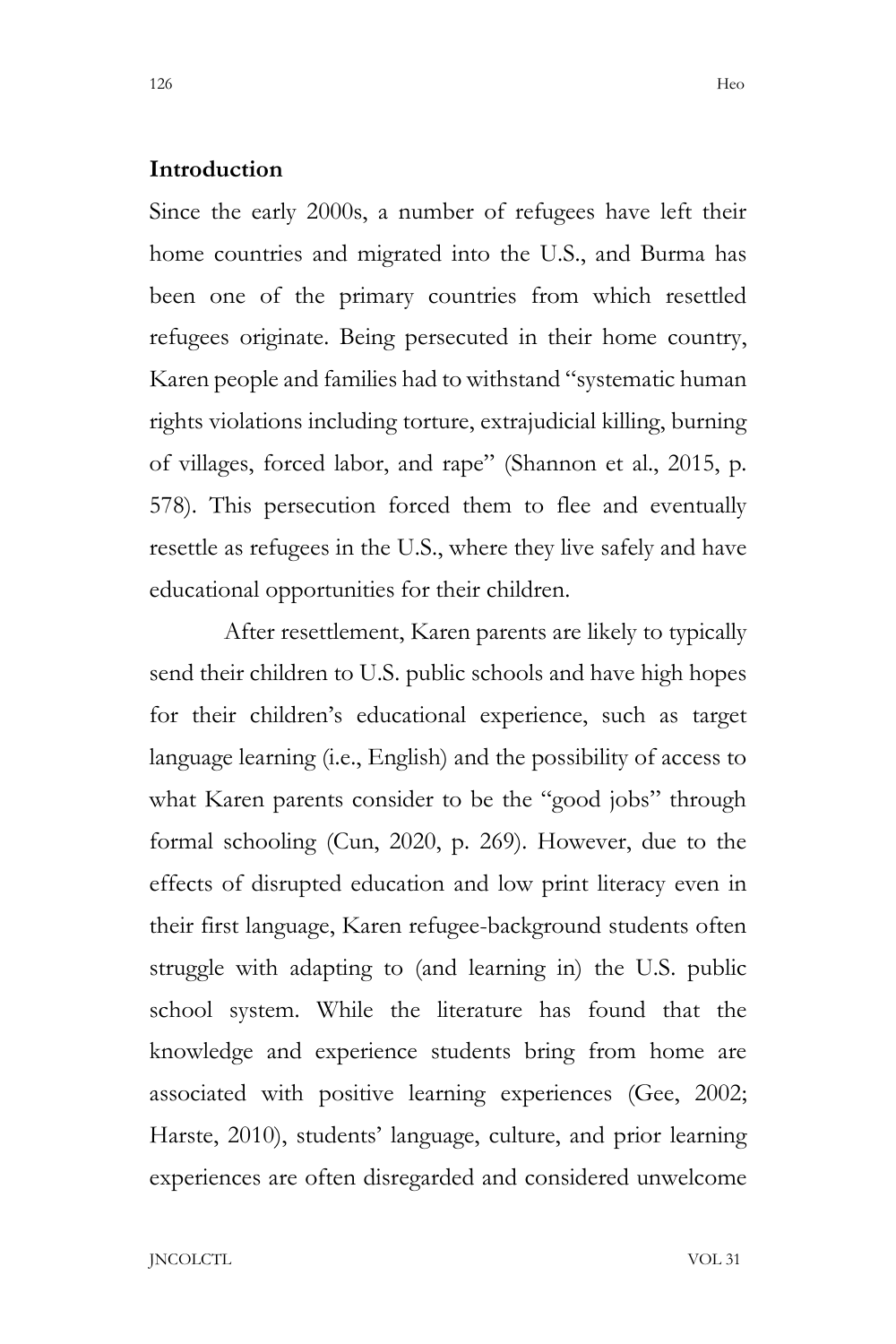(Binder & Kotsopoulos, 2011). Teachers prioritize teaching their refugee-background students behavioural and socializing practices appropriate for the U.S. school setting (Cho et al., 2019) without taking into account their prior education and experiences. As a result, this leads to having adverse impacts on the academic achievement (Magro, 2007) and schooling experiences of students from a refugee background.

The purpose of this qualitative case study was to understand how two female Karen refugee-background elementary students explore their linguistic and cultural identities through multimodal creative artwork. According to Cummins (2004), understanding student-created identity texts provides schools and teachers with a potential for rethinking and re-structuring educational practices in the learning environment. In this sense, it is important for students, especially those with refugee backgrounds, to have a chance to explore their identities given their high dropout rate from school (Tandon, 2016) and greater likelihood of living below the poverty line (Asian American Center for Advancing Justice, 2011).

# **Literature Review**

This section provides a brief review of education literature on (1) Karen refugee-background students and their U.S. schooling, based on the scarcity of research on elementary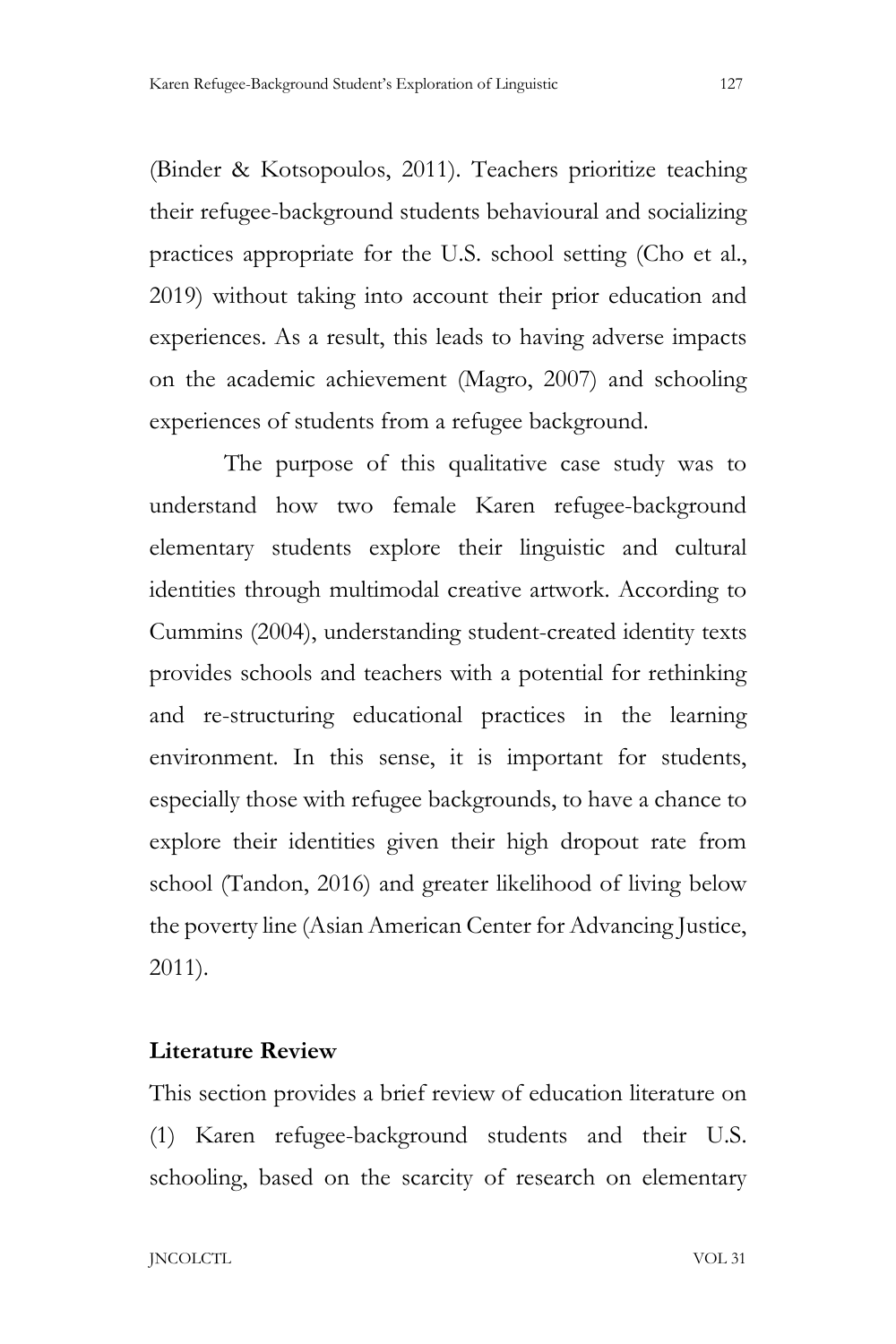school students with a refugee-background and Karen ethnicity; and (2) Linguistic and cultural identities through multimodal artwork, identifying a research gap that needs to be addressed in this present study.

# **Karen Refugee-Background Students and Their U.S. Schooling**

Education research has various terms used interchangeably to refer to Karen people with a refugee background, such as "Refugees from Burma" (Roof & McVee, 2021), "Burmese" (Tandon, 2016), "Karen of Burma" (Gilhooly & Lee, 2017), and "Karenni" (Dudley, 2010). For this study, I used the term, "Karen refugee-background students," to refer to students speaking Sgaw Karen and from Burma, and whose families were forced to leave their home country due to violent conflict between military armed forces and many ethnic minorities. While Myanmar became the official name of the country, I here refer to the nation of the Karen people as Burma, which had been historically so called. I use that name throughout this study in deference to Karen students' and parents' preference (Gilhooly & Lee, 2017; Harriden, 2002).

JNCOLCTL VOL 31 For refugee-background students, schooling experience in a resettled country plays a pivotal role in their transition to the new learning environments (Oikonomidoy, 2010; Taylor & Sidhu, 2012). However, schools tend to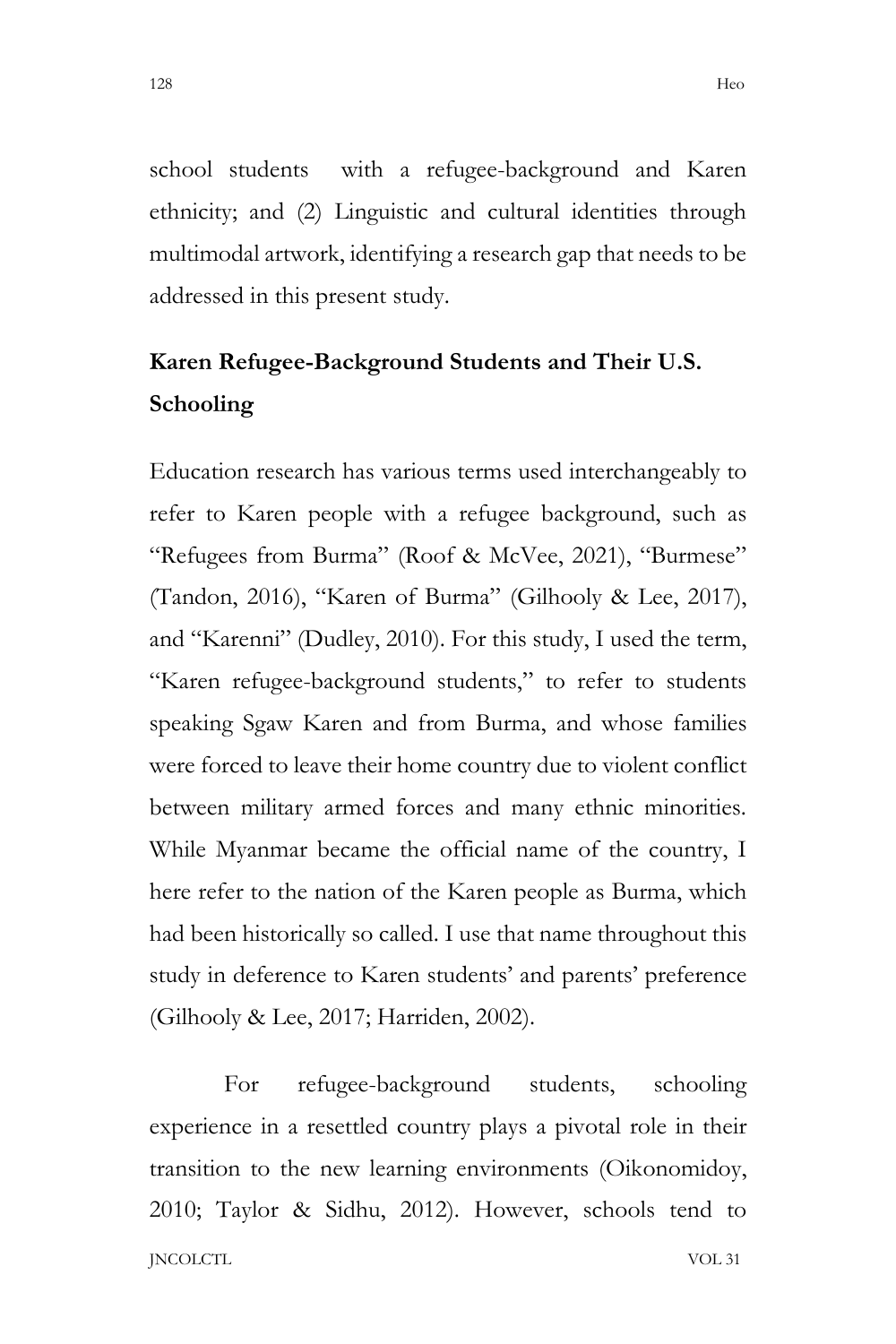become places where refugee students encounter discriminatory practices and experience rejection and isolation from peers, teachers, and even subject-matter content (McBrien, 2005; Rutter, 2006; Tandon, 2016; Taylor & Sidhu, 2012). In addition, research on school policy and practices for refugee students reveal that refugee students' academic success or failure are attributed to individual capability, rather than viewed from a systemic or structural perspective (Gitlin et al., 2003). Tandon (2016), for example, examines the obstacles and experiences of adolescent refugee-background students with Karen or Burmese ethnic backgrounds after their resettlement in the U.S. The author asserts that the U.S. education system and resettlement agencies led refugee youth or refugee students to learn only English, "sending a message that it was the only subject they were capable or worthy of learning or that it was the only one needed to learn to create their place in the labor force" (p. 15). This study not only presents the participants' U.S. schooling experience and classroom learning, as well as challenges and difficulties, but it also provides multiple marginalizing factors (i.e., birth order, gender, inability to take care of their illness) that are very complicated and make substantial impacts on their education and health.

Compared with refugees of various ethnicities, Karen refugee-background students are expected to adjust well due to their culture's traditional respect for authority (Gilhooly,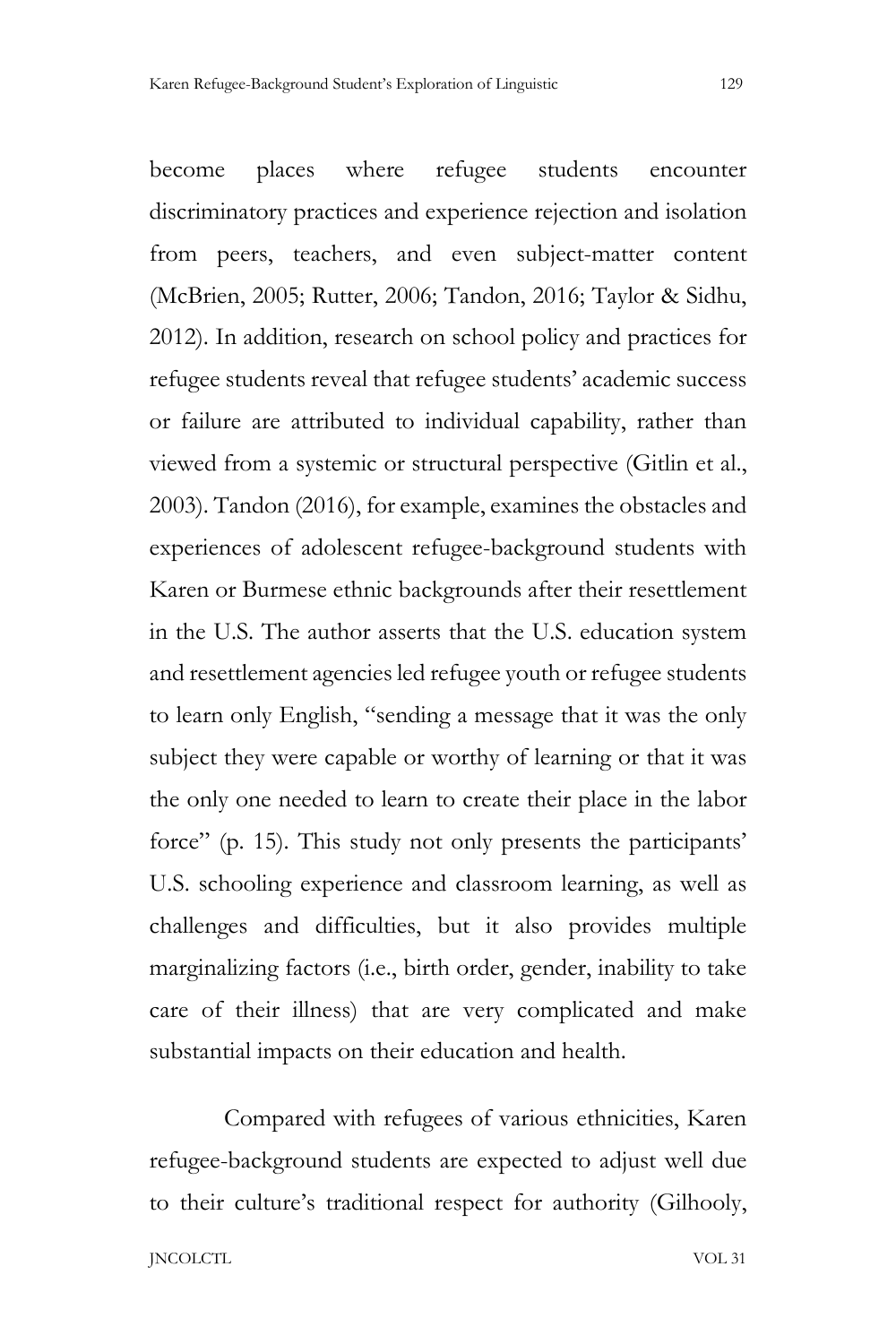2015). However, many of them are likely to struggle to become part of their school community because of rejection by peers, similar to the experience of other refugee students, (French & Conrad, 2001; Kennedy et al., 2019) and lacking support from schools and teachers (Gilhooly et al., 2019; Gilhooly & Lee, 2014; Gilhooly & Lee, 2017; Hiorth & Molyneux, 2018). Kennedy et al. (2019), for instance, delve into the ways in which two Chin refugee-background students in an elementary ESL classroom explore and express their identities in terms of creating the third space through a series of multimodal writing activities. Like the Karen, Chin refugees are representative of ethnic minorities in Burma who were persecuted and forced to flee to refugee camps or foreign countries due to the military ascendancy in Burma in 1962 (Department of Immigration and Multicultural Affairs, 2006). Grace, one of the participants, identified herself as getting access to an American identity by engaging in educational activities and learning U.S. history, American culture, and U.S. cultural practices, as well as the English language. Unlike Grace, Sui, the other participant, had a great deal of complexities in terms of her identity expression. For example, while she stereotyped Americans as white, blue eyes, and blonde hair, she viewed culture as "hereditary with the potential for cultural pluralism depending on one's family heritage" (p. 65). The findings of this study illustrate that the participants' writing products "provided striking nuances and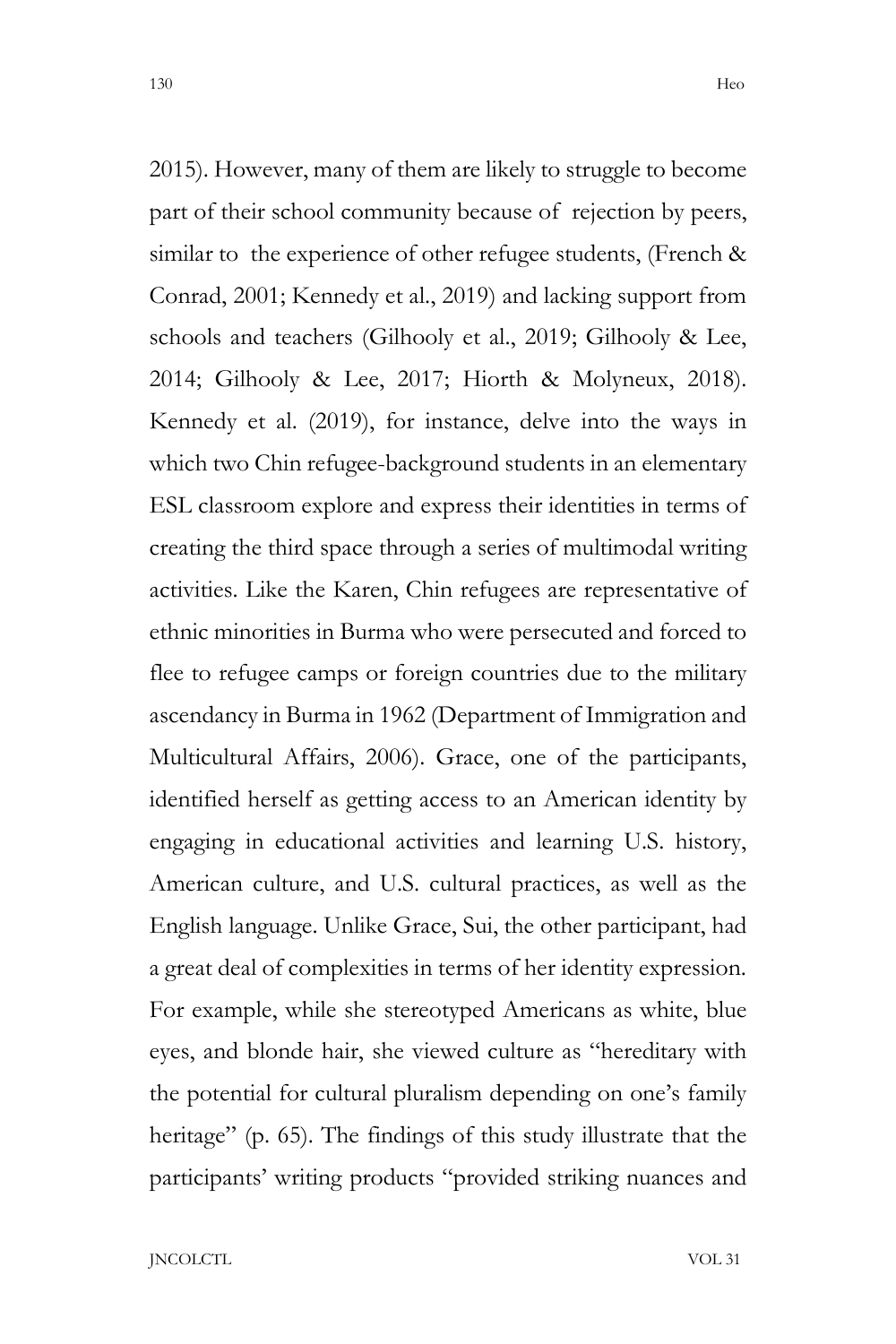variations across the [participants'] identity expressions" (p. 66) through the codes of nationalism, phenotypology, and monolingualism.

Hiorth and Molyneux (2018) investigate how Karen refugee-background students shape and perceive their academic, social, and institutional experience in their resettled country, Australia, when they transition from an English learning school to formal mainstream high schools. The authors found that many areas of transition (e.g., academic, social) were "a particularly complex, multifaceted, long-term and non-linear process" (p. 139), especially for refugeebackground students. For example, most participants who had high hopes for making new friends with diverse backgrounds at their high schools found it difficult to build solid and sustainable friendships with English-speaking peers as a result of being isolated from other larger student groups. Additionally, a great discrepancy existed between the participants and their teachers in terms of classroom learning and what it meant to be "a good student." For instance, the participants expected learning to be "structured around copying notes from the board, filling in workbooks and memorizing lists for tests" (p. 137), whereas teachers imagined good students to be actively participating in classroom dialogue. Throughout the research, it was apparent that while schools were likely to identify and address the early challenges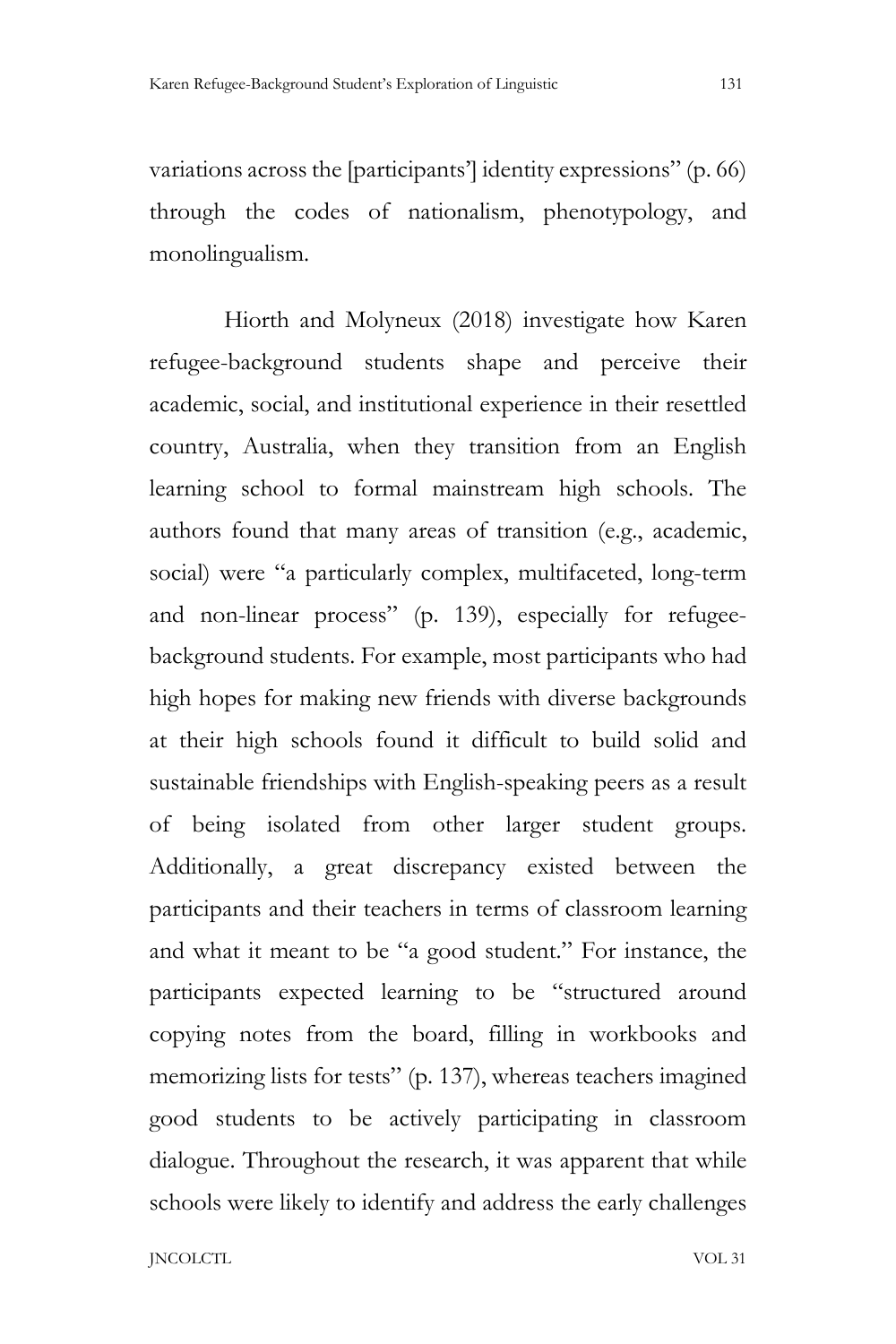that Karen students were expected to come across, such as basic classroom routines and school information (e.g., building access), they often ignored "the more protracted and somewhat hidden challenges related to socialization and student behavior" (p. 140).

Due to the lack of support and appropriate attention from academically and professionally ill-equipped teachers and schools, many refugee-background students, including those with the Karen ethnicity, tend to discontinue their formal schooling, dropping out (McBrien, 2005; Portes & Rumbaut, 2001; Tandon, 2016) to enter the workforce and become factory workers alongside their parents (Harper, 2017). To solve the problem, several studies suggest that schools take concrete actions, including parental involvement (Blakely, 1983; Kivora, 2012), to cater to refugee students and help them transition successfully and feel a sense of belonging to their school community, which could lead to a decrease in the dropout rate.

# **Linguistic and Cultural Identities and Multimodal Artwork**

JNCOLCTL VOL 31 When refugee-background students enter the U.S. school system, they begin to engage in learning the new language and culture. During this process, they encounter and negotiate their linguistic and cultural identities that they brought from home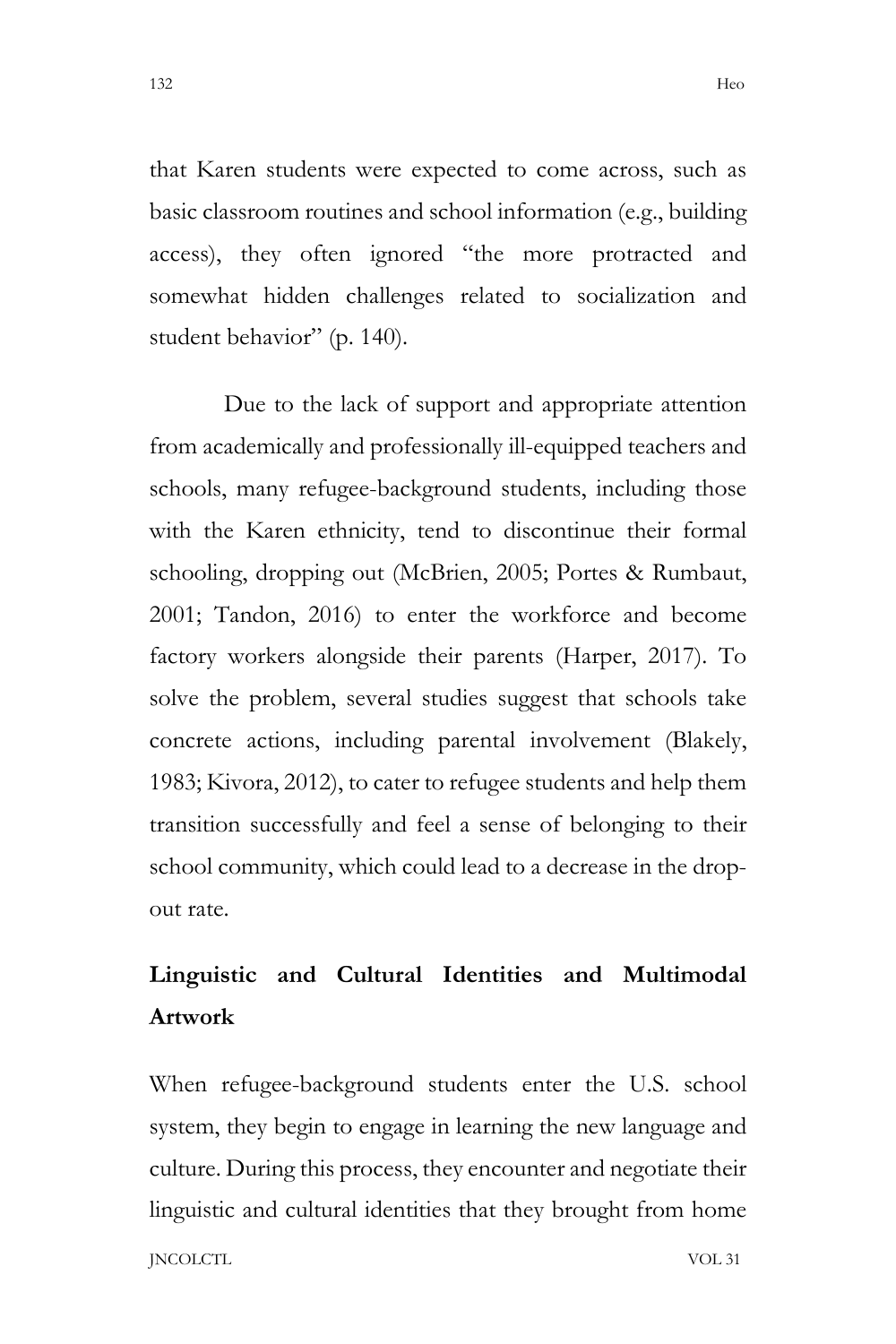and gained through many experiences inside and outside of school. In K-12 classroom settings, there has been research on identity exploration and positioning of refugee-background students, especially those in elementary grades. For example, Karam et al. (2020) examine how a sixth-grade Iraqi refugeebackground student (Fawzi) perceived himself and was positioned by his teacher and his peers in a culturally and linguistically diverse U.S. classroom. While the teacher academically recognized Fawzi's excellent math knowledge and skills, she defined Fawzi as "a typical Iraqi man" (p. 214) who is usually disorganized and whose handwriting is hard to read and understand. Additionally, she described Fawzi as isolated in the class and attributed his isolation partly to his arrogance and superiority to other students in math. Although Fawzi's overall connectedness to his peers was more improved by the end of the year, based on the researchers' observations and interpretations of Fawiz's self-positioning, he seemed to rarely engage in informal and non-academic related conversations with his peers. This study reveals not only a discrepancy between how his math teacher positioned Fawzi in class through the use of indexical processes (e.g., assigning labels, presuppositions, and stances), and how Fawzi positioned himself through his description of himself and his social network in the same class" (p. 218). It also demonstrates the ways in which he navigated his self-positioning from a marginal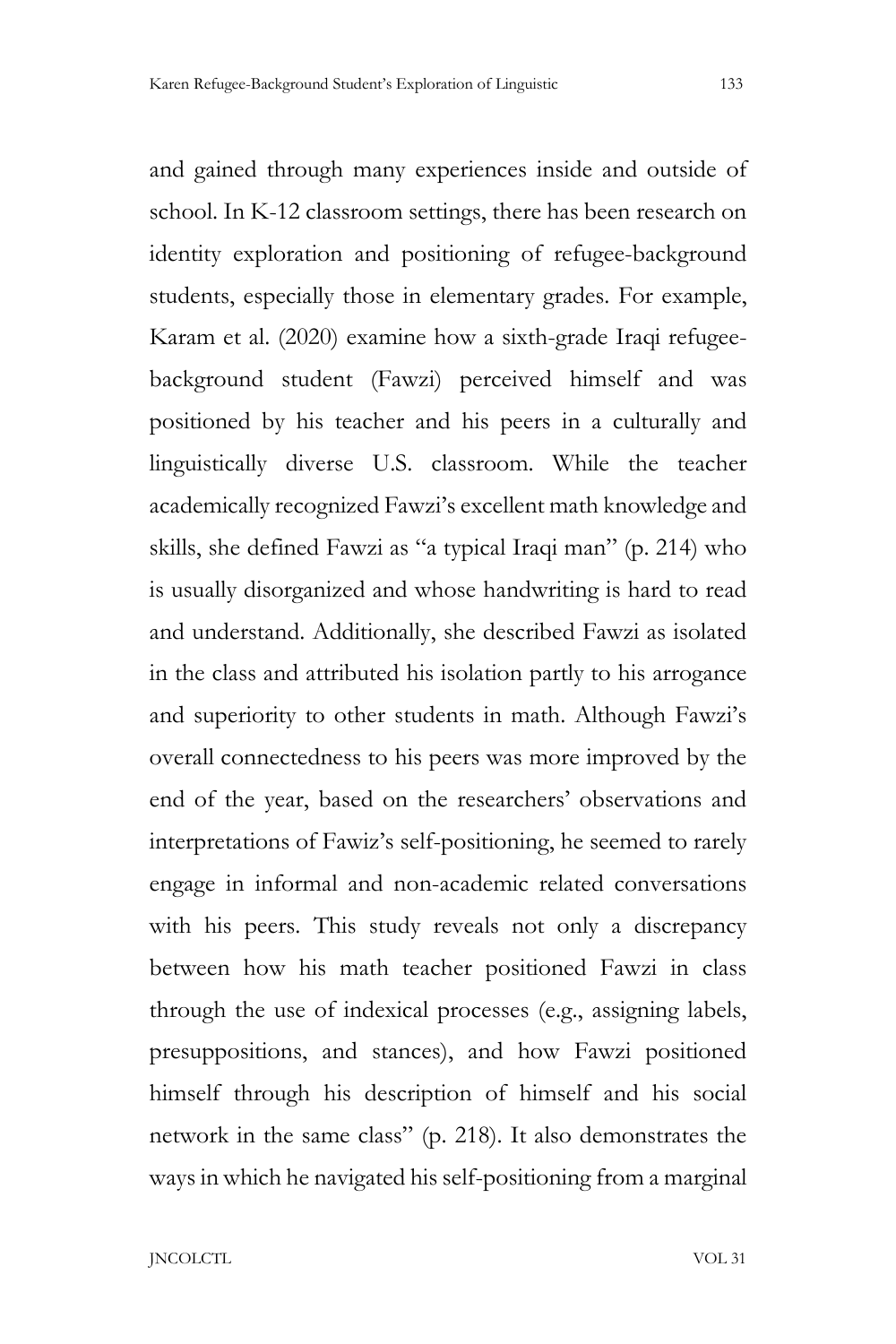position with limited socialization to a more central position with an improved social network in his class. With these, it is worth noting that stereotypical perceptions and perspectives towards refugee-background students, along with "static characteristics that may be "presupposed" based on their ethnic, national, religious, or other labels" (Karam et al., 2020, p. 219), may reinforce marginalization and isolation of refugeebackground students. Given that the difference between selfpositioning and being positioned by teachers and others has an impact on identity formation of young refugee students, it is important for refugee-background students to have a chance to explore their identities, to define and express who they are, and gain a sense of belonging to a host society.

Based on multiliteracies and multimodal literacy perspectives, various scholars have paid attention to help immigrant or refugee-background students explore and even discover their identities, such as digital storytelling (Kim et al., 2021) and interactive social network services (Bigelow et al., 2017). Kim et al. (2021), for example, investigate how two English learners in middle school engaged in digital storytelling to display their interests, experiences, and identities by *remixing* multimodal semiotic resources. Two participants used emojis and emoticons, along with photos and narration, to create digital videos to demonstrate their ways of learning and reflections on their learning, which reveals the complexities of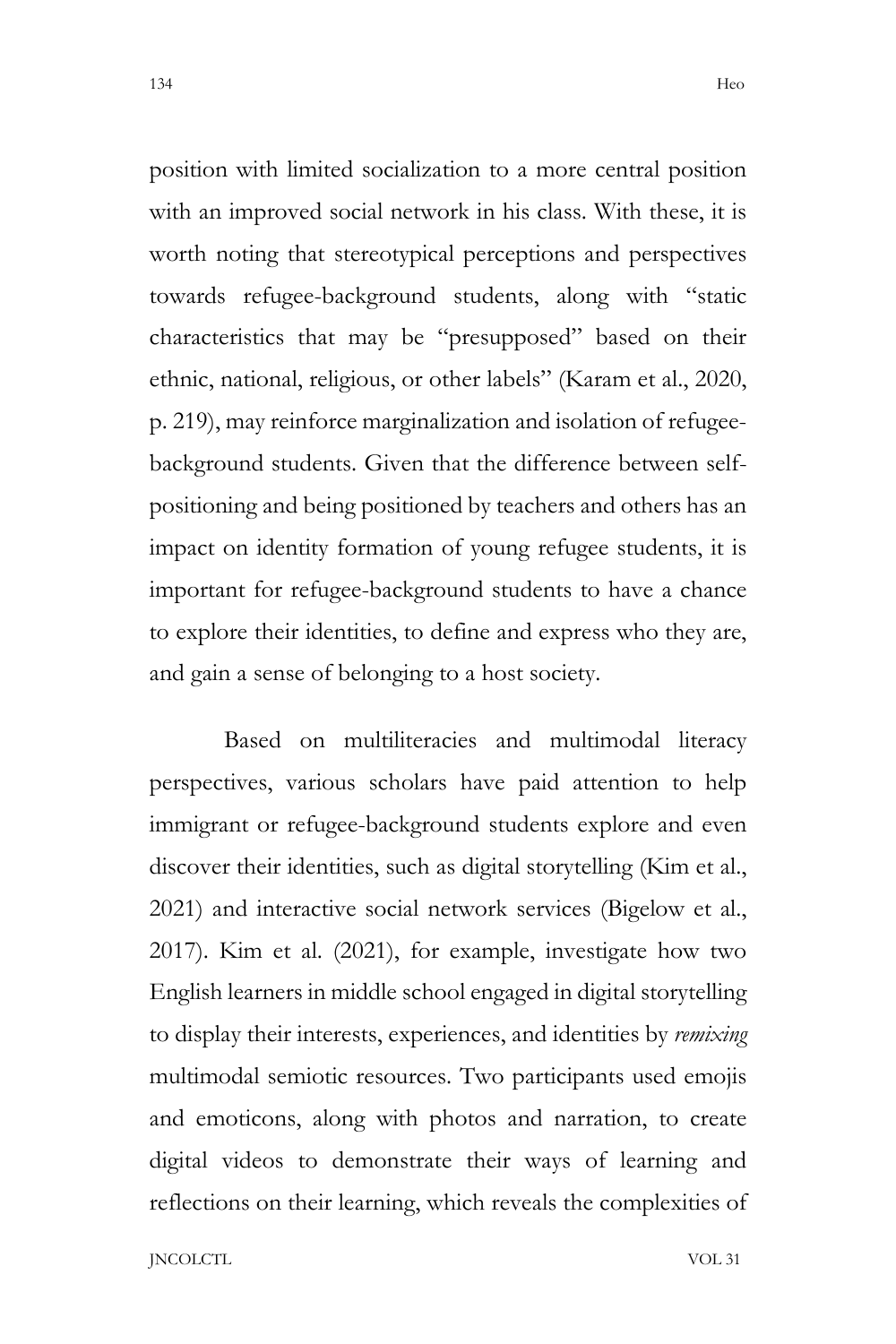their identity navigated through experiences as immigrant and English learners. This study illustrates that multimodal semiotic resources via digital storytelling enabled the Englishlearning participants with diverse backgrounds to explore their identities and "reflect and express their voices" (p. 8). Multimodality and multiliteracies were introduced with the advent of the New London Group's (1996) approach to literacy pedagogy, which dramatically changed the landscape of literacy education and research by recognizing that diverse social and cultural practices shape the meaning generated by people engaged in the meaning-making process (Heydon & O'Neil, 2016; Jewitt & Kress, 2003; Serafini, 2014). Since 2000, in particular, extensive research has examined the relationship between multimodal texts or semiotic forms and students' learning, including ways in which a variety of genres of the visual engage in and create meaning making (Stein, 2008). Stein (2008) investigates how multimodality is linked to teaching and learning through the lens of a multimodal social semiotic approach to learning. Viewing the agency of people as core to "sign-making" (Jewitt & Kress, 2003, p. 10), social semiotic theory involves "how human beings make meaning in the world through using and making different signs, always in interaction with someone" (Stein, 2008, p. 875).

In current educational settings, students are likely to come across and navigate multimodal texts in which more than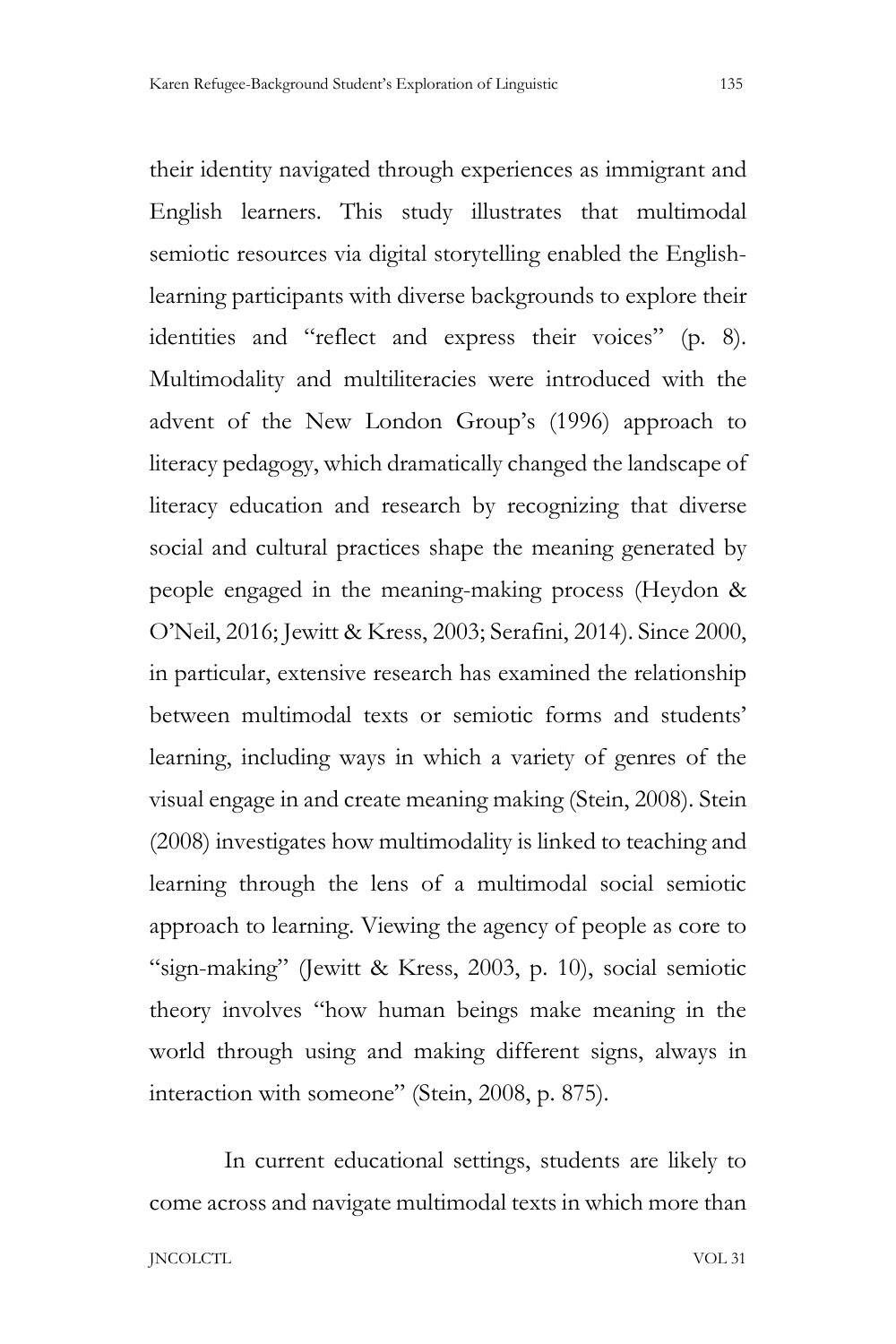a single mode is associated with others to generate new meaning and interpretation in their everyday lives, rather than dealing with print-based traditional texts (Heydon & O'Neil, 2016; Serafini, 2014). Research has found that multimodal texts can be used to develop and improve students' meaning-making process and literacy skills, as well as their identity exploration, with the arts often employed as an alternative to texts (Binder & Kotsopoulos, 2011; Flewitt, 2008; Narey, 2009). Binder and Kotsopoulos (2011), for example, researched the practical ways in which linguistically and culturally diverse kindergarteners develop multimodal narratives through the arts (i.e., quilt squares) to represent the importance of their own being in the world. Multimodal literacy practices can take many forms, such as poem writing (Meyer, 2008) and play performance (Darvin, 2015). Among efforts to support refugee-background students in the U.S., the arts are found to be particularly useful to their adjustment to school, as they provide constructive approaches to addressing diverse problems that refugee-background students encounter (Brunick, 1999; Rowe et al., 2017; Ugurlu et al., 2016; Wellman & Bey, 2015). Ugurlu et al. (2016), for instance, used the creative arts as therapeutic tools with Syrian refugee children and found that refugee children expressed their emotions and thoughts while "increas[ing] their self-esteem and improv[ing] their problem-solving skills" (p. 98).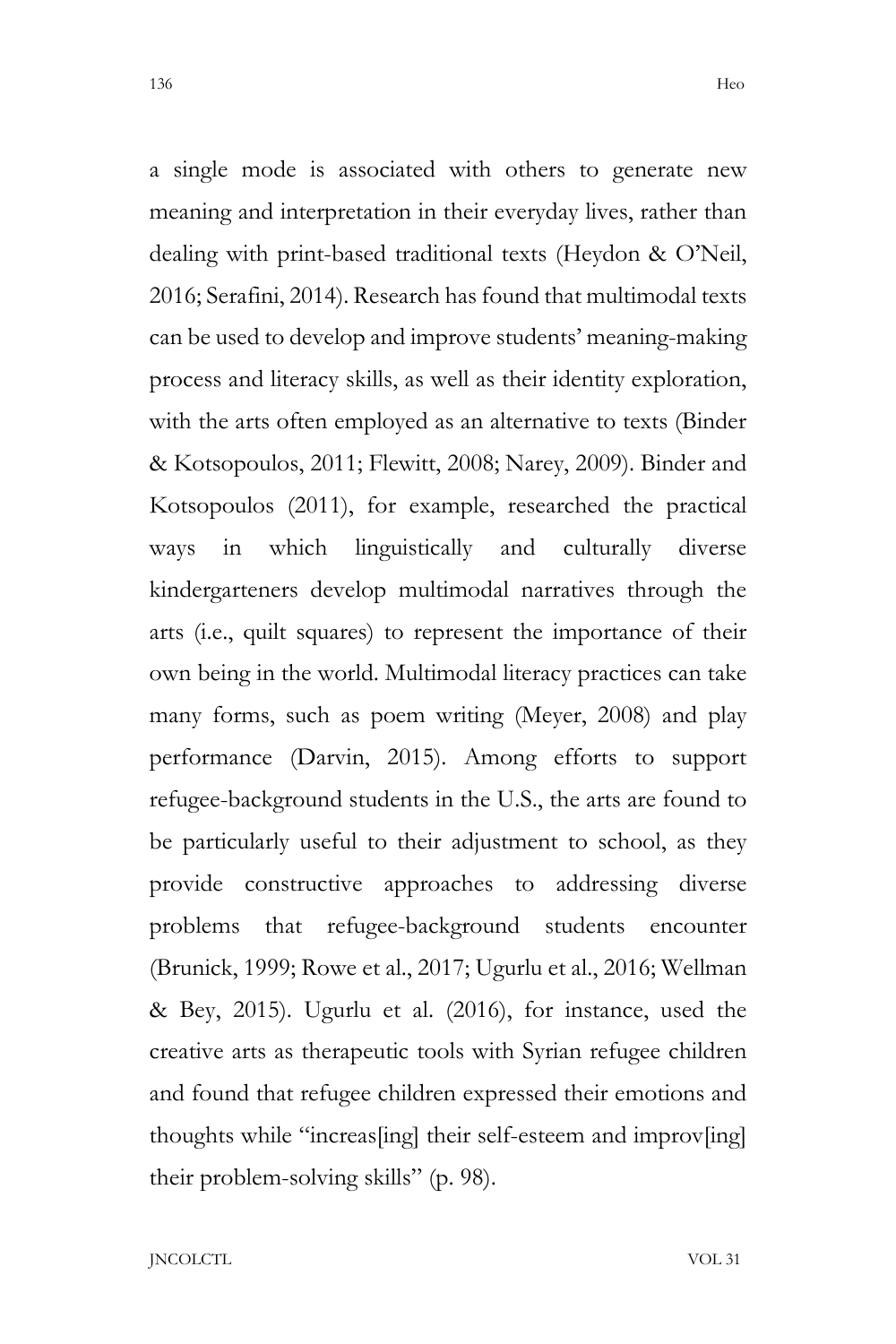Particularly relevant to this study is literature on the exploration of linguistic and cultural identities by immigrantor refugee-background students in elementary school (Dressler, 2014). While the research site (i.e., Canada) and population (mainstream multilingual students) are slightly different, Dressler (2014), for example, investigates the linguistic identity of elementary school students in a German bilingual program with German and English as primary instructional and school languages. Participating students demonstrated and discussed their linguistic identity through a "language portrait" enabling them to express "all aspects of their linguistic identity […] and bring[ing] into the classroom languages that may not otherwise have been discussed" (Dressler, 2014, p. 49). The present study used multimodal creative artwork to examine the ways in which Karen refugeebackground students explore their linguistic and cultural identities. Research working with Karen refugee-background students in educational settings thus far delves into their resettlement processes (Gilhooly, 2015; Gilhooly & Lee, 2017) and their literacy practices and academic content learning (Gilhooly et al., 2019; Harper, 2017), including difficulties and challenges at school (Barrett, 2018; McBrien, 2005; Oikonomidoy, 2010). However, there has been scant research on the ways in which Karen refugee-background students

engage in multimodal creative artwork to explore their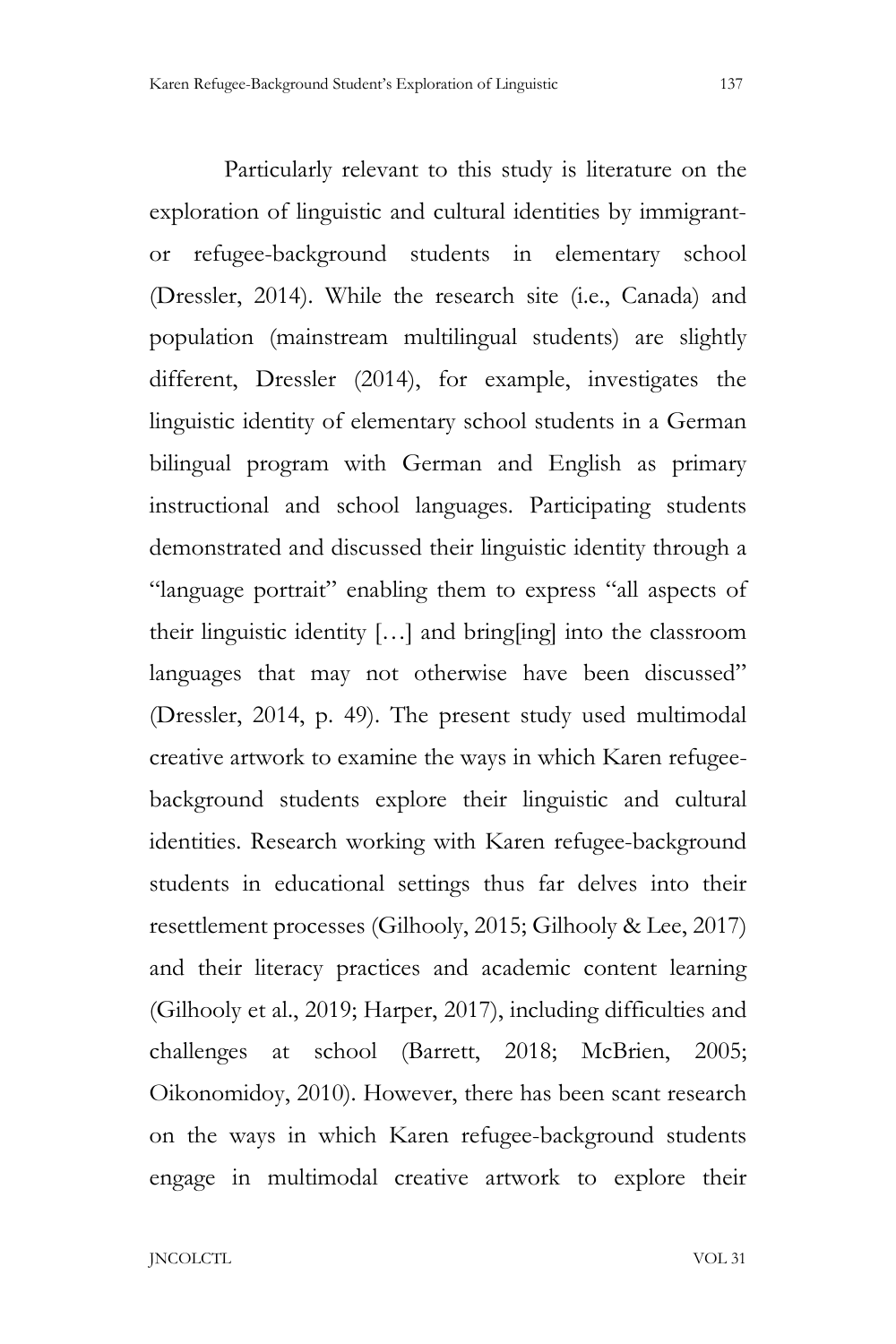linguistic and cultural identities, especially in elementary immersion contexts. To bridge the research gap, the research question at the heart of this study is: How does multimodal creative artwork reflect Karen refugee-background students' linguistic and cultural identities?

# **Theoretical Framework**

I drew upon the "funds of knowledge" approach (González, 2005; Moll et al., 1992) to prioritize Karen refugee-background students' prior knowledge and experiences and their ways of interpreting various experiences. This is closely related to their meaning-making process and empowers the participants to be actively involved in the ways in which they explore their linguistic and cultural identities with agency. The funds of knowledge approach is a matrix of experiences, thoughts, knowledge, and skills that people have acquired through everyday life and are influenced by diverse environments (Esteban-Guitart & Moll, 2014; Moll et al., 1992). Moll et al. (1992) refer to the idea of funds of knowledge as the "historically accumulated and culturally-developed bodies of knowledge and skills essential for household or individual functioning and well-being" (p.133). The researchers stressed the importance of the household knowledge that students inherit from their parents or family, and that teachers should leverage to build a more inclusive classroom environment,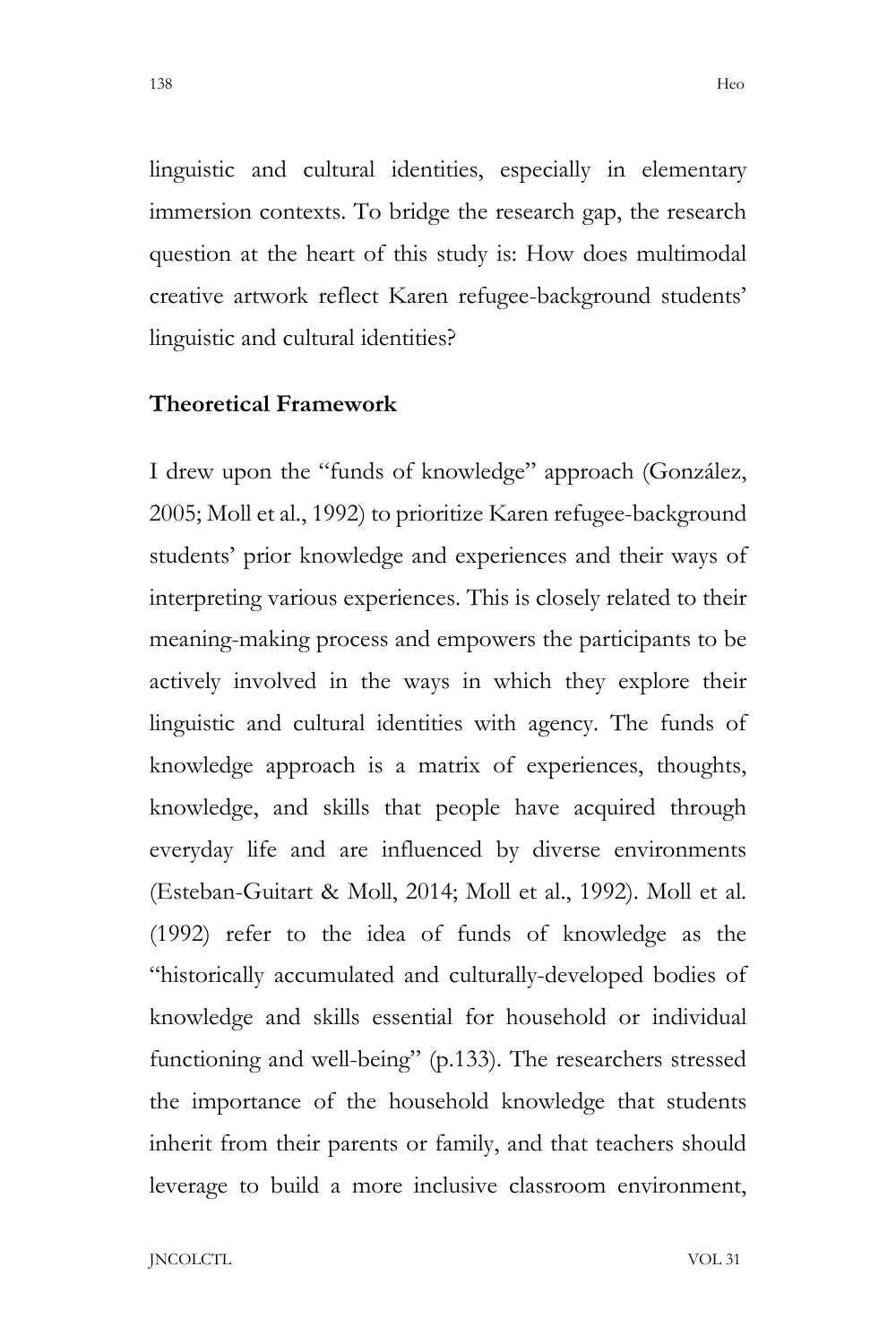especially for immigrant or refugee students (Chang & Rosiek, 2003; Upadhyay, 2009).

In addition to funds of knowledge, this study adopted a social semiotic theory to analyze the participating Karen students' artwork and examine how the participants engaged in meaning-making out of their multimodal artwork. Research grounded in social semiotic theory zeroes in on "what and how multiple modes/ semiotic resources are used to create meanings in texts" (Yi et al., 2019, p. 165) as a multimodal ensemble. With this perspective, meaning-making of socially situated persons and multimodal communication cannot be made in a vacuum, nor interpreted as monomodal (Kress & van Leeuwen, 2001).

In this study, funds of knowledge in collaboration with social semiotic theory based on multimodal perspectives served as important roles in understanding Karen refugeebackground students and their linguistic and cultural identity exploration. Influenced by a variety of factors, including "social relationships, significant others, particular activities and practices, political ideologies, religious beliefs, or any other artifact" (Esteban-Guitart & Moll, 2014, p. 36), Karen refugeebackground students engaged in artwork activities that naturally demonstrated their understanding of the languages they spoke and the cultures they saw as part of them. I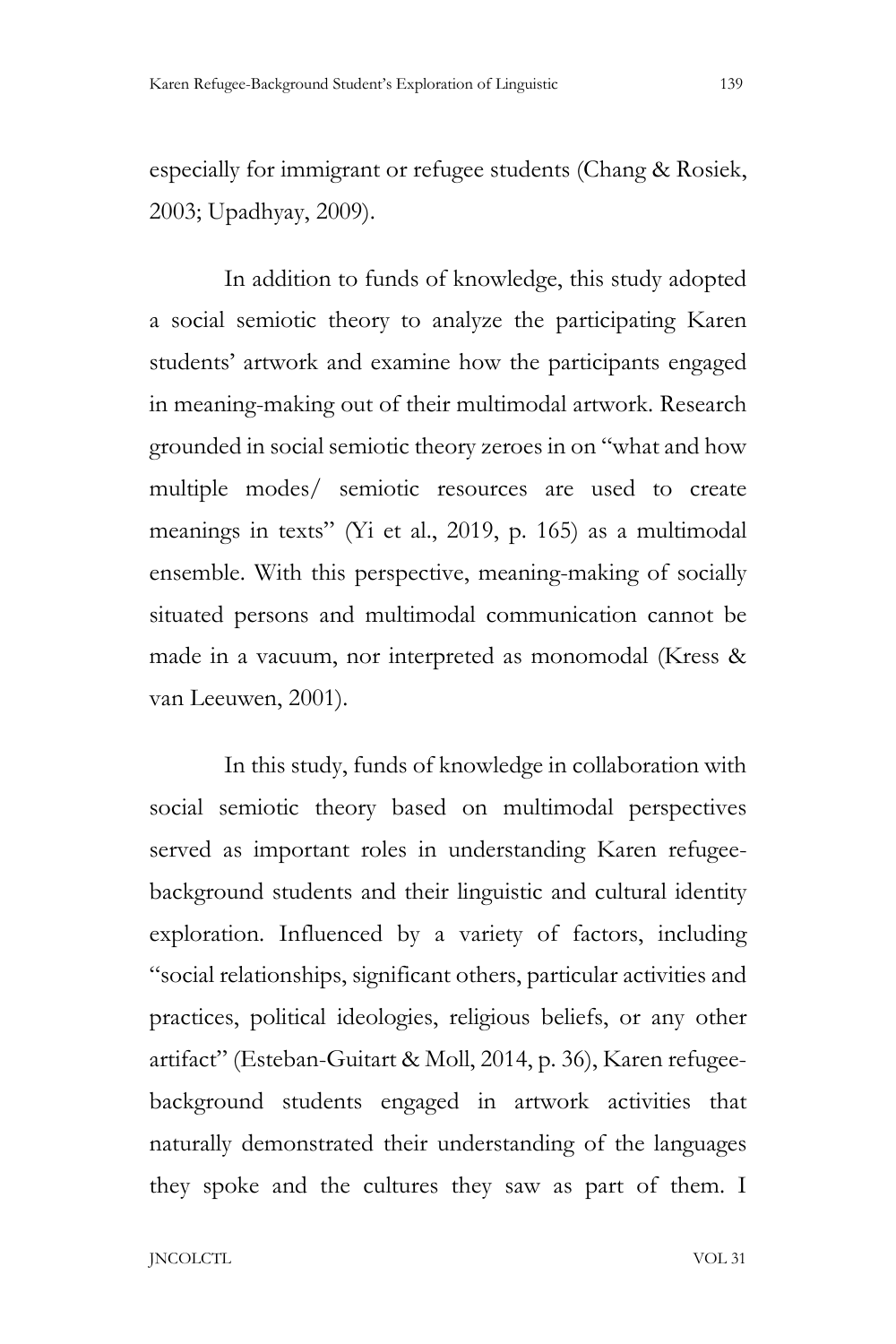particularly delved into the ways in which the participants viewed and interpreted themselves and something around them and attended to meaning-making through the artwork they created.

#### **Methods**

This study adopted a qualitative case study method to focus on Karen refugee-background students' lived experiences and their language and cultural representations in an elementary immersion school. I drew on Merriam's (1998) perspectives, which place much emphasis on "making sense out of data" (p. 178) by integrating what the researcher has observed and what people have said through rich descriptions. The participants of this study took part in student-centered/driven creative artwork and produced art texts (e.g., self-portraits) that were culturally relevant and meaningful to them. After the classroom teacher's introduction and explanation of each artwork activity, the participating students worked on and completed the four art activities pertaining to their identities which were embedded as part of lessons. The four artwork activities were: 1) making a self-portrait, 2) creating an identity grid, 3) decorating a profile silhouette, and 4) generating an identity banner. In addition to students' artwork products, I did classroom observations for three days a week for two weeks and conducted informal open-ended interviews with a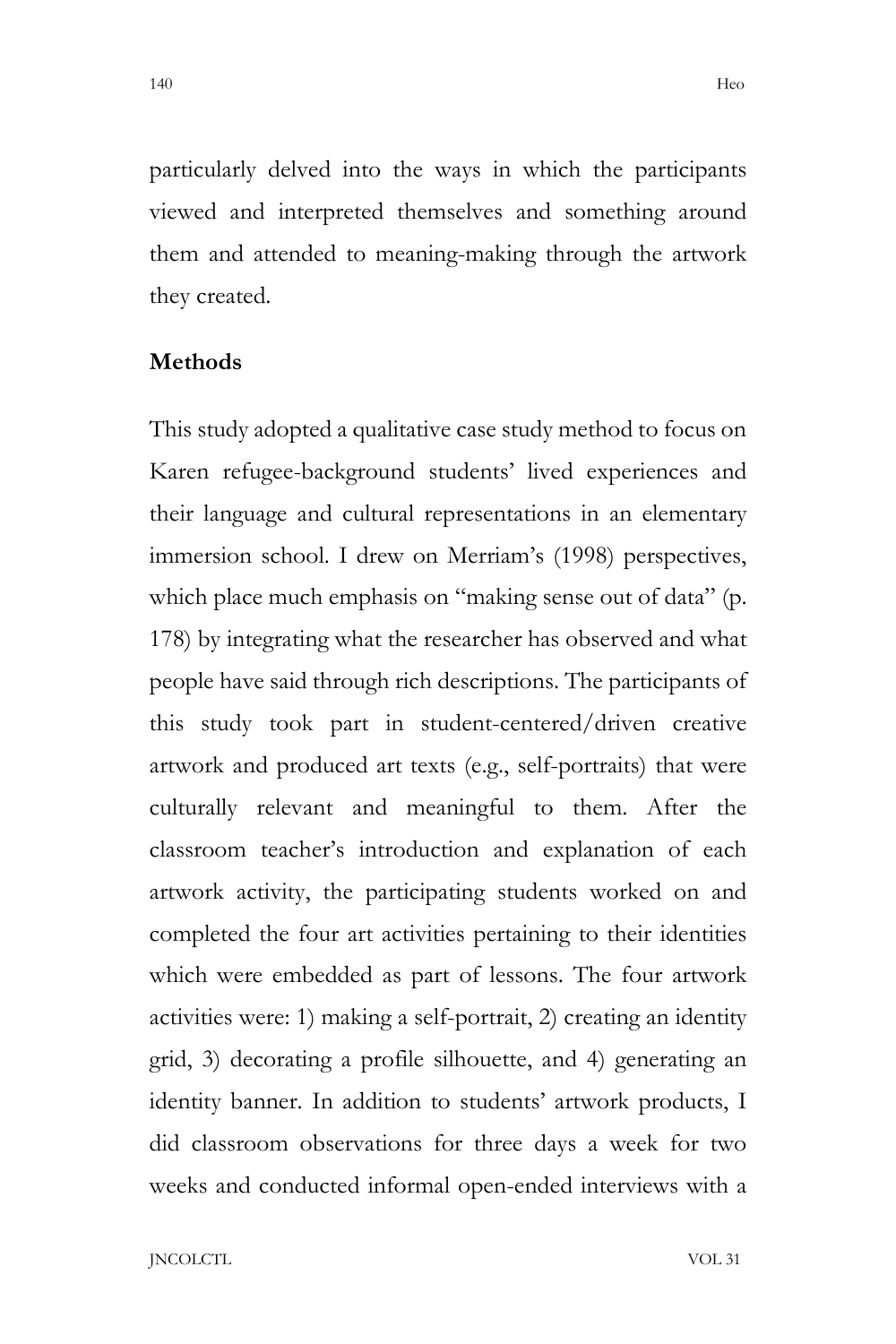group of students. Data collection started and ended in February 2020, prior to the COVID-19 pandemic.

Four activities of identity artwork were carefully planned and collaboratively organized by the classroom teacher and me as a researcher. The artwork activities were introduced and integrated into part of the lessons in the Geography strand that expected students to demonstrate their understanding of diverse cultures and identities from different perspectives. Out of the four artwork activities, I focused on analyzing the profile silhouette activity ("What is in my brain?"), as 1) many students reported that they found it the most interesting and engaging and 2) this led to participants talking about what they created which included their linguistic and cultural identities in interviews.

For this artwork, students adopted a variety of materials to decorate profile silhouettes with something representative of themselves or important to them. In addition to basic art supplies (e.g., crayons, markers), students were allowed to use Karen fabrics with traditional and indigenous patterns (see Figure 1), as well as Korean and English magazines. Since most Karen students in the second-grade classroom demonstrated their intimacy with the fabrics, they were willing to come to the front of the classroom and take several pieces for their silhouette decoration. When they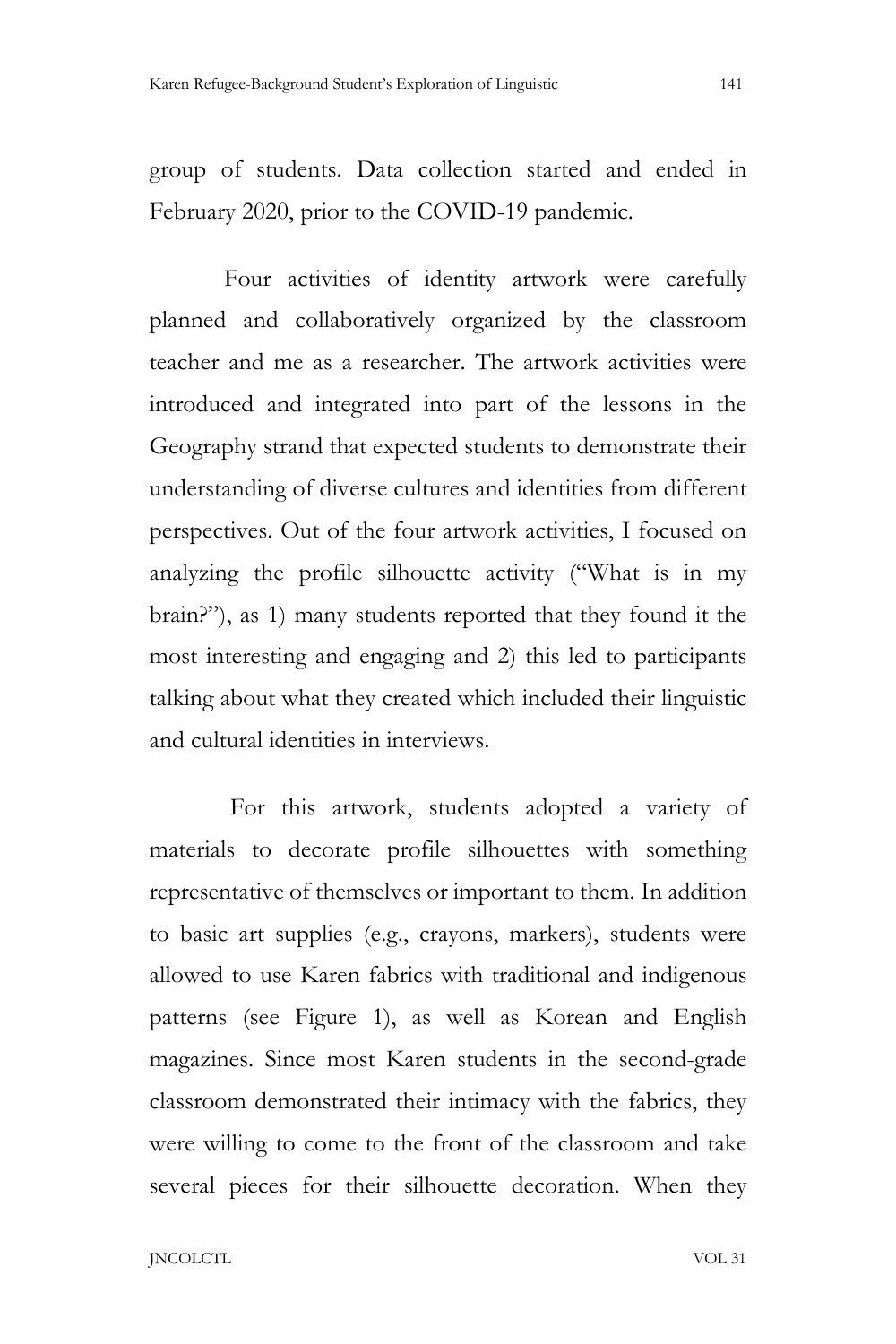completed the decoration of their profile silhouettes, I interviewed the participants with their profile silhouette, asking them to introduce what they had created, and interpreting and understanding their artwork from their words and perspectives.

#### **Context and Participants**

Hangul School (pseudonym, pronounced as 'Haan-gul') opened in 2014 as a local public charter K-6 Korean immersion school in a midwest city of the U.S., and it has now expanded to include grades preK-12. Hangul provides students with Korean immersion education in addition to pull-out English language services (i.e., ESL class), especially for EL students. Most teachers in Hangul have academic and/or professional backgrounds in Korea, speaking Korean and English fluently. Since a majority of the enrolled students at Hangul have Karen cultural, family, and language backgrounds, the participants of this study were Karen students whose families had varying degrees of English language proficiency and schooling experience, such as limited or no formal schooling. Based not only on my time as a volunteer teacher but also on my rapport with students and teachers there, I contacted a couple of teachers of different grades for recruitment. After discussions with interested teachers, one second-grade teacher had great interest in participating in this study, and her class was finally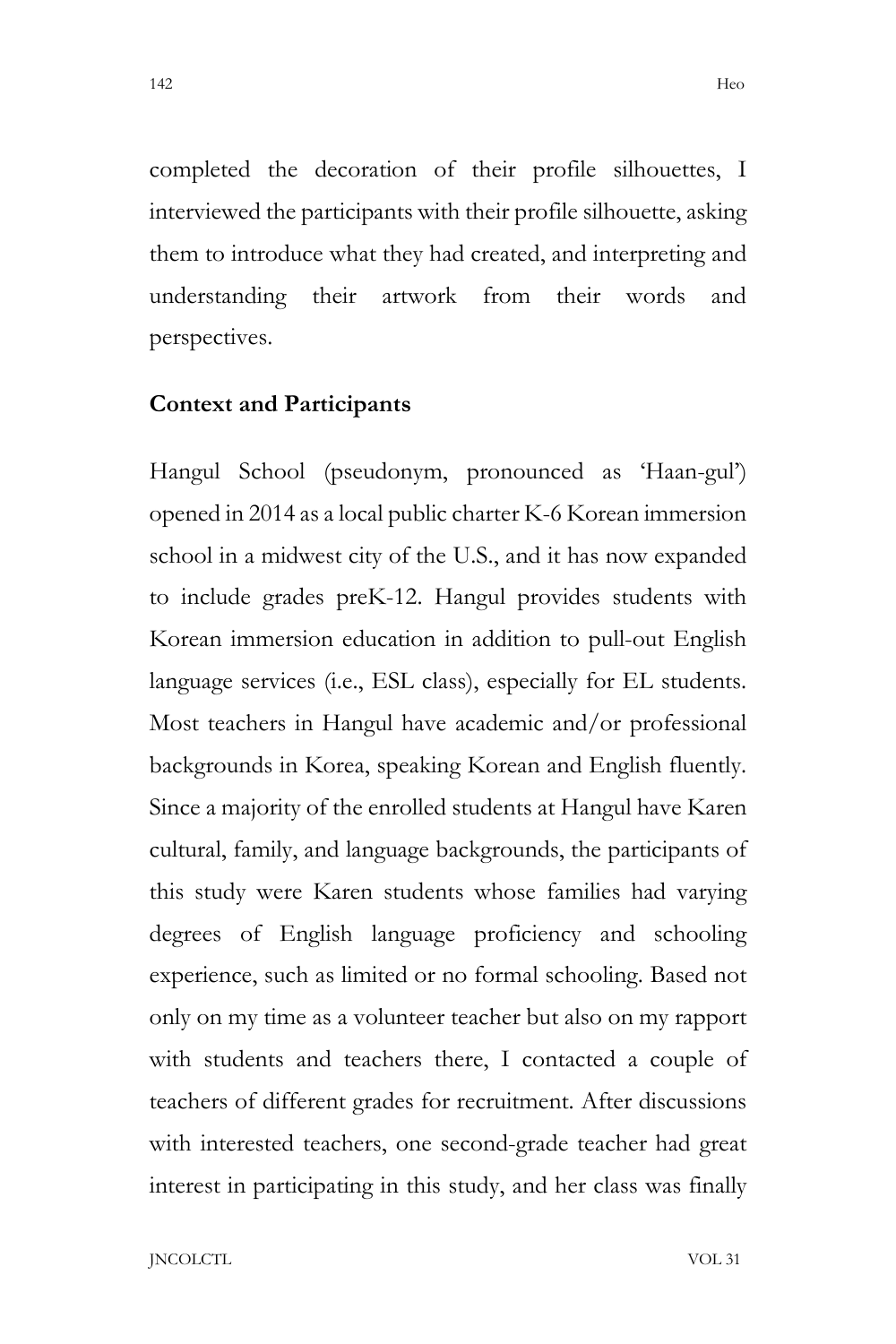chosen as a participant grade. With approval from the school director and the IRB, 20 students in the second-grade classroom obtained consent from their parents for the research participation, and were able to participate in this study.

Karen parents send their children to Hangul for various purposes and reasons, such as the parents expecting their children to receive appropriate attention from dedicated teachers and have extensive learning opportunities for reduced rates or free of charge. In addition, there were some Karen students who initially went to a local public school and ended up switching to Hangul after having experiences of being severely bullied and rejected by their peers without continuous support from teachers and schools (Gilhooly & Lee, 2017; Prior & Niesz, 2013). In contrast, Karen students in Hangul received great attention from teachers who were professionally well-trained and academically well-equipped and tried to respect students' home language and culture while providing them with opportunities to experience diverse learning activities.

The second-grade classroom has 20 students: 16 Karen refugee-background students from Burma speaking Sgaw Karen and 2 Korean-American students and 1 Korean student, and 1 white American student. Among these students, two female students, who had both completed all four artwork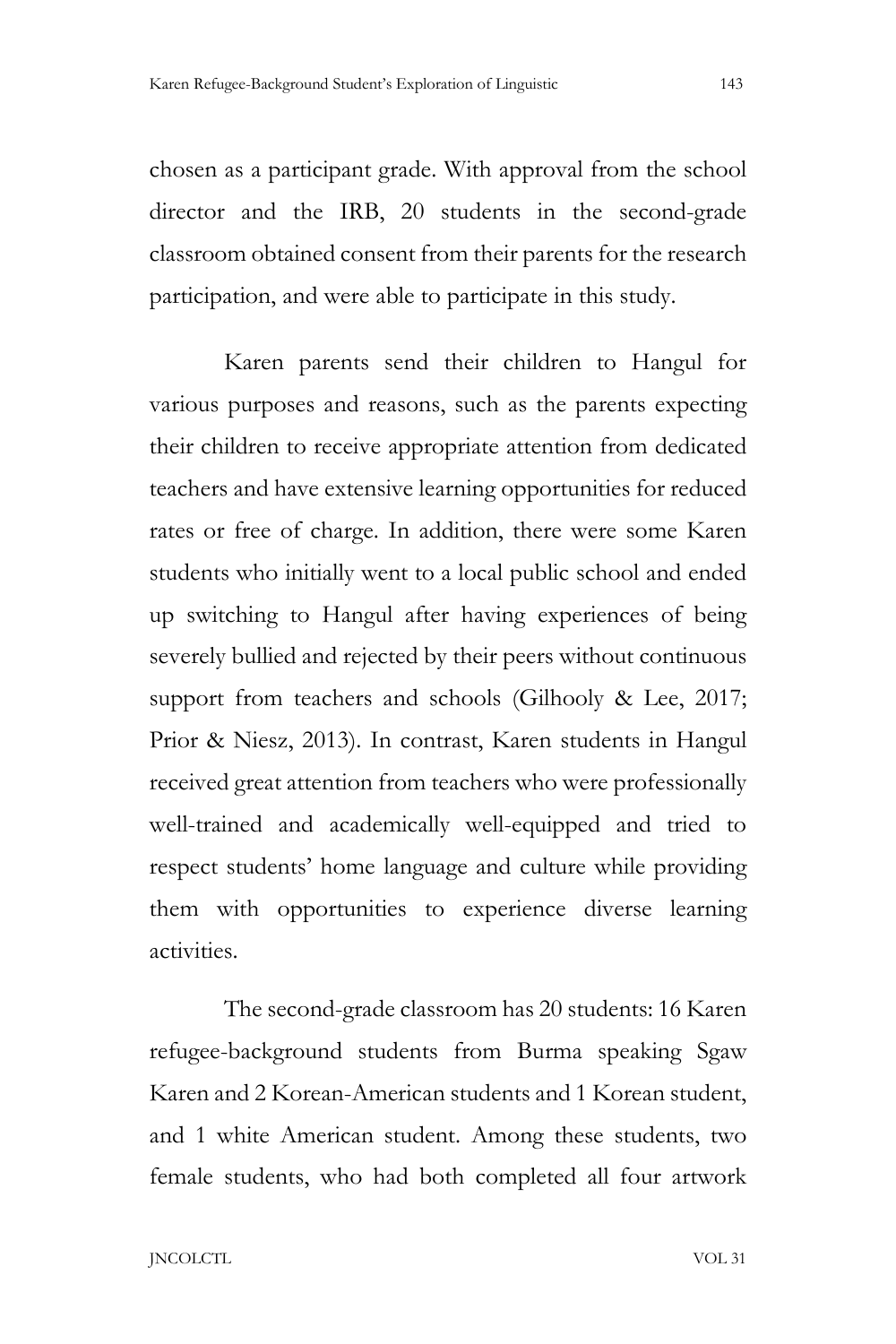activities and the interview sessions with me, were invited and selected as final participants in this study upon their parents' additional approval for the interview participation.

### **Minnie**

Minnie, with a Karen refugee-background and speaking Karen, English, and Korean, was born in Burma and resided in a refugee camp in Thailand before immigrating to the United States with her family when she was very young. Based on what she said, she naturally "switches" languages from English and Korean to Karen when she is at home, as all family members speak the home language to communicate. She speaks the three languages, Karen, English, and Korean, and is studying all three, with varying degrees of literacy and proficiency in each. As one of the most outgoing and active students in the classroom, she is eager to learn both Korean and English as well as other academic subjects while helping her Karen peers, especially newcomer students, by translating what the teacher says into Karen. In this study, she participated in all four artwork activities and completed informal open-ended interviews.

## **Nari**

JNCOLCTL VOL 31 Nari, with a Karen refugee-background and speaking English and Korean, is from Karen, and her family immigrated to the U.S. before she was born. She usually speaks English both at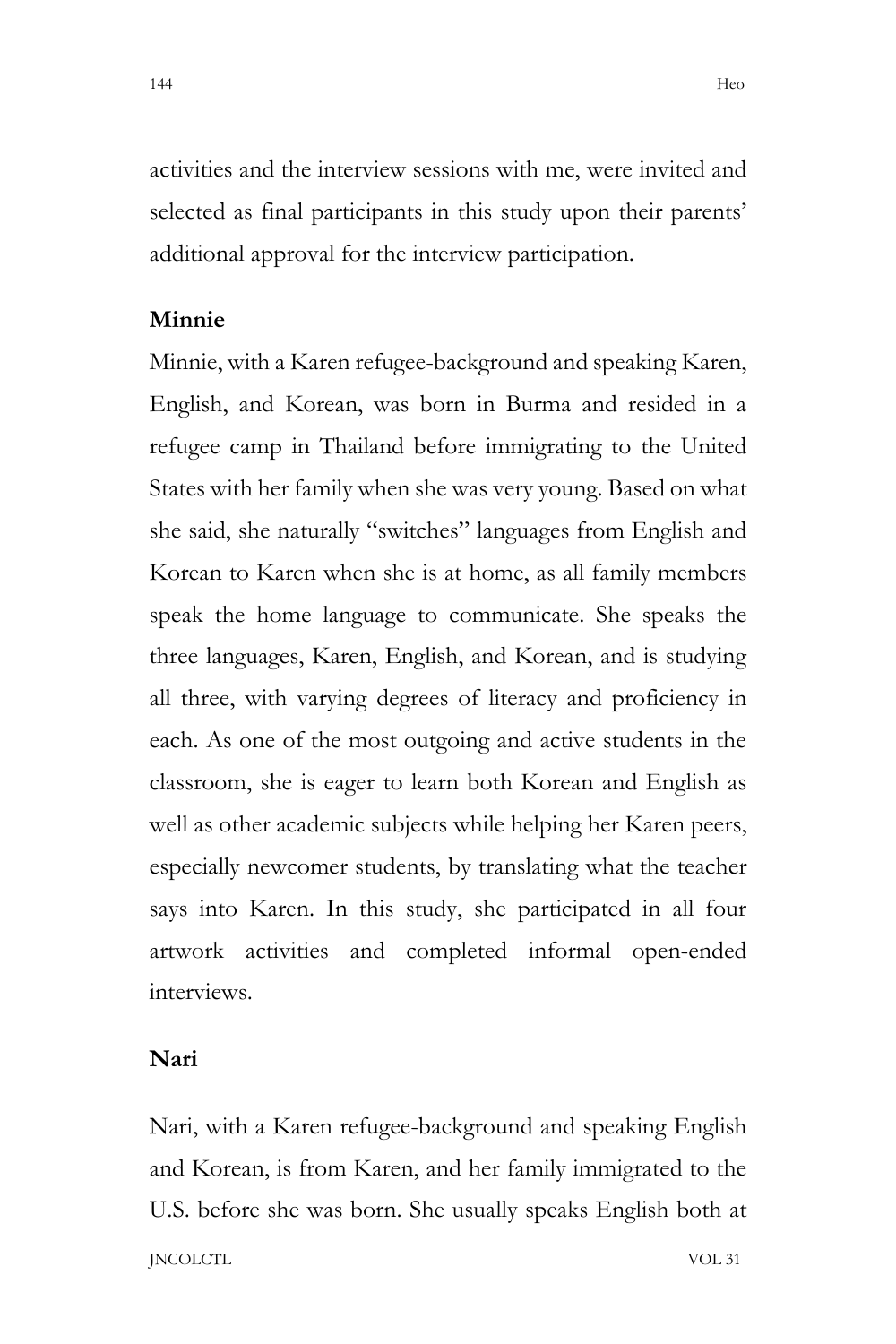school and home, rarely using her home language, Karen. It is only her father who speaks the Karen language to communicate with his children and Karen friends and neighbors. She reported that she has a limited understanding of Karen without knowing how to read and write in it, having a couple of basic Karen words to communicate with her father. Although she is one of the students who speak as little as possible in class and prefers individual work, she has a great interest in learning many different academic and non-academic subjects, including language and *Taekwondo* (a Korean martial art). In this study, she engaged in all four artwork activities as well as informal open-ended interviews.

# **Positionality of the Researcher**

Based on my work as a volunteer teacher at Hangul for several years, and as a former assistant teacher in a Kindergarten classroom, my position throughout the course of data collection was one involved in participants' meaning-making out of their artwork as an active listener by asking questions and displaying my reactions. This was possible because not only were most Karen students in the Grade 2 classroom my students when they were in kindergarten, but also my firm rapport with students and the classroom teacher served as a gateway to collecting primary and supplementary data for this study. However, my intimacy with the second-grade classroom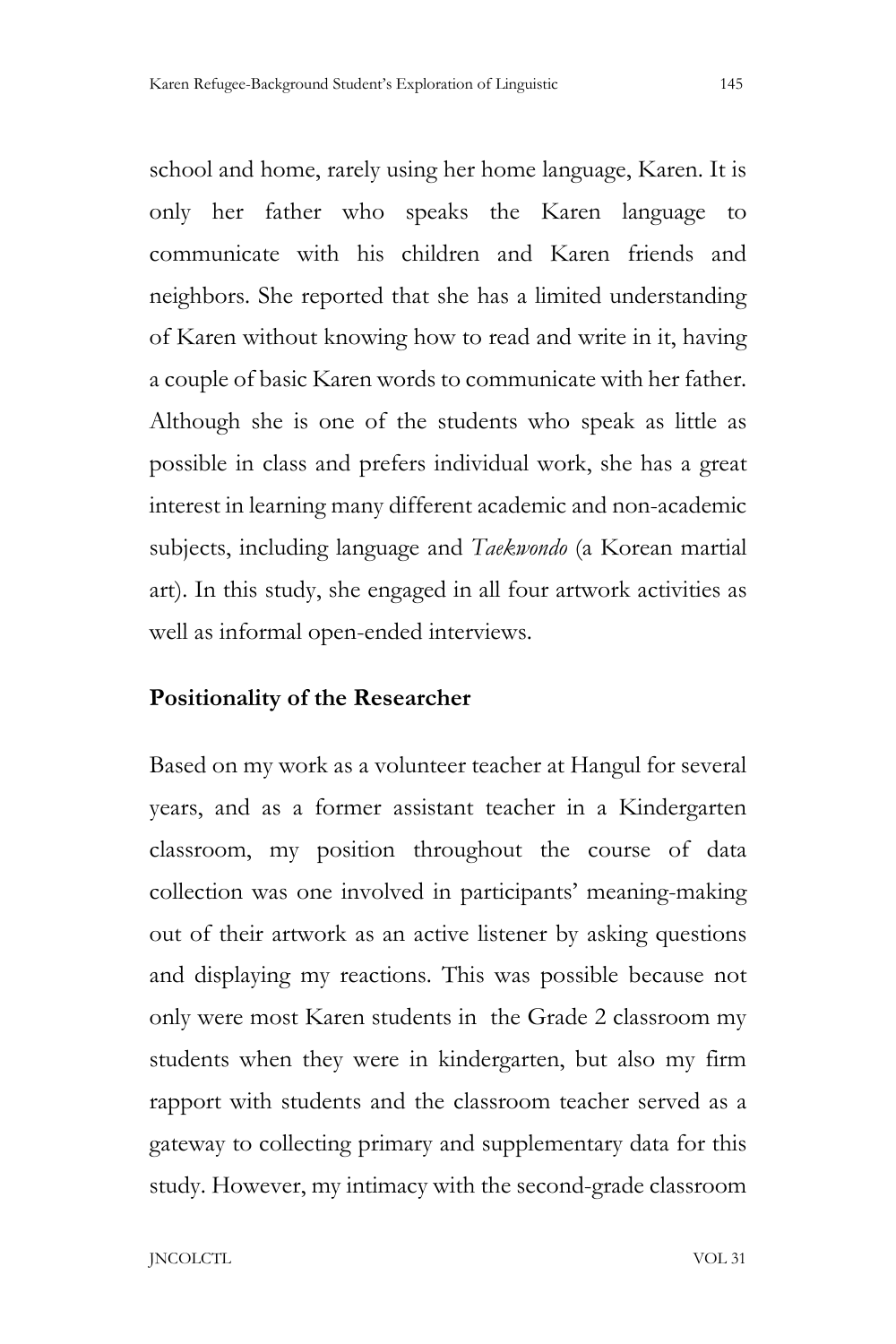also came with tension, such as the extent to which I engaged in students' interpretation and meaning-making out of their artwork. In addition, it might be possible that the classroom teacher's instruction was influenced by my presence in the classroom. Being aware of the fact that my relationship with students could affect the study findings, I often stepped back at different times during the data collection in order to reflect on my role as a researcher and to enhance the rigor and trustworthiness of the research.

I self-identify as an Asian Korean-English bilingual female graduate student researcher with several years of international teaching experiences. This might influence what I did in the classroom. While I helped Karen students better learn the Korean language and grade-level content in Korean, for example, it was challenging for me to fully understand what it means to learn Korean as a third or an immersion language to Karen students in the second grade. Additionally, my lack of knowledge in Karen language and culture could have led to my being seen as an outsider, having an impact on my interpretation and understanding of Karen refugeebackground students' learning and speaking three languages at school and home.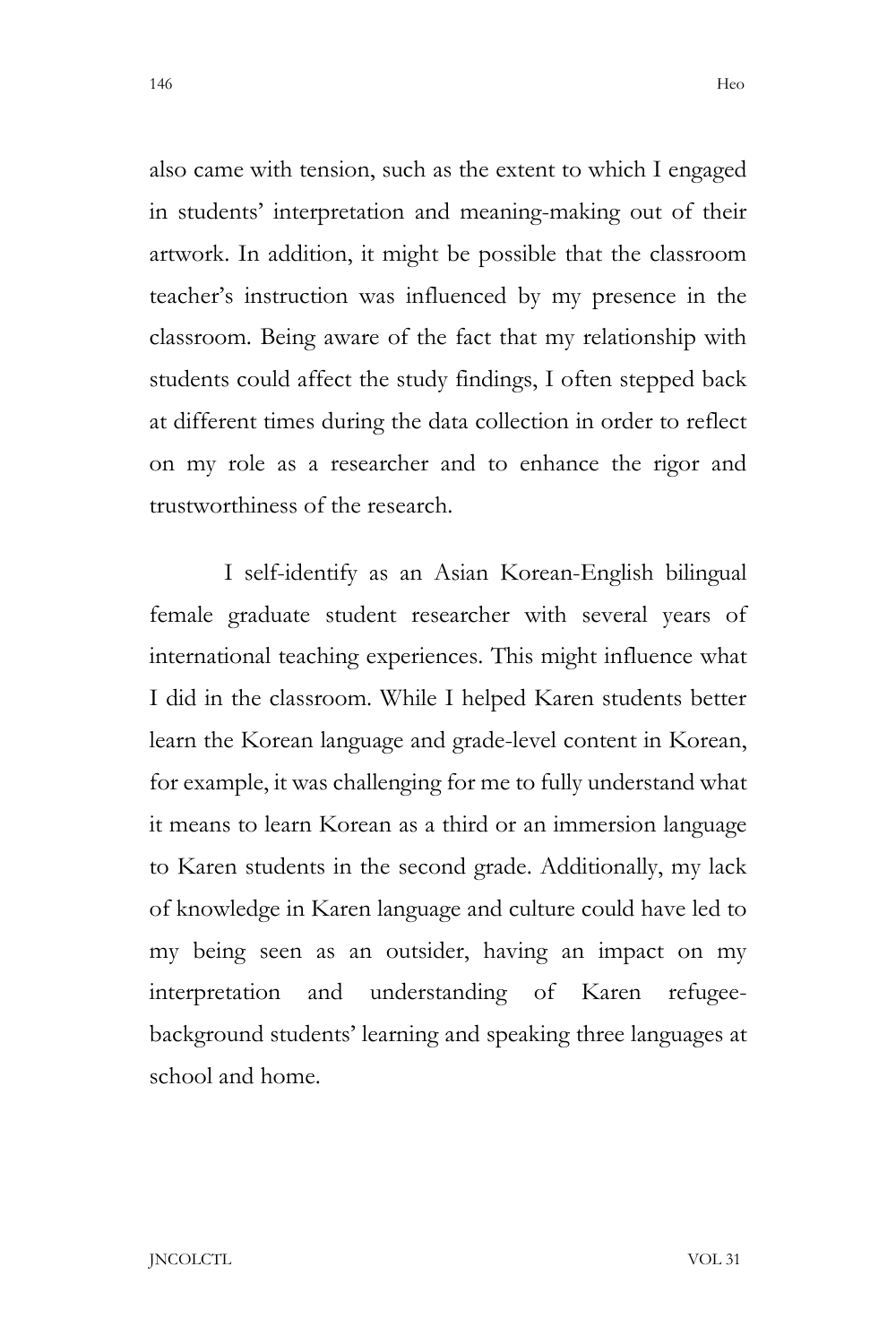## **Data Collection Tools**

#### **Student Artwork**

Students had 30 minutes for each artwork activity. Once every artwork session was completed, students were allowed to display what they created in their classroom and/or the hallway of the school building for three days. During the school visits for observations, I took pictures of every artwork product and then students took their masterpiece home. While I took 98 photos of their final art products and students engaging in artwork activities, images of final art products were only used and analyzed, with permission having been granted by students and the classroom teacher.

#### **Informal Open-Ended Interview**

I had four informal open-ended interviews with the participants, and each interview session lasted for 15 to 20 minutes and took place during class recess or transition times where conversations naturally occur. Interviews that focused on the ways of the participants' interpretations and meaningmaking out of their art products were audio recorded and transcribed for analysis. While I did not "come to the interview with a set of structured questions" (Bhattacharya, 2017, p. 127), I began the interview by asking the first question as "미니가 한 것에 대해서 말해줄래요? (Can you tell me about your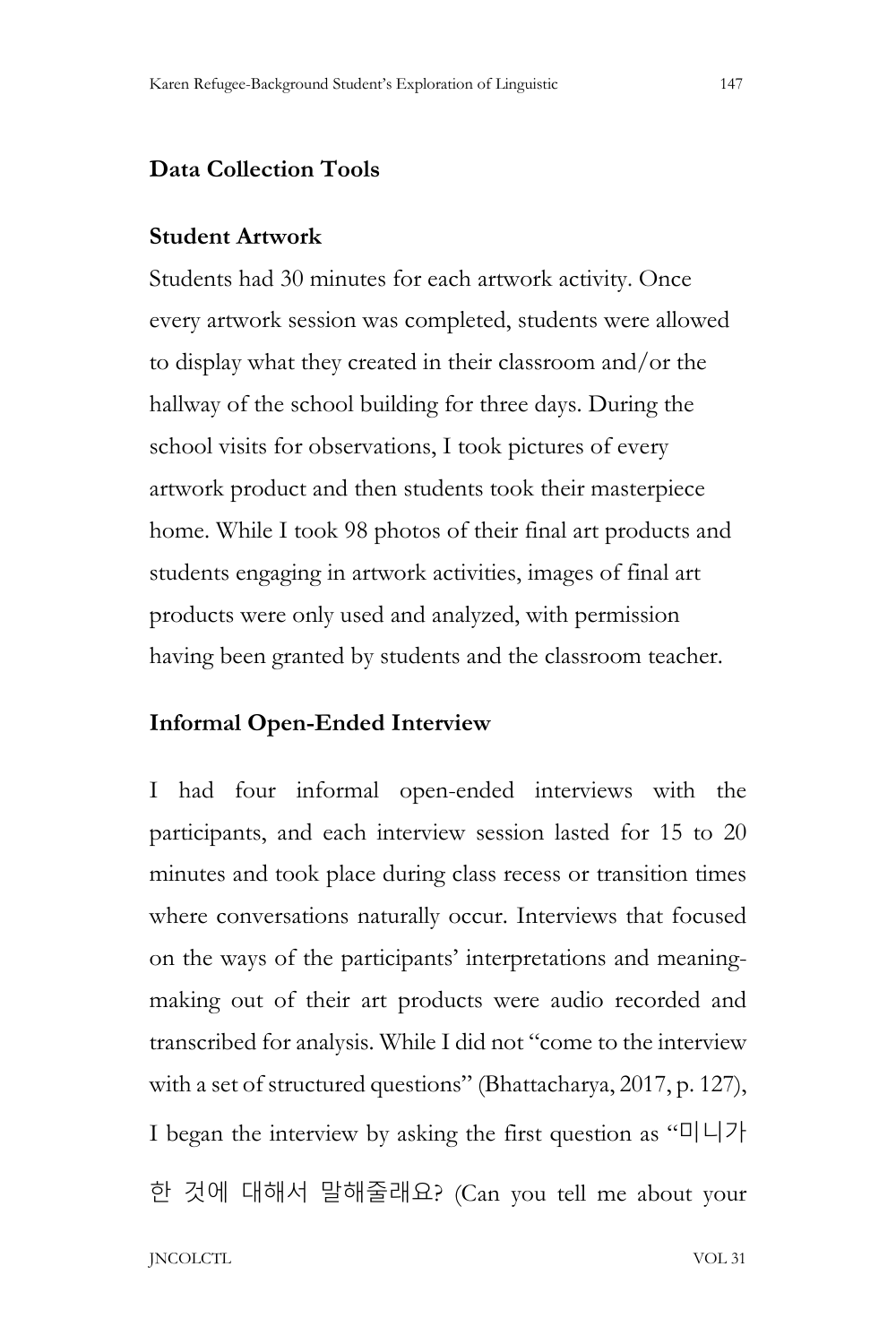work?)" and asked follow-up and clarification questions depending on participants' responses and our discussions. Before starting each interview, I asked participants to choose what language they liked to use and depending on their selection, the primary language varied and switched one language to another. For example, Minnie wanted to use Korean at first and then switched back and forth between English, Karen, and Korean, especially when she did not come up with any appropriate words in a language. When she used Karen to describe something, I drew on mechanical translation tools (e.g., Google Translate) to make sense of what she was talking about. When interviewing Nari, she wanted to use English throughout, along with a few Korean words, such as 한국(Korea), 학교 (school).

# **Classroom Observation**

Classroom observations were conducted in 5 periods of 25-30 minutes each for two weeks to become familiar with pedagogical routines and see if there was any chance for Karen students to leverage their linguistic and cultural practices in interactions and their language and content learning. I typed up observation field notes during or right after every class observation (over 10 pages in MSWord) as "the written account of what [one] hears, sees, experiences, and thinks in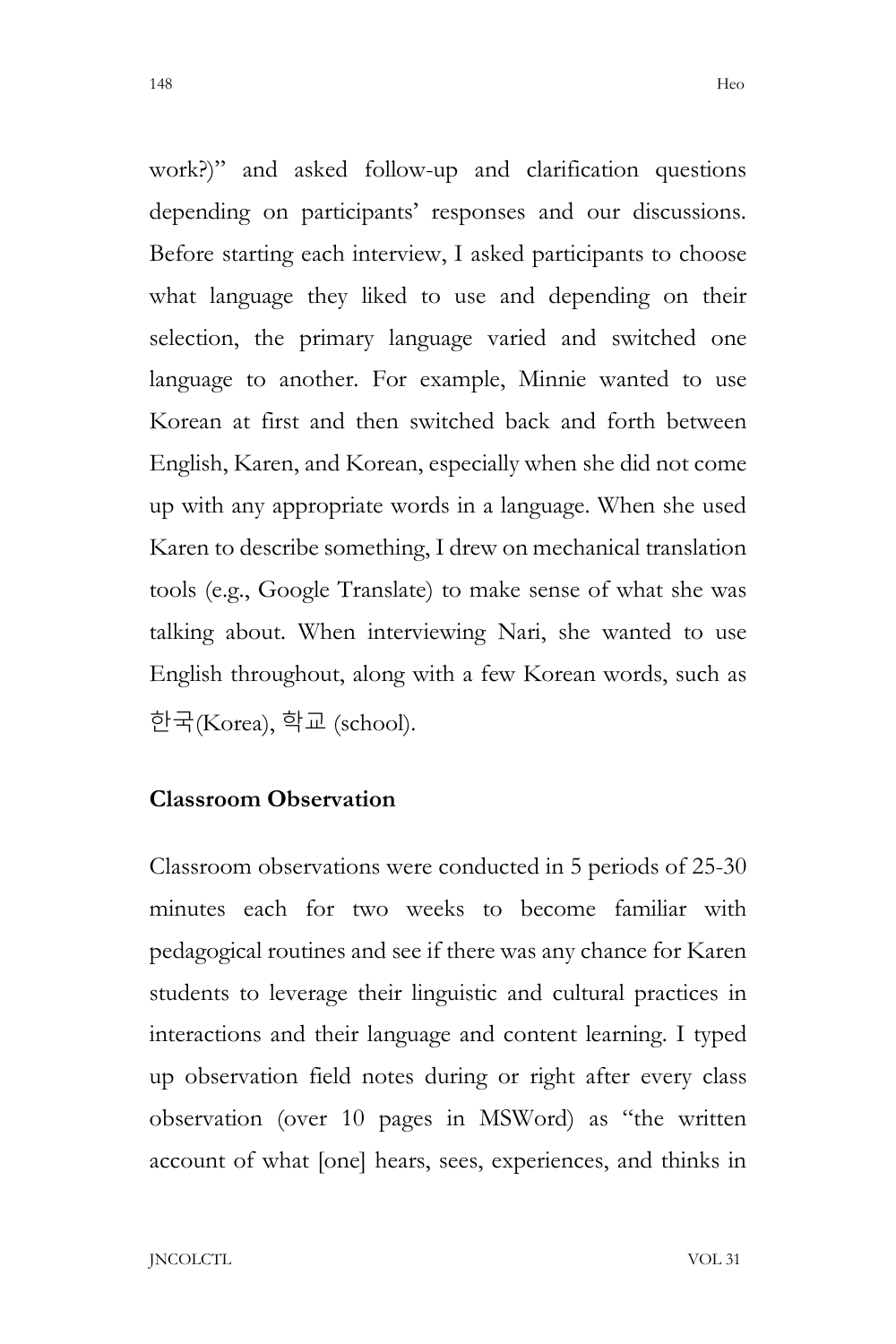the course of collecting and reflecting on the data in a qualitative study" (Bogdan & Biklen, 1992, p. 107).

#### **Analysis Process**

For analysis of collected data, I paid initial attention to the overall picture and then moved into details such as the use of color, materials, and shapes, trying to figure out what images meant and stood for. I wrote down short memos on my initial impressions and interpretations of each piece of artwork and compared them to students' actual interpretations of their work by asking them questions in the interviews that also served as a member check of the participation. I remained open and flexible to each modality of students' individual art product in order to learn more about the ways in which students searched for their linguistic and cultural identities, as well as how they drew on the direct/indirect experiences that impacted their identities.

JNCOLCTL VOL 31 I engaged in finding initial coding for analysis and generated both initial descriptive codes and emergent themes based on repetitive themes and patterns and important information from the data collected. After the initial coding process, I implemented constant comparative analysis (Glaser & Strauss, 1968), during which new themes emerged which I compared to the existing categories to determine whether the new ones would be able to stand as an isolated category or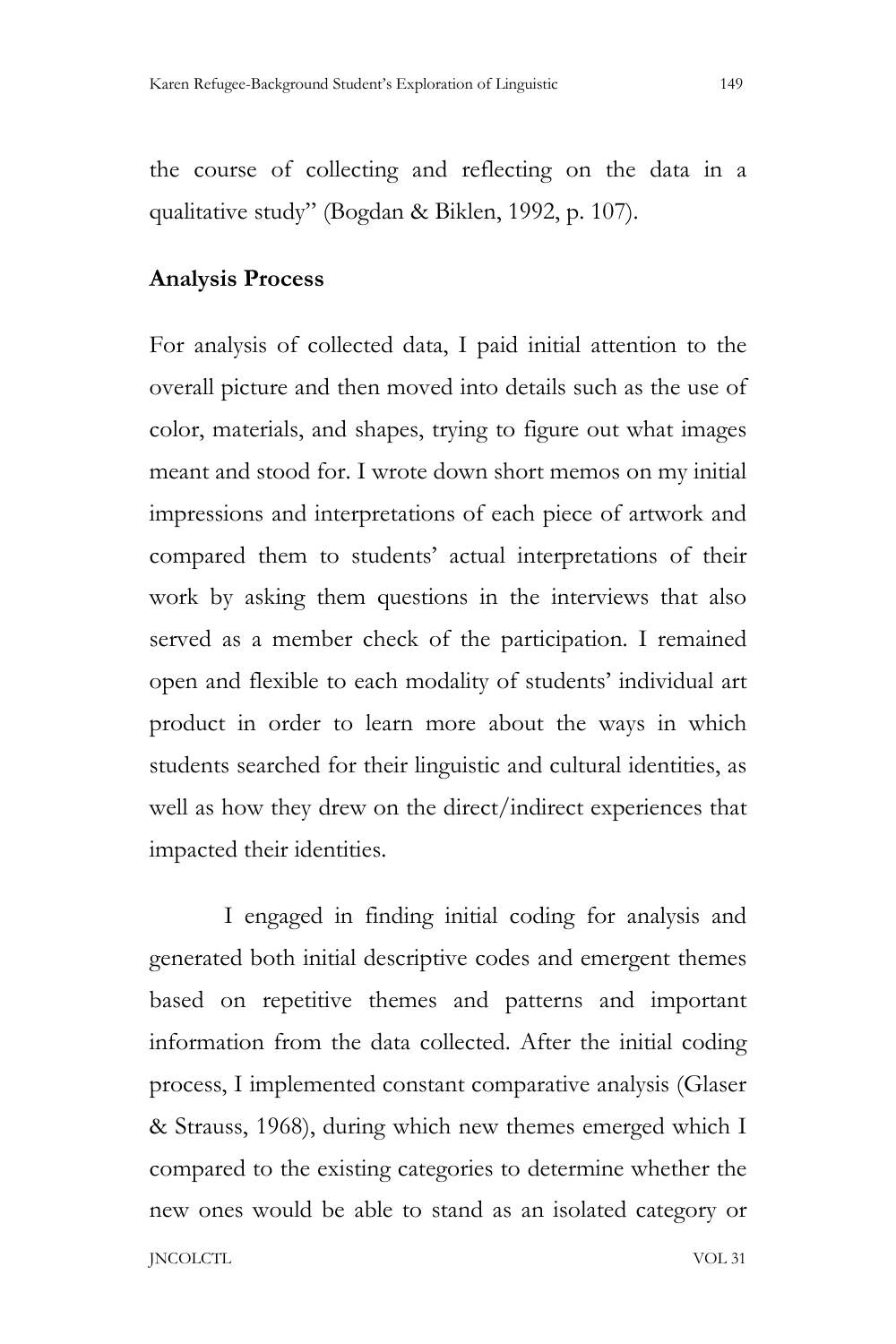belong to an extant category. In addition, although the participants had some things in common (e.g., Karen, a refugee background), I focused on different experiences and perceptions that the participants obtained and retained.

# **Findings**

Many Karen students' silhouettes showed a certain degree of commonality in terms of using three national flags of Korea, United States, and Karen to the extent to which they cut in the middle of each flag and combined one to two or all three halfflags to make one big national flag. While there were some who did not put any national flag into their silhouette, many of them were eager to employ flag pictures as a way to express their current sense of originality or their fluid ethnic identity.



*Figure 1. Students using Karen fabrics*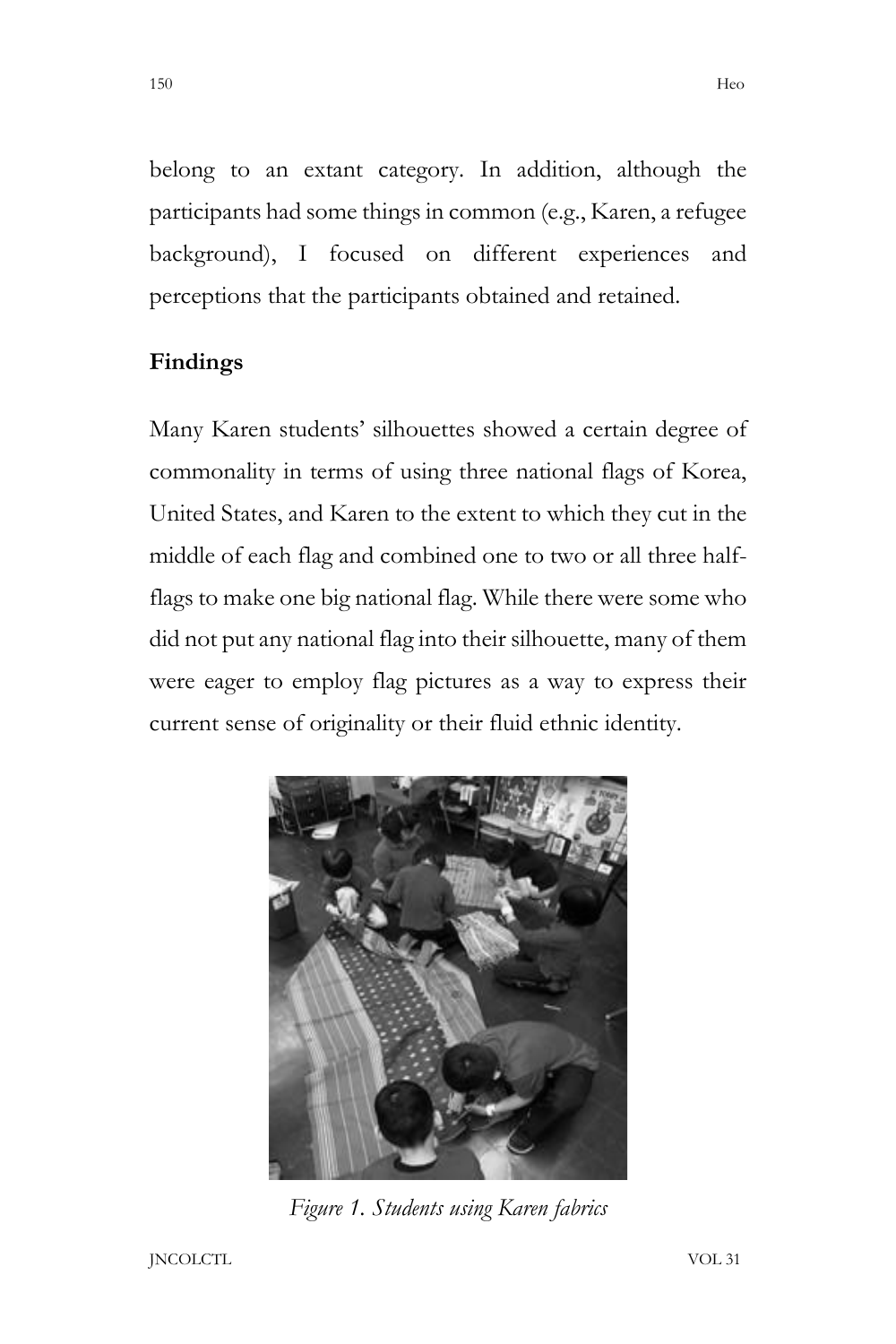In this section, two profile silhouettes from two Karen participating students (Minnie and Nari) were selected and examined as the participants not only engaged enthusiastically in the research project and interviews, but they also created their artwork in ways that demonstrated different ways of perceiving and positioning various experiences and entities around them. For example, while Minnie's artwork clearly indicated her sense of belonging to her family, school, and local ethnic communities, Nari's focused on something influenced by her learning and school experiences and her professional aspirations in the future.

#### **Minnie**

Using a girl's silhouette, Minnie layered pieces of colored paper, a picture of the Karen national flag, and a picture of a traditional Korean drum (Figure 2) to express intangible information that cannot be represented in and conveyed through her silhouette. In the colorful collage, she made a religious symbol (i.e., the orange cross in the rectangularshaped black paper) and created various shapes (i.e., hearts, squares) by using small pieces of pink-, red-, and green-colored paper to convey her mood (i.e., hearts for joy and delight) and her favorite things (i.e., an apple on top of the Karen flag, a palette for her liking for drawing and painting). In addition, pieces of Karen textiles and pictures of the Karen flags and the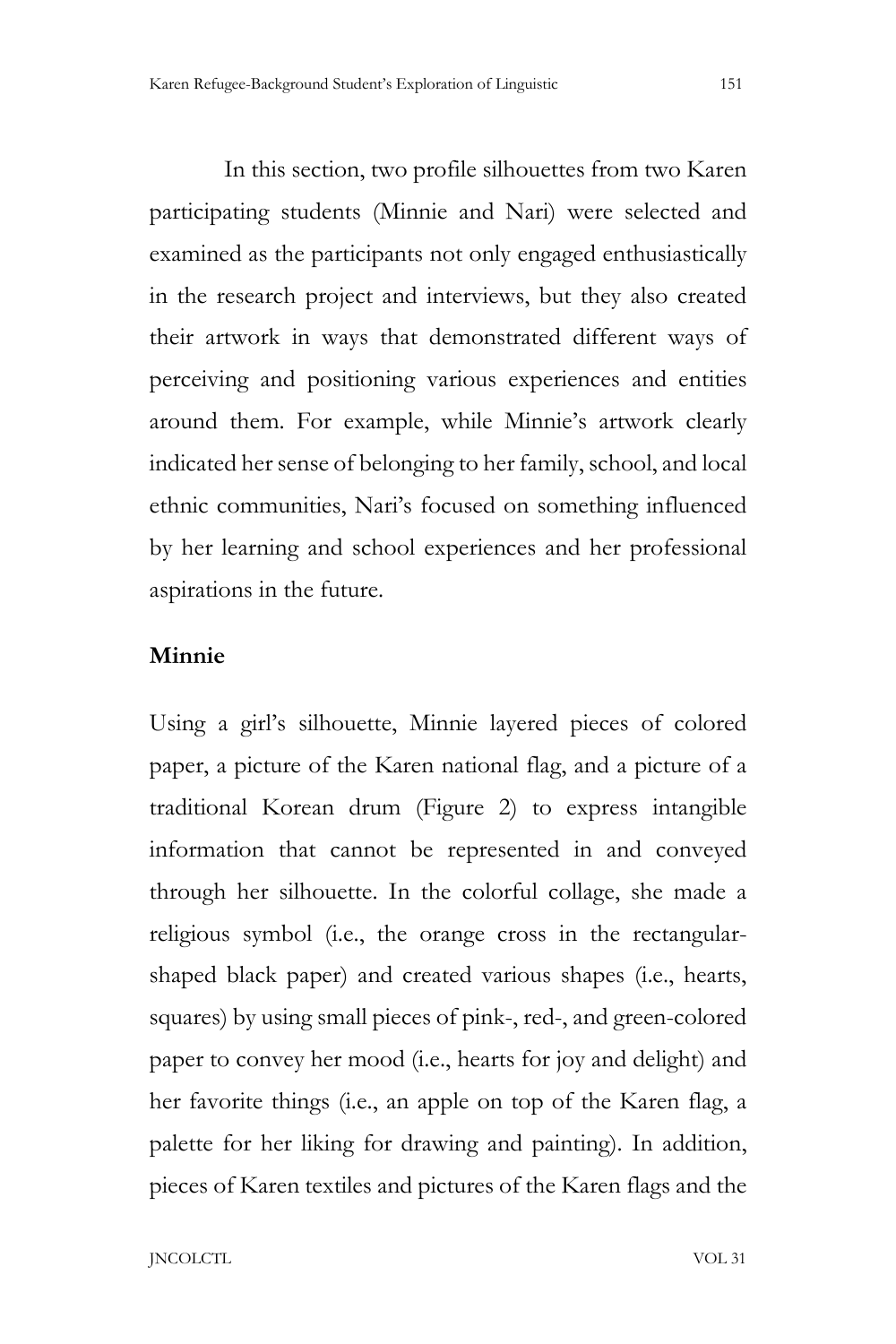Korean drum were placed in the artwork to reflect her affinity for her ethnic community and preference for music.



*Figure 2. A photo from Minnie's silhouette*

# Because I am Karen

The details of Minnie's silhouette informed an overall interpretation of the work: there were three strips of the same red-colored Karen fabric in the middle and at the bottom that can delineate her sense of belonging, Karen culture and being Karen. Her being Karen was manifest in this picture, in which she put the Karen national flag at the top. She explained:

> Because I am Karen... And *(pointing at the fabric)* that's our [fabric]. My mom and dad.. uh.. We wear it, um like, in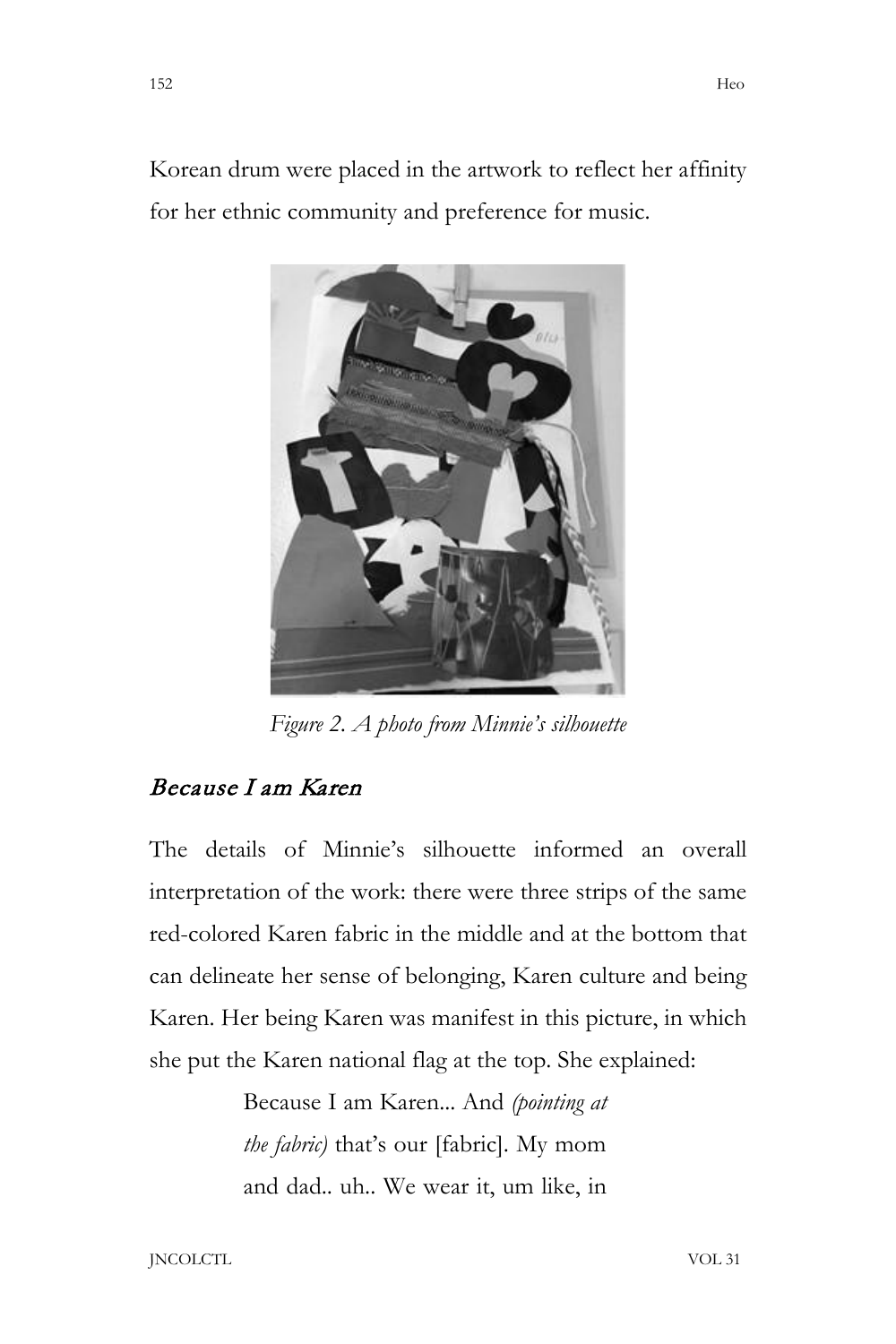New Year. In Thailand. Last time when I was two, I didn't remember but my mom told me, like, we celebrated it and there's almost, there's, there's like, a lot of people and there is a river and like, like, (*smiling*) I, I fell in the river. (*laughing*) And, I wear it on my birthday and sometimes on Christmas, and, and also the New Year, and Easter, and my siblings' birthday, and my mom and dad's birthday, and my uncle and aunties, and grandma and grandpa's birthdays. I like it.

Minnie presented her firm linguistic and ethnic identities as being Karen by using the whole Karen national flag and including a traditional musical instrument. In the interview, she reported that she spoke "a lot of" Karen at home and rarely speaks English, presenting her confidence and comfort in speaking her home language compared to the two other languages (English and Korean) that she was expected to learn and speak at school. Despite her limited understanding of reading and writing skills in her home language, she seemed to have opportunities to interact with Karen peers in school, which plays a significant role in her home language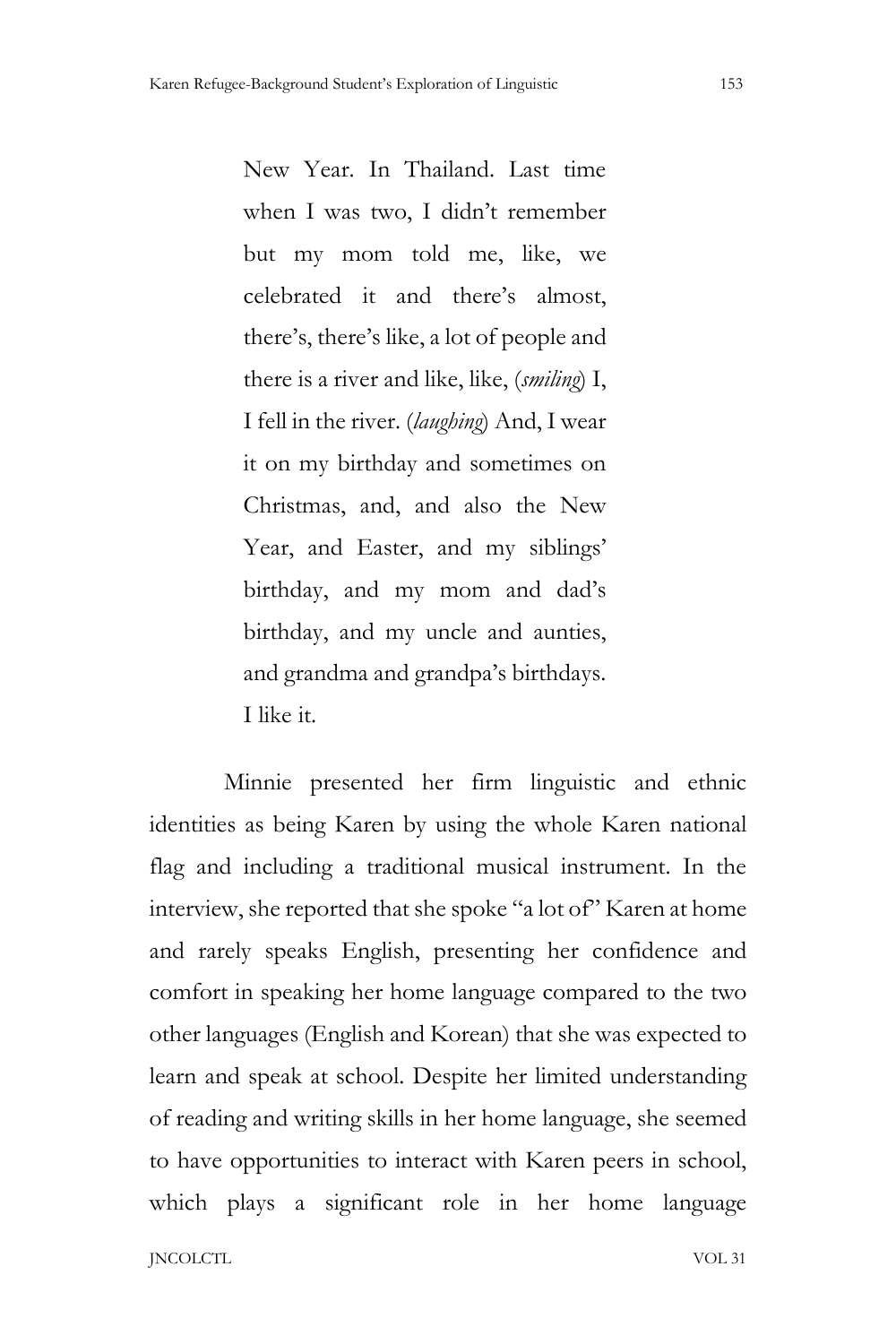maintenance. Additionally, according to Minnie, she intentionally excluded American and Korean flags from her silhouette, and unlike the other students, was the only one to exclusively use the whole Karen flag without modification:

> I can understand Karen but I can't read it. […] In recess, when my friends say Karen and, and I said back to them [in] Karen. (Researcher: I'm so glad you are speaking Karen at school.) Because I am Karen, I speak Karen … sometimes English, and I speak Korean in school. But I speak a lot of Karen [at] home. And I speak it [Karen] every time. Sometimes I speak English in school, but I think I don't know much about English. Some words I don't know how to say it [English].

Among all Karen students in the classroom who had talked about their home language practices, it was Minnie who revealed the great confidence and pride in herself as a Karen speaker, having extensive exposure to her home language and culture at home. Additionally, her homeroom teacher implemented a flexible language policy allowing students to use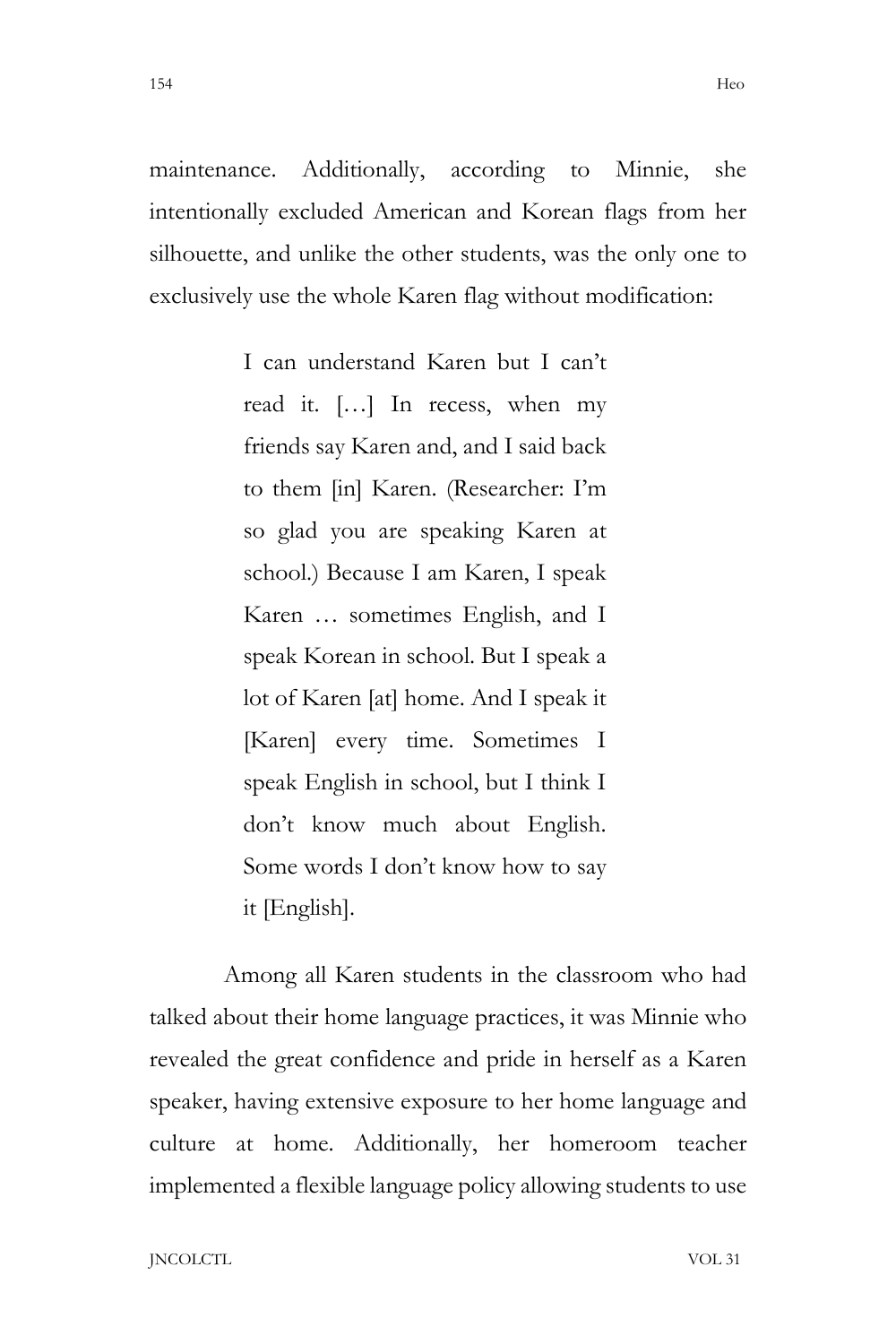their home language for their learning. All these motivated her to hone her home language skills and engage in Karen cultural events and activities hosted by the local Karen community. During the class observations, the homeroom teacher for the second grade, Ms. Jin (pseudonym), welcomed and encouraged Karen students to scaffold and support each other's learning through their home language use and even bring their cultures to the classroom (i.e., putting a light paint on their face on a daily or weekly basis), which may influence Minnie's having strong linguistic and ethnic identities.

She put a picture of a Jang-gu, a Korean traditional drum, at the bottom and a Red Delicious apple, one of the most popular varieties in the U.S., at the top of her silhouette. Her placement of different cultural items into an artifact indicated that she engaged with and navigated all three languages and cultures (Korean, American, Karen). When reading the ways in which Minnie drew on cultural artifacts (i.e., Jang-gu, Red Delicious) to express her fluid cultural affiliation, I found it interesting and worth noting that she did not layer or blend the cultural items in ways that they were used without any modification. This illustrated that although she was in the process of exploring and navigating all three languages and cultures, her ethnic and linguistic identities as a Karen speaker with the Karen ethnicity were rather firmly established.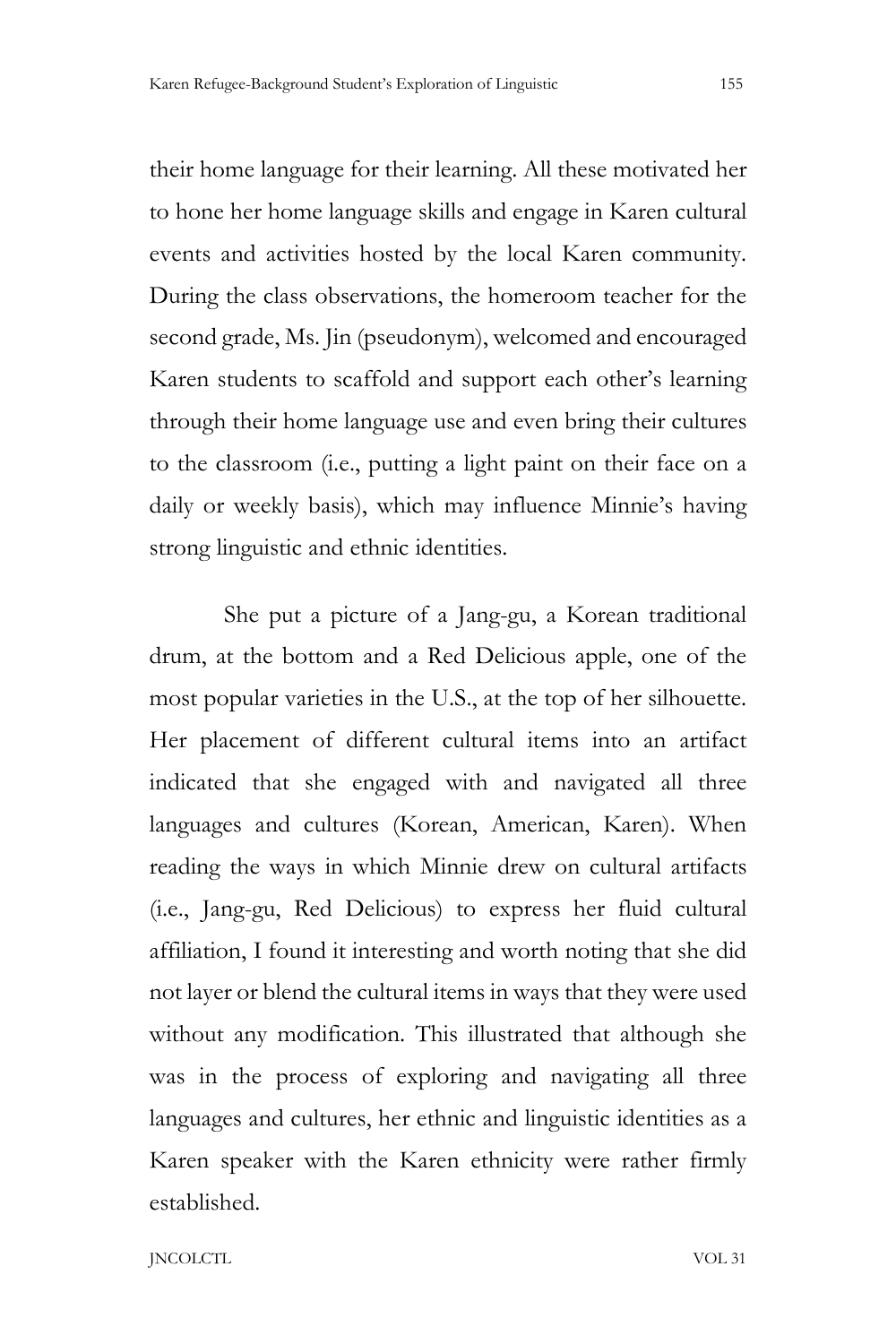# I Go to Church

As indicated on the left side of her artwork, Minnie made the Cross from orange-colored paper with a black-rectangular background. When I asked what the black background stands for, she identified it as the Bible that she brought to her local Karen church every Sunday. Both the Cross and the Bible represent her religious identity as a Christian, which was distinct from other religious symbols that other students created and included in their silhouettes. While Karen students who drew on religious symbols were likely to incorporate diverse religious texts (i.e., the Qur'an) mingled with wellknown figures (e.g., Buddha) in their artwork, Minnie included the specific religious scriptures (i.e., the Bible) and symbols (i.e., the Cross) that presented her Christianity, and she confirmed:

> I go to church every Sunday. I learn Karen there, and pray, and sing songs with my friends. (Researcher: Can you tell me how important this is for you?) Um.. because my mom and dad and my sisters go to church and learn about the Bible and Jesus? And, and, I have fun in my church and learn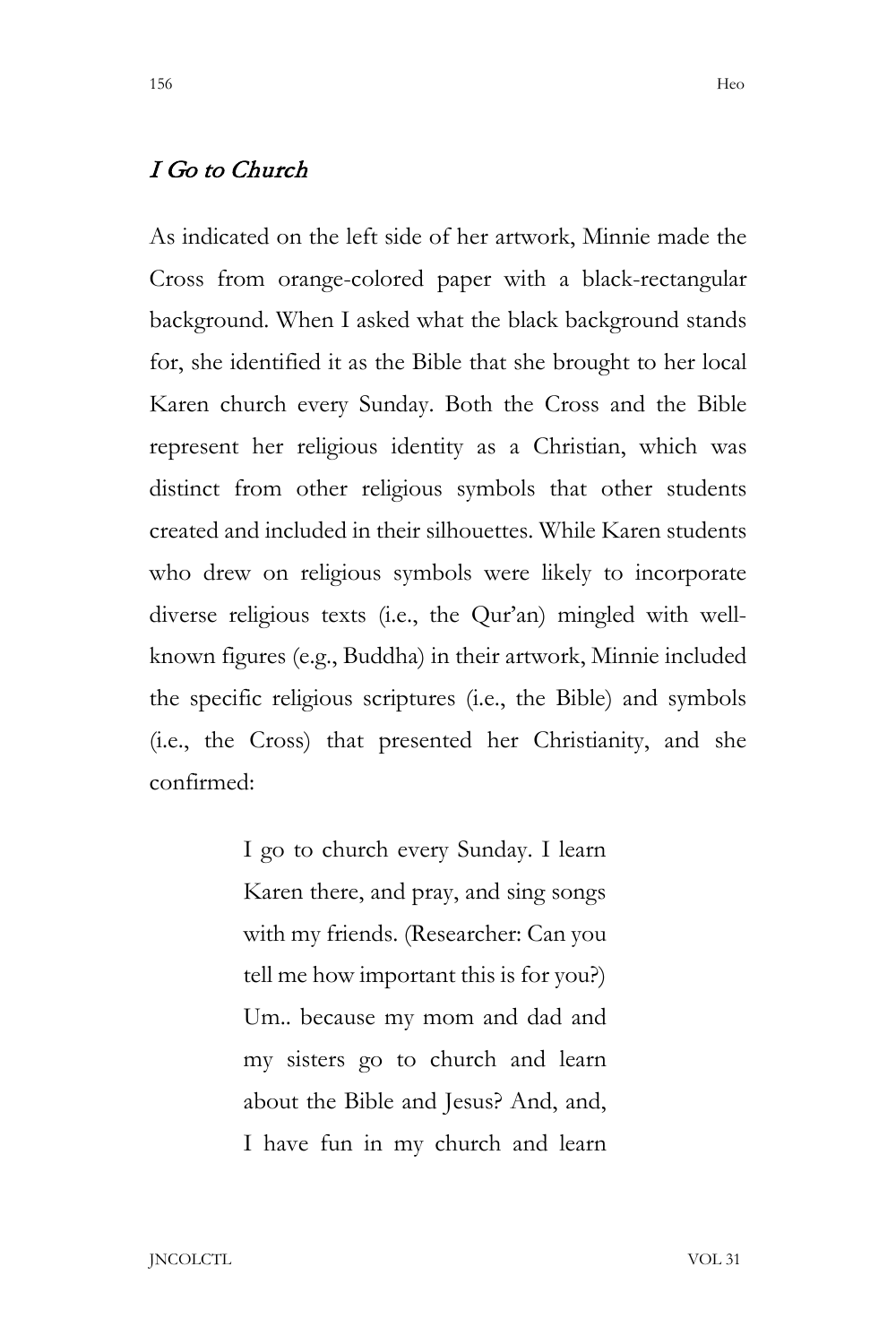about Jesus and … and I can meet my friends there.

While it was not discussed in interviews whether Minnie self-perceived herself as a Christian having a religious faith and belief, it was apparent that she prioritized and positioned Christianity as part of family religious practices:

> Researcher: What is the most precious, or important thing for you in your work here? Minnie: *(smiling)* the Bible. Because I go to church.. My mom and dad and my sister and brothers and my aunties and grandma go to church together.

Gilhooly (2015) found that "Karen conversion to Christianity introduced not only religion but provided Karen access to Western education, medicine, and protection from their historical adversaries, the Burmans" (p. 3). Given that Minnie attended a local Karen church, however, she did seem to relate her Christianity to better social access and services. Rather, her religious identity was likely to give her access to her learning of the home language and culture and a chance to get connected to those having the same ethnic background.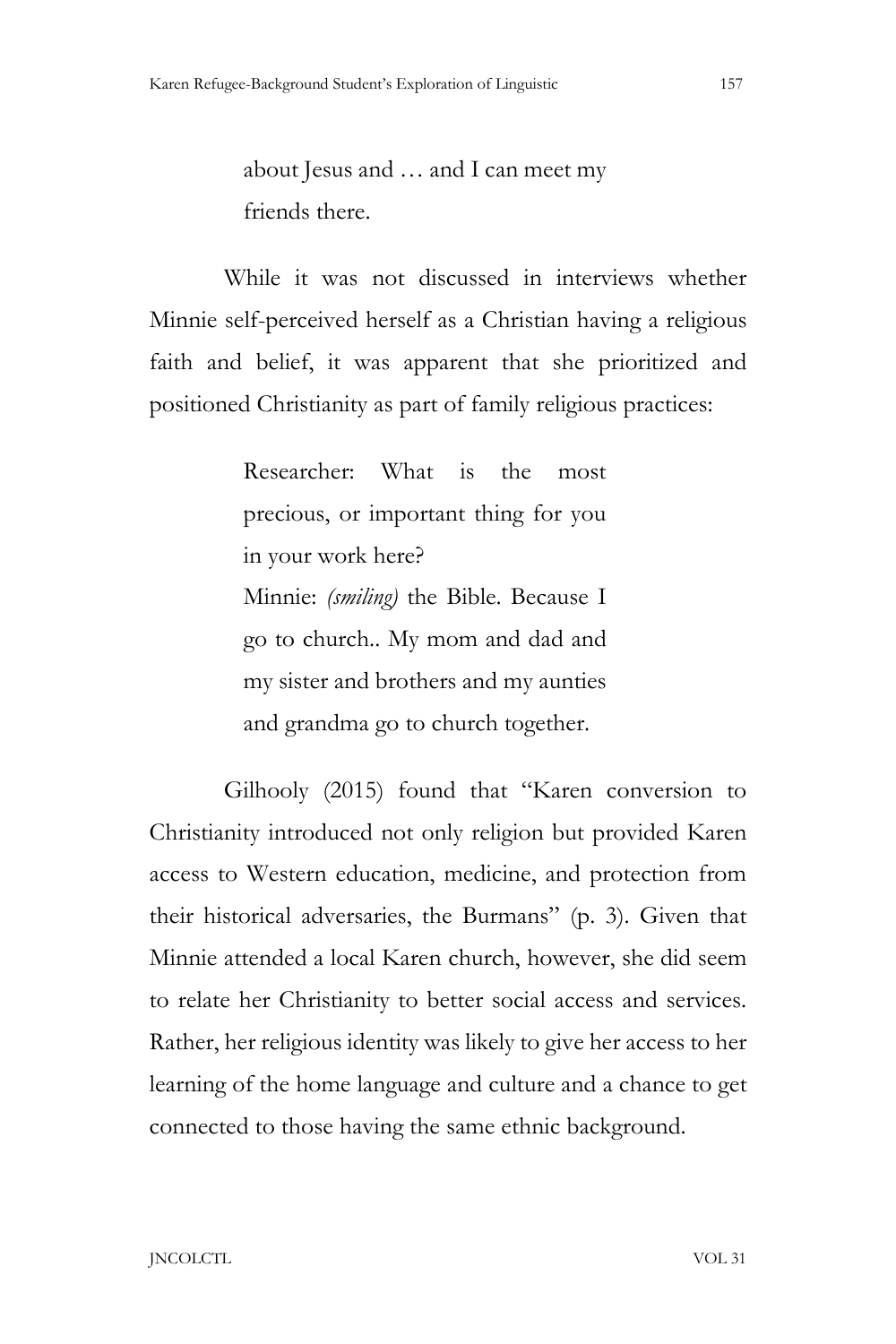Based on her silhouette, it was evident that Minnie placed the textile-made heart next to the Cross and the Bible on the left side so that it was connected via a green strip up to the other pink heart which was located next to the Karen national flag. When I asked her if there was any implicit meaning she wanted to convey through connection between the religious items and the Karen flag, she responded, "I think my friends and family and my neighbors are all Karen and go to the Karen church so they are, um, like the same." This suggested that her residence and neighborhood were based on Karen communities supporting her building and developing a friendship with her Karen-speaking friends, which naturally led to her linking Christianity to the Karen ethnicity.

## **Nari**



*Figure 3. A photo from Nari's silhouette*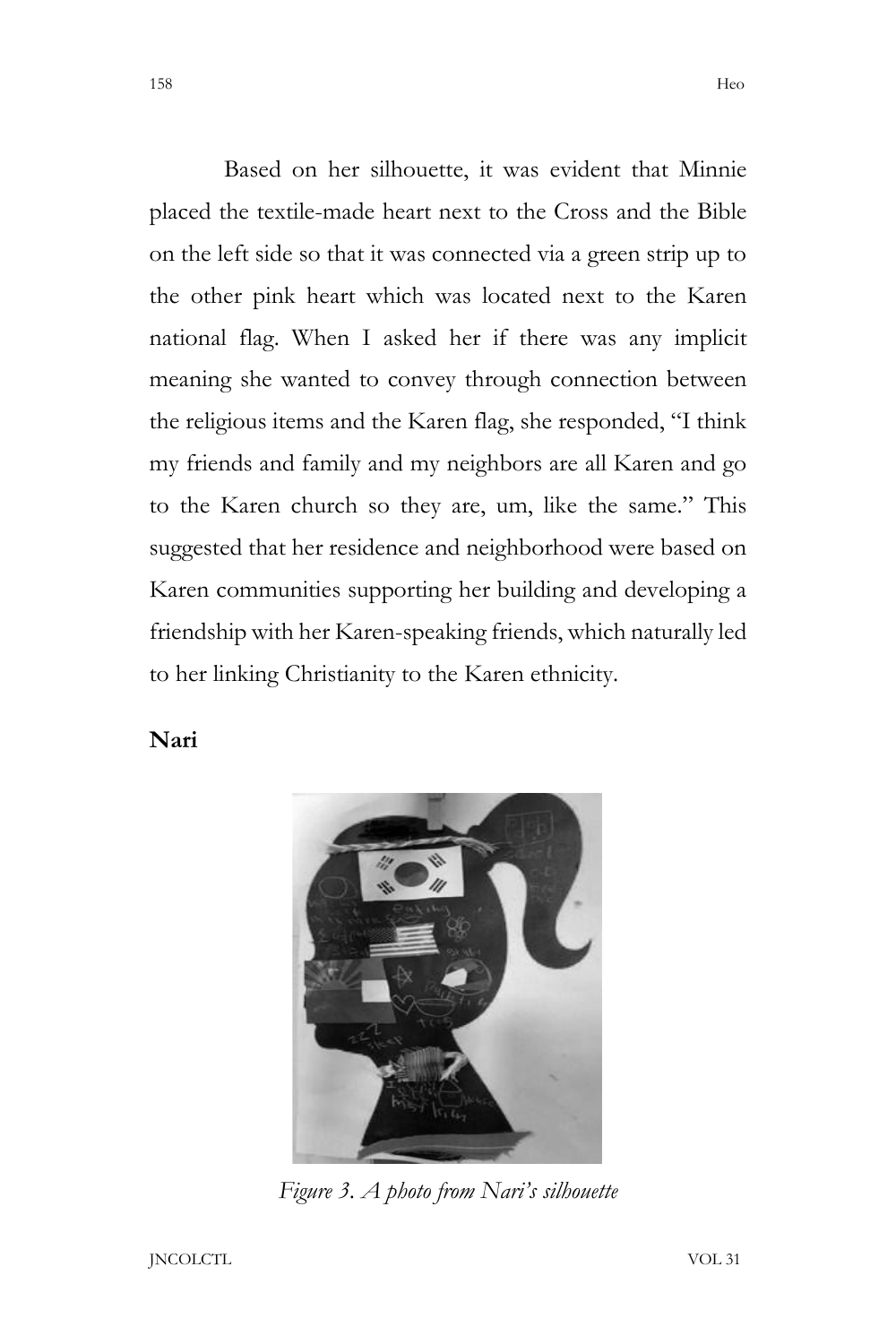Using a girl's silhouette, Nari used pictures of national Korean, U.S., and (half-cut) Karen flags and included small pieces of Karen traditional textiles and colored paper, along with her drawing, for this artwork (Figure 3). Compared to Minnie's, Nari's silhouette contained a lot more drawing and writing to express abstract information that cannot be understood through her silhouette. In addition to colored-paper, textile pieces, and national flags, she used a white crayon to draw and write something that presented her personal liking or someone with whom she had affinity (i.e., Ms. Kim). For example, she created a round-shaped palette by drawing a white circle with small pieces of red-, yellow-, and blue-colored paper in it, and this represented her preference for drawing and painting.

## **I Just Don't Want to Speak**

In Figure 3, she pasted the American and Korean flags onto the silhouette nearly complete and undamaged, whereas she had cut the Karen national flag in half. While one might assume this was because it was the biggest and she may have not wanted it to take up the whole space, she explicitly stated in interviews that she intentionally cut the Karen flag in half to display that she identified her originality of being American based on her birthplace (i.e., the U.S.) and the language she speaks (i.e., English), which was closely related to her linguistic and cultural affiliation and identities: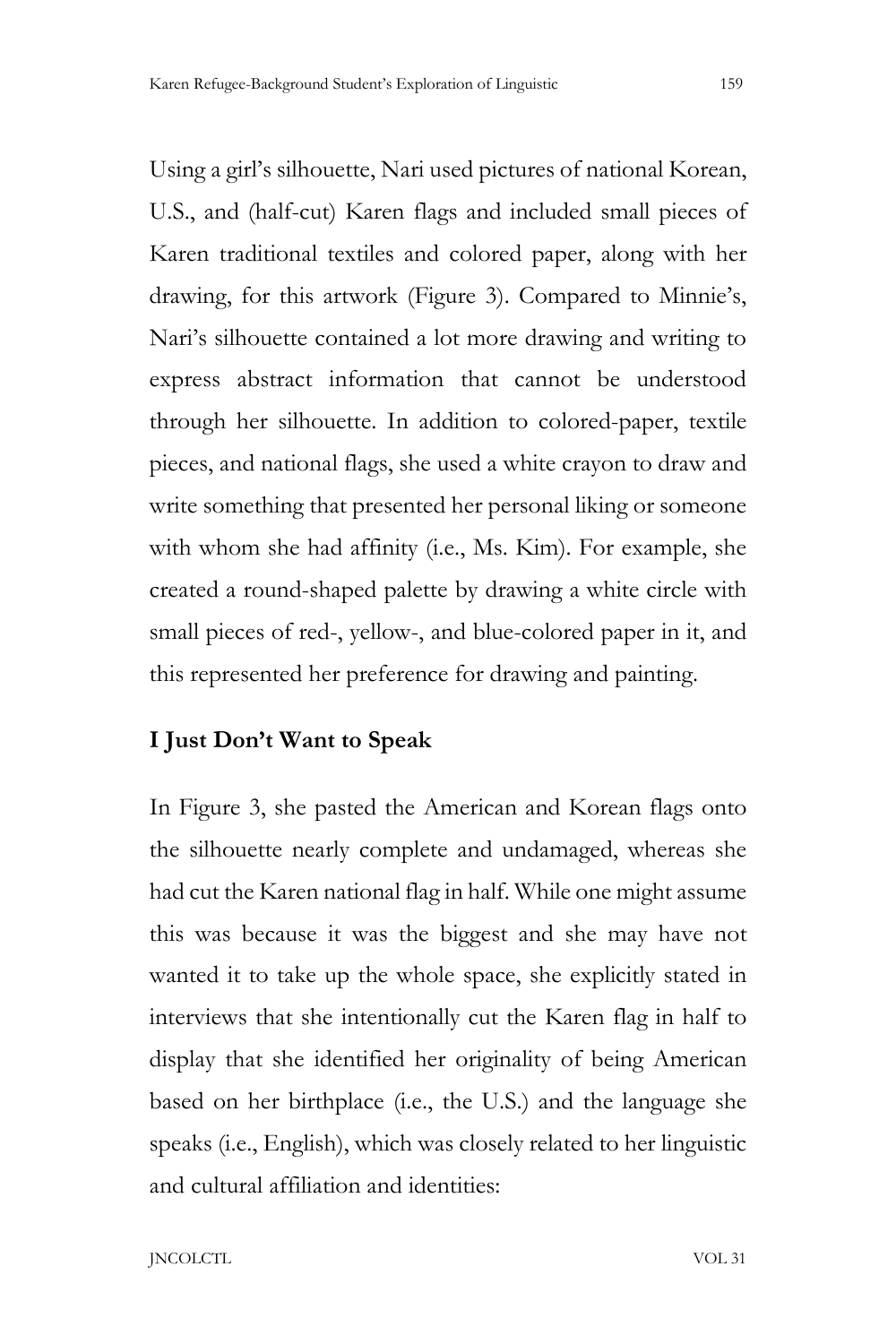Researcher (R): (*pointing at her silhouette*) Oh, I see the three national flags but one of them seems half cut.

Nari (N): Yeah. Um.. Because I think I'm [an] American because, um, I was born in America and… and I speak English. And sometimes I think I become Karen and I'm like a Korean because I can speak a little bit [of] Karen and Korean… but I speak English more, like, in classrooms and school.

R: Wow. You speak three languages! Awesome!

N: (*smiling*) Yes. I can speak Karen and Korean. But I just… I speak English more and I like learning [English] with Mrs. Lee (pseudonym).

Her way of using the national flags illustrated her affinity for a particular nationality (i.e., U.S.) and linguistic identity as an English speaker. However, she perceived herself as a Karen or a Korean at times because of her language proficiency in both languages. It is worth noting that her positive attitudes towards learning experiences and perceptions of schooling, including teachers' appropriate attention paid to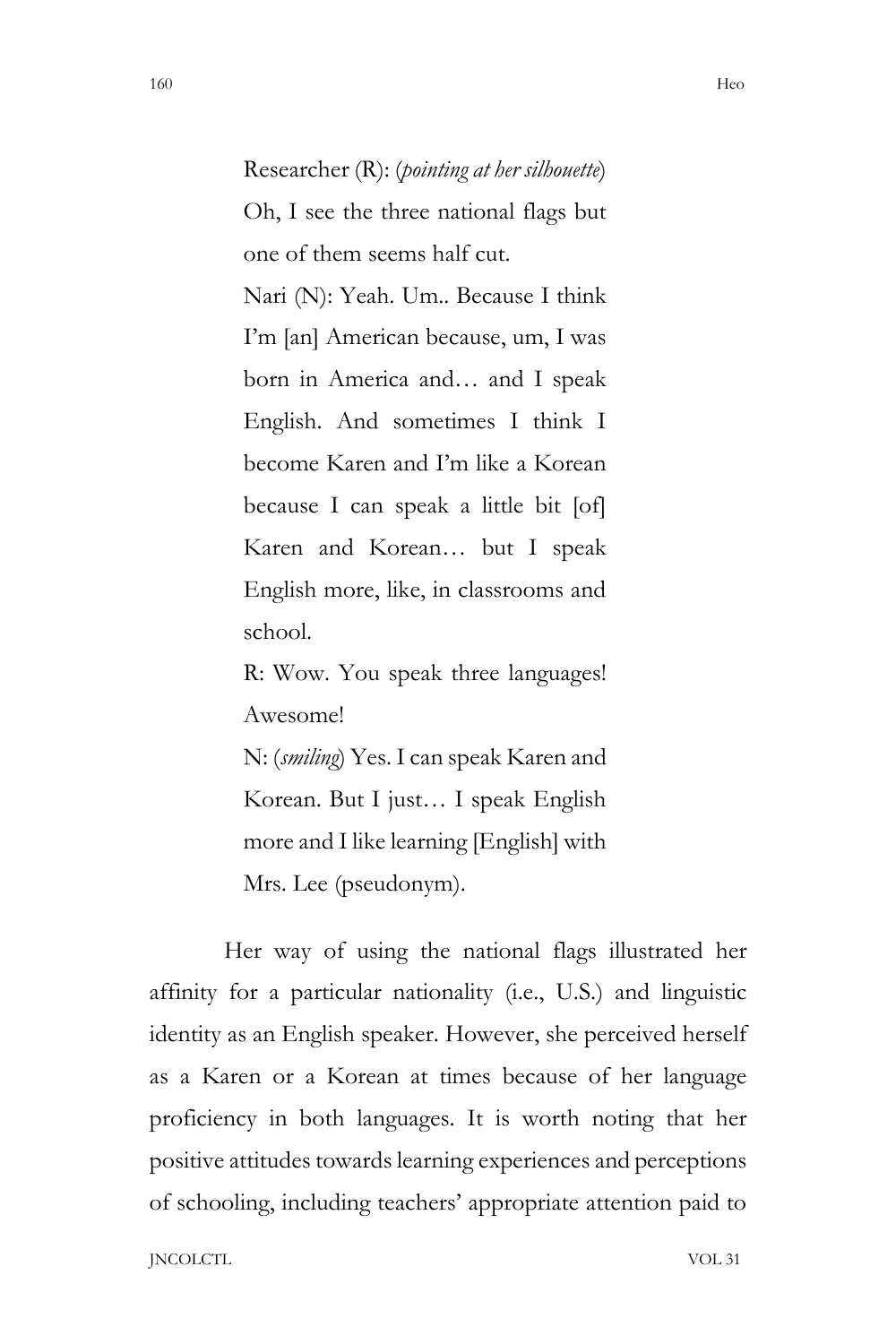Karen students, may play a pivotal role in having her leave the Korean flag undamaged. When she was asked to explain why she wrote "Ms. Kim" at the bottom of the silhouette, she responded, "I like Ms. Kim. She is very nice and smart and kind and beautiful." Although it was not discussed what made Nari have personal affinity with Ms. Kim, it was likely that her great care for students and professional knowledge and teaching may facilitate her attachment to her teacher, Ms. Kim, and further Korean language and culture.

She particularly demonstrated the varying degree with which she is able to speak the three languages through the adverse use of words such as "more" and "a little bit," which appeared to be associated with the extent to which she spoke a language with confidence. For example, during the classroom observation, I often found that she had more confidence and comfort when speaking English than using Karen or Korean by using gestures and a slightly high tone of voice with smiles to interact and work with her peers and teachers, as well as have interviews with me in English.

Following my complimentary response (i.e., "Awesome!"), she recounted that she spoke English more than the other two languages and enjoyed English learning with Mrs. Lee (pseudonym) who was her EL teacher in the school. As many Karen students did, she had been learning English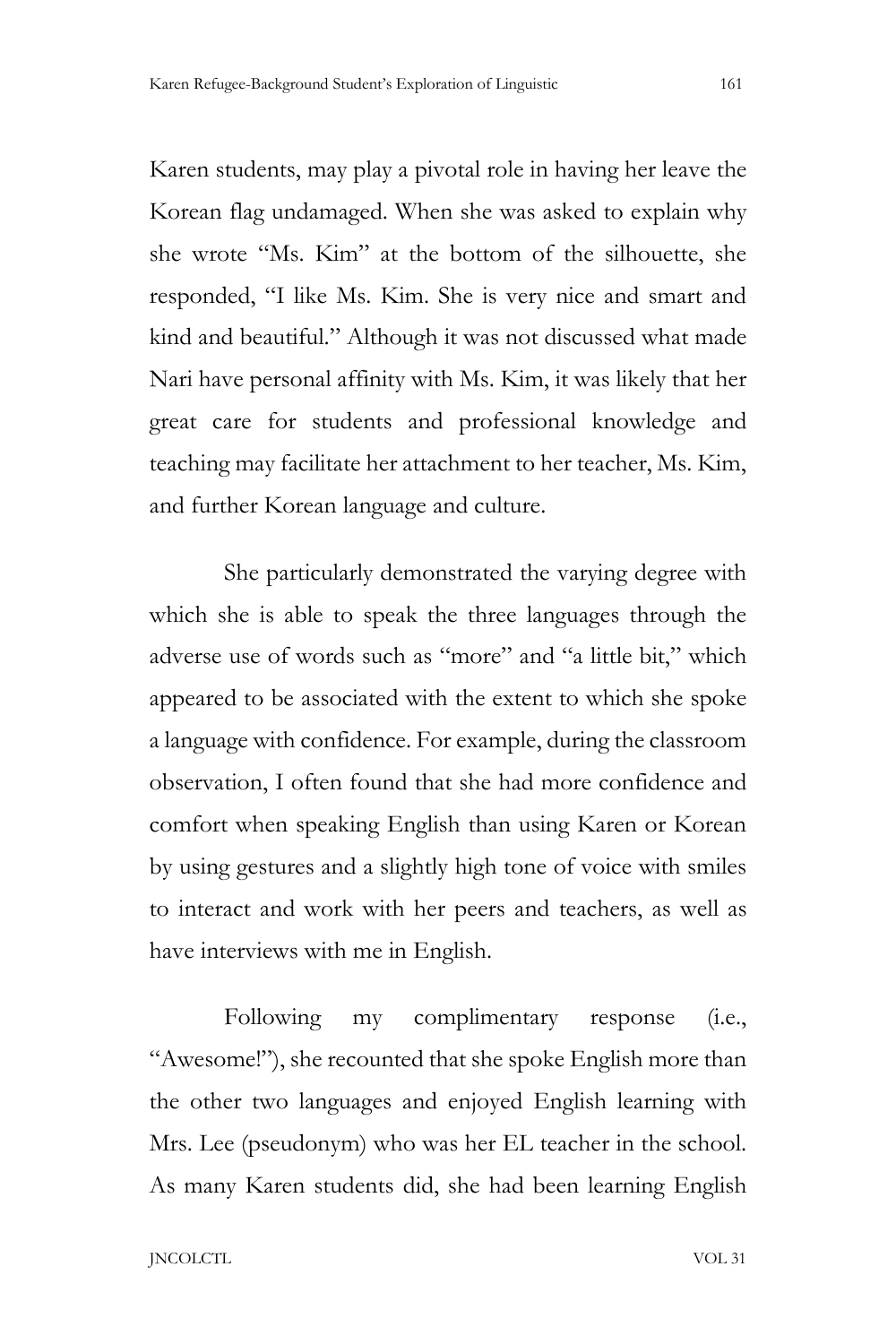three to four times a week with Mrs. Lee in an EL classroom, and they all reported that they enjoyed EL classes with the teacher a lot. Her positive perception of the learning experience with Mrs. Lee through engaging activities likely kept her interested in and motivated to learn more about English. When I discussed with her homeroom teacher about Nari's English learning, she explained that Nari was an academically-driven student with a great interest in learning and practicing English, including American history and culture.

Moreover, it seemed likely that her home language practices stimulated her to estrange her home language. She explained:

> I speak English as [a] first [language], Karen very little. Well, um, well, I speak Karen to my dad only because he speak[s] Karen and I speak English, like, to my siblings. I learn many thing[s] [in] English and… I… I like it.

JNCOLCTL VOL 31 She emphasized that the primary language through which she was able to learn and communicate with others was English and that she used English at home to interact with her siblings. Her limited understanding of her home language appeared to impact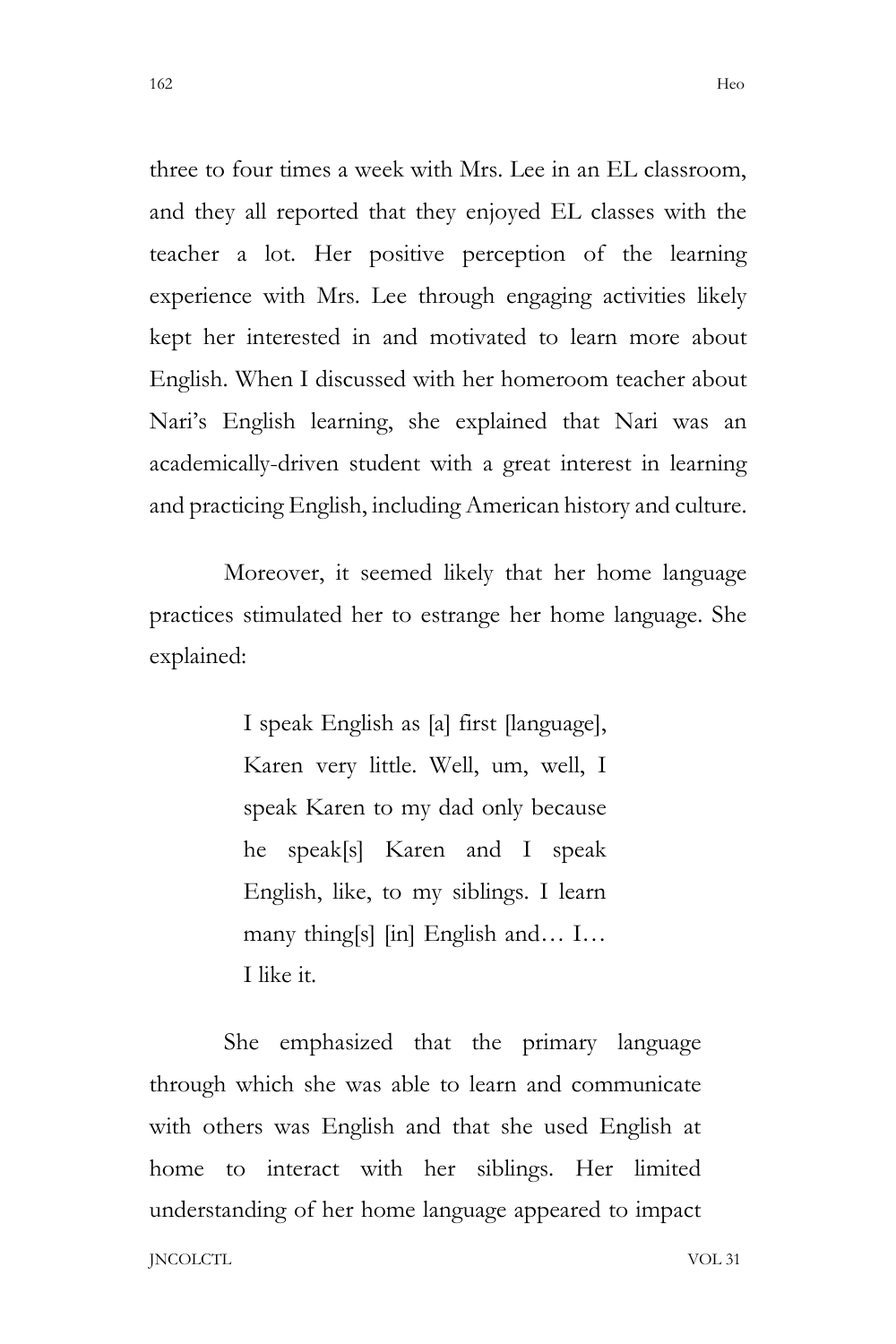the conversations with her father and between her father and her siblings. It was revealed through an informal conversation with her homeroom teacher that she was allowed to speak English at home based on her father's belief that English is necessary for his children to be part of the mainstream society in the U.S. In addition, when she was asked about her home language practices, it was clear that she mostly used English with very little use of broken Karen for communication with her father as she did not fully understand Karen and her father had limited proficiency in English:

> I just don't want to speak. I mean, Karen. I [am] kind of shy when I speak Karen. I can understand [Karen] a little bit. My dad [is] trying to speak English but he didn't [use correct English] so I use some Karen and English words [to] tell him but I think he don't understand. So I use English a lot and little Karen to my dad. But he don't understand.

Her home language practices indicated that they appeared to impede communication between Nari and her father, who mostly spoke Karen at home, by having her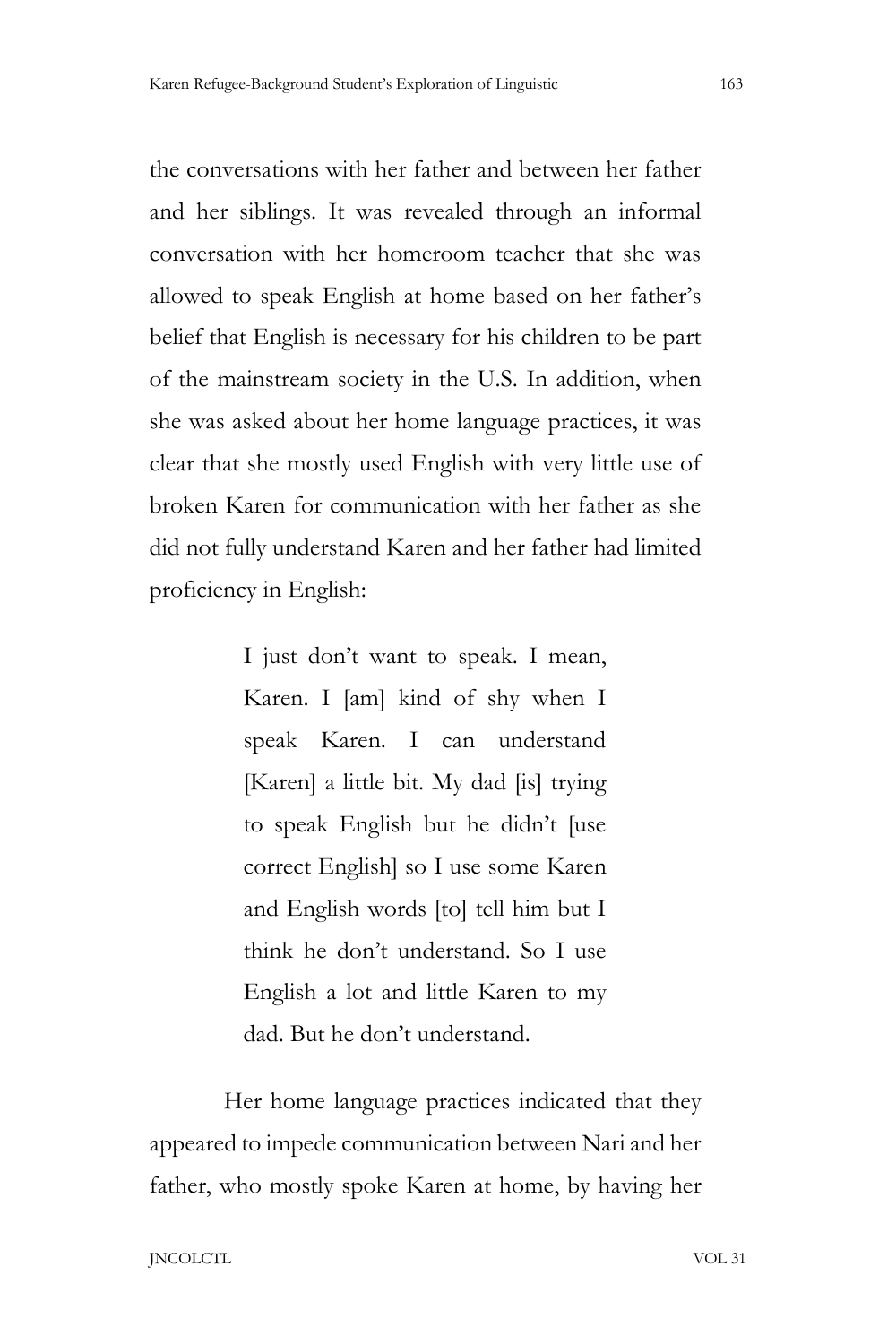speak a mixed form of Karen and English to help him understand what she wanted to say, but ended with her father's incomprehension and conversation breakdown. Her language practices at home were likely to reinforce Nari's emotional detachment from her ethnicity and home language and culture, which may lead to her using the Karen flag half-cut in her silhouette and writing the names of her Karen friends in Korean. However, the great difficulties in interacting with her father and her limited proficiency in Karen did not seem to galvanize Nari to practice her home language, instead saying "[she] use[d] English a lot." Consequently, the way she positioned and perceived the languages around her was influenced by her self-identification as an American in collaboration with home language practices, which depicted her linguistic identity as an English speaker who used Karen at home and learned Korean in school.

# **If I Don't Go to School, I Cannot Learn**

Among many Karen students who presented their love for the school in their silhouettes, it was Nari who was particularly noticeable for her expression of her affection for schools, teachers, and friends through the silhouette artwork: for example, she put the names of her best friends on the top left side and the name of her favorite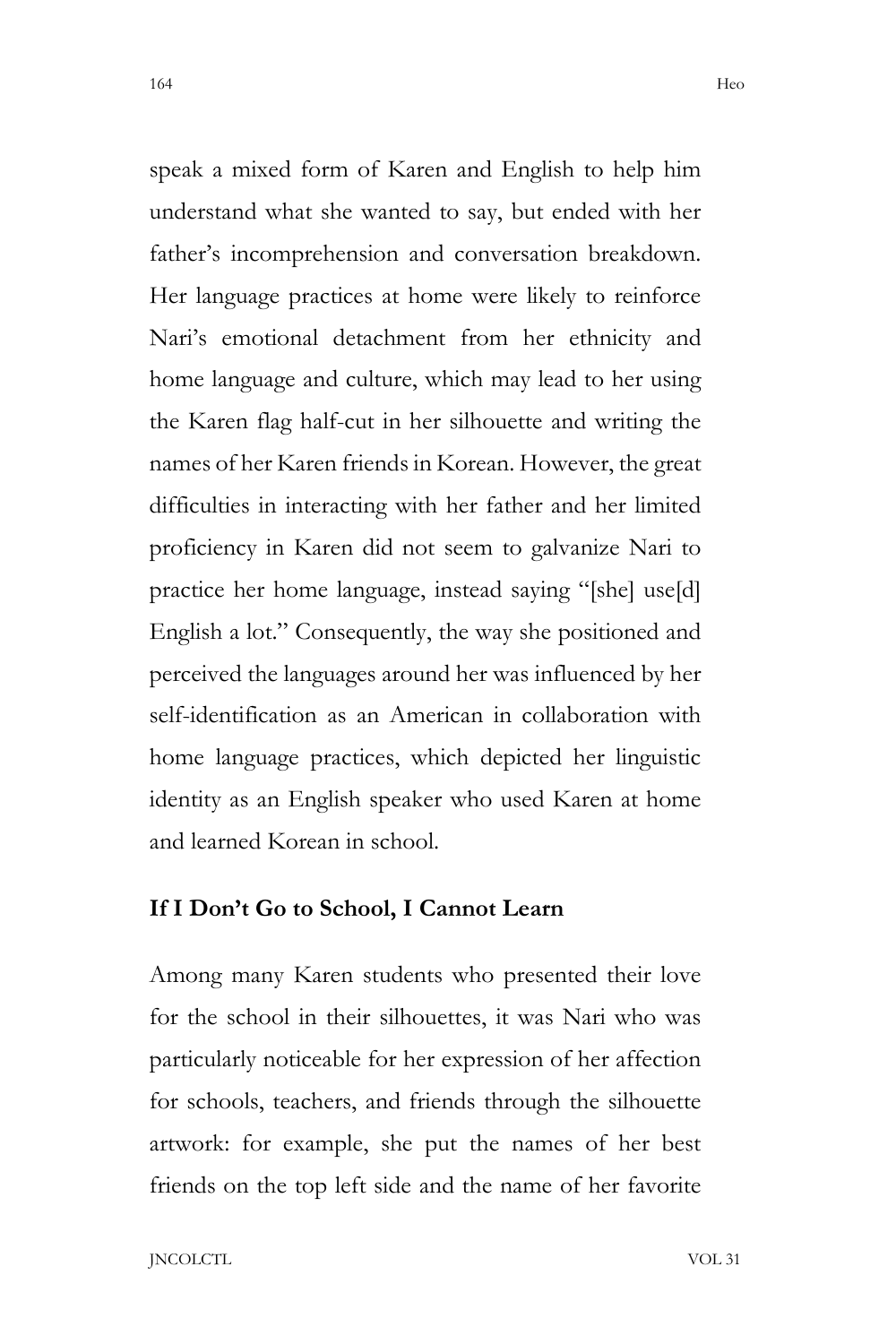teacher, Ms. Kim from kindergarten, at the bottom, along with a picture of a school and words (i.e., "school", "eyedoc") in the pony-tailed part of the paper. When asked about her school experiences, she equated the word "school" with friends, art and PE classes, and some other activities and experiences that she could have at school, which led to her believing that learning occurs in school,:

> N: I like my school. And if I don't go to school, I cannot learn. R: Can I ask why? I think you can still learn at home or anywhere else. N: Because I can learn from the teacher and, um, there's clubs. I like specials. I can learn many [things] in school. I like special classes... PE... and art... I can learn at school.

Not only academic and content-related learning and studying, but also non-academic experiences and activities she was willing to enjoy and attend to, and this enabled her to have a strong sense of belonging to her school community and (inter)cultural experiences. For instance, since her school provided Korean immersion education, they often hosted many cultural events for both students and their families in which students could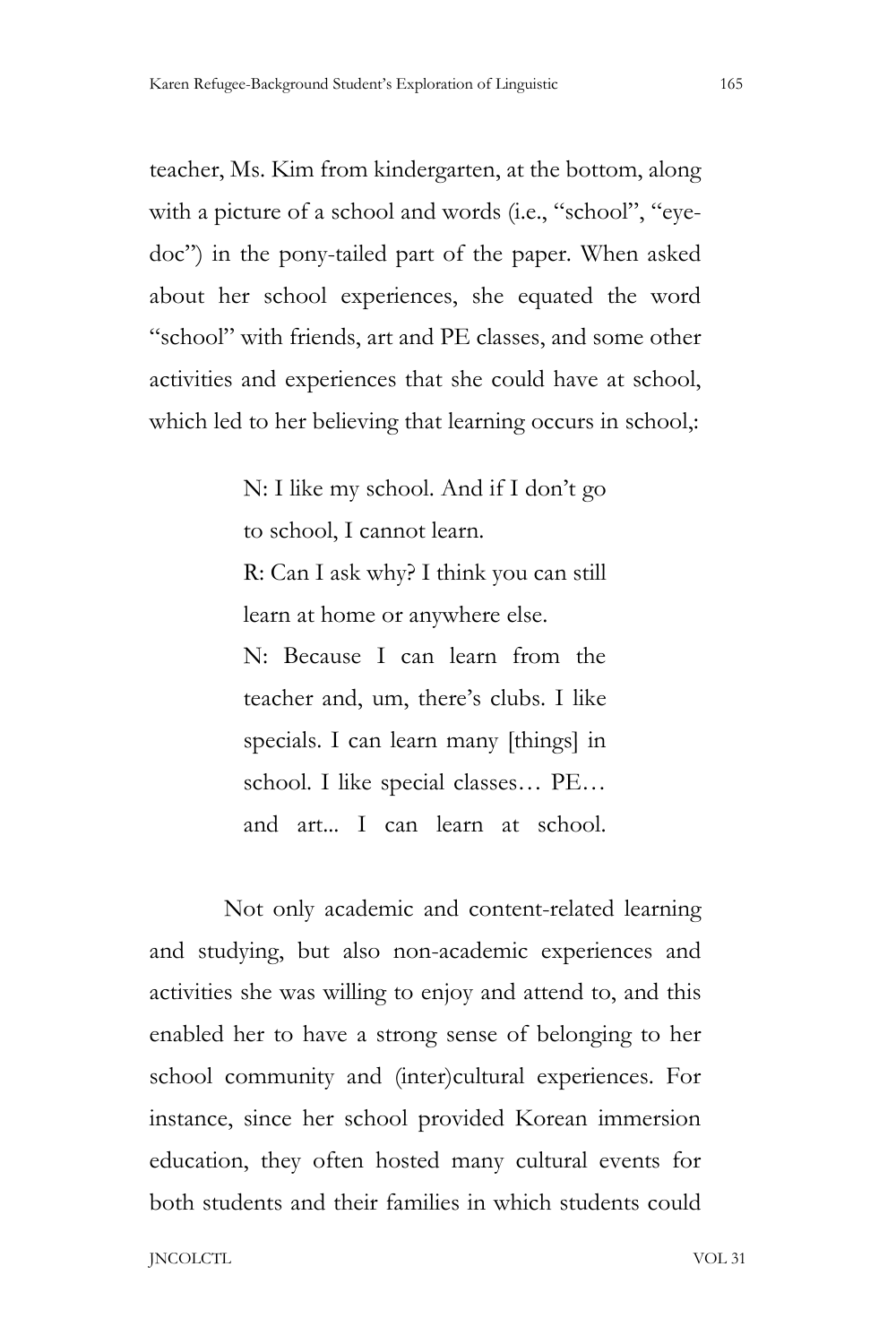participate and celebrate together, such as Korean traditional holidays (e.g., Seollal, Korean Thanksgiving). Nari actively attended and enjoyed every cultural event provided by the school, and through this she was naturally exposed to and motivated to learn Korean language and culture.

In addition to a variety of activities in school, her home language practices were one of the factors that had her cherish and prefer learning at school. In the interview, Nari stated that her father was able to speak Karen at home and rarely used English for work because many of his colleagues shared a Karen language background. She explained:

> I use English at home. I speak English to my brother and sister. When I say something to dad, my older sister can change language [English] to Karen so he can understand… I understand Karen but very little. (*pause*) He doesn't speak English well. No. He only speak[s] Karen.

Since Nari's father was the only one who spoke the Karen language at home, his children were expected to learn and speak the home language to interact with their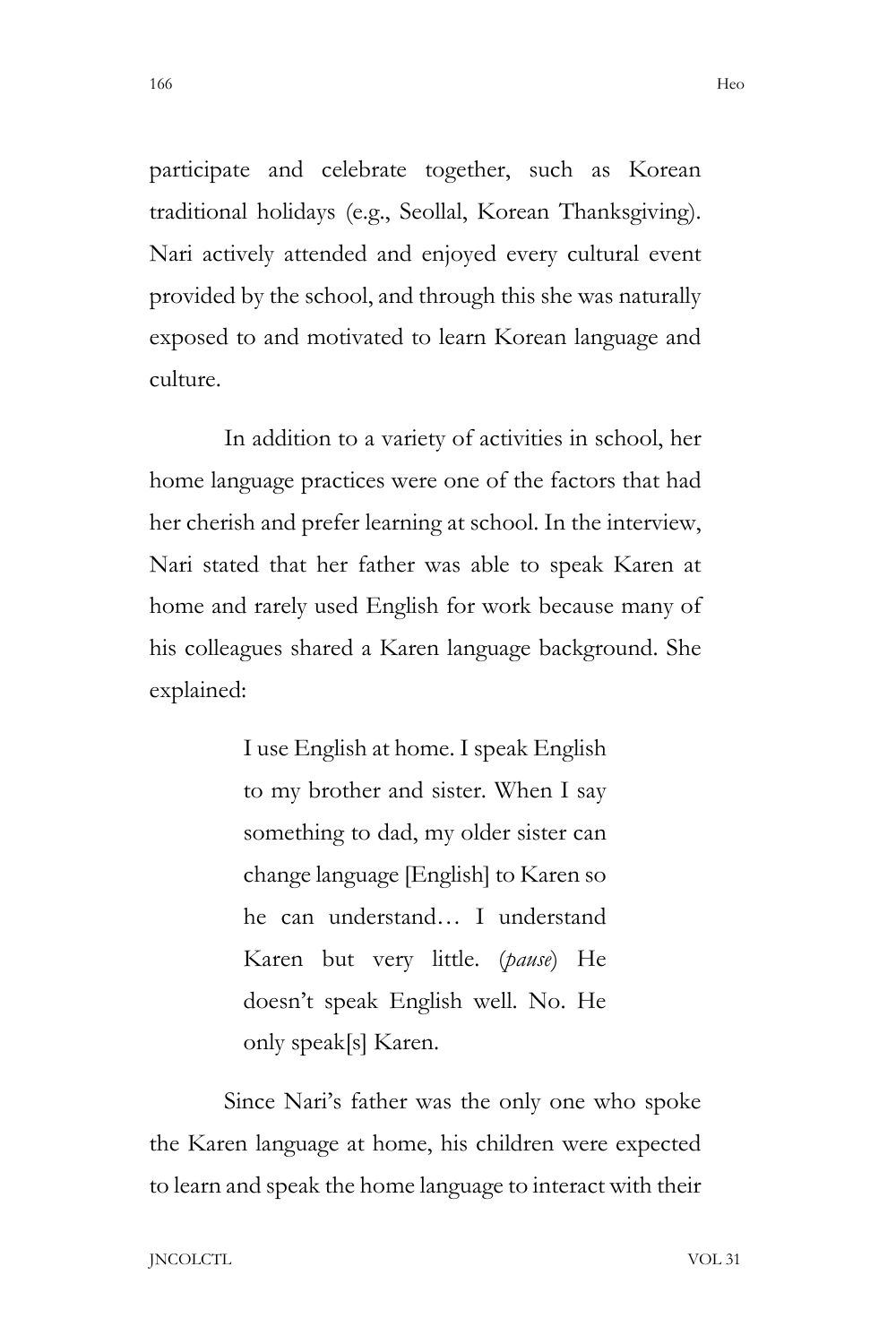father. Due to his children's limited home language proficiency, it often appeared to be one of the older siblings' responsibility to bridge the language gap between her father and younger children by translating English to Karen or vice-versa. His lack of proficiency in the English language was likely to have an adverse impact on communication with his children, which could lead to potential generational discrepancy and conflict (Gilhooly, 2015). Affected by the home language practices, Nari placed more value on all types of learning and experiences at school, including her professional aspiration of being an eye doctor and friendships that she believed she was able to have and develop only by attending school.

# **Different Ascriptions of Meaning to Color**

In the silhouette artwork, the two participants demonstrated their different preferences for color and distinct ways to give meanings to specific colors. For example, Minnie often used pink- and green-colored paper for her profile silhouette partly because she had the pink-colored garment, including the traditional pink vest for children (Figure 4), which led to her having a familiarity with the color and considering it as a family color. She explained:

> I… I used pink [in the silhouette] because, I don't know, I feel like it's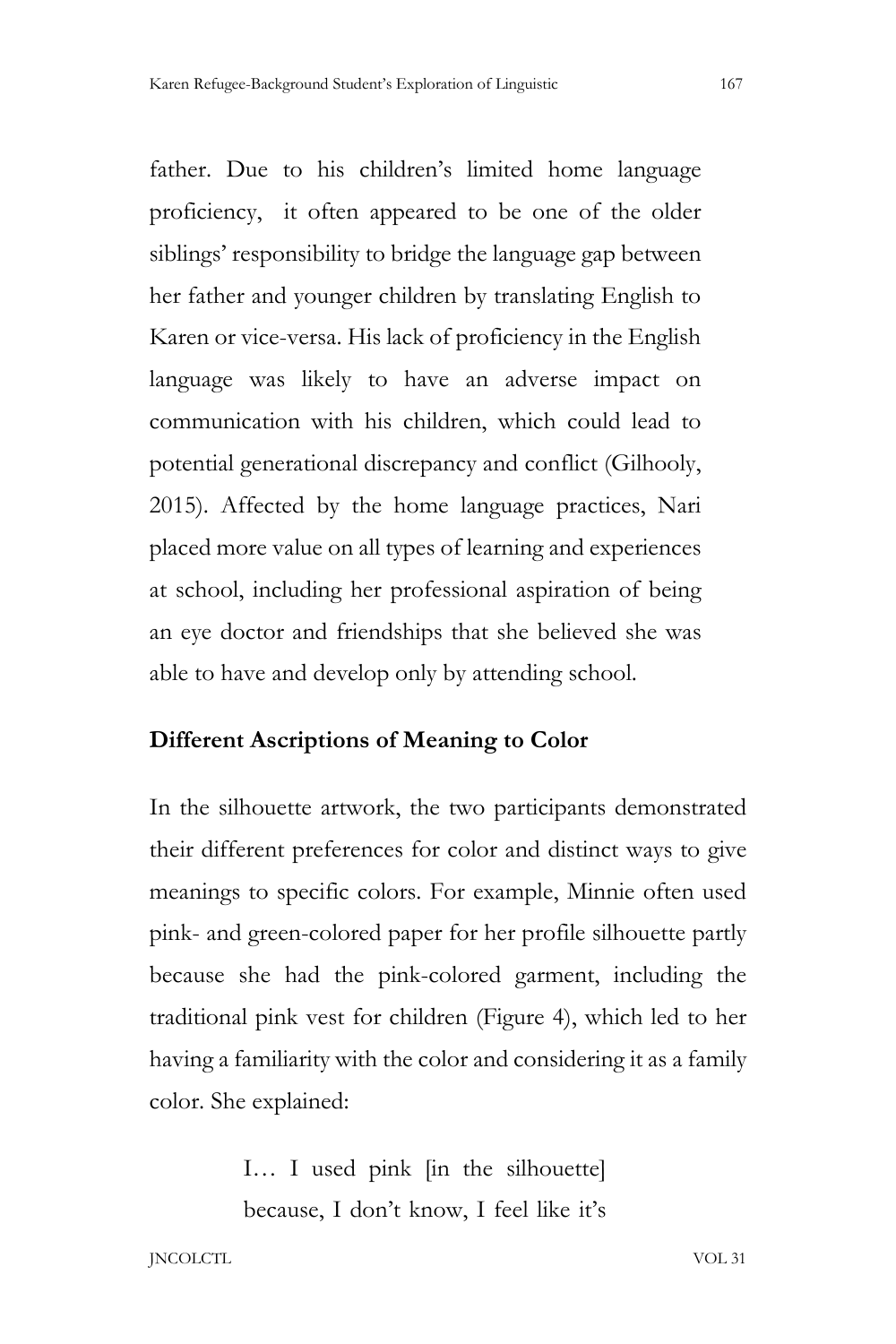more like family color? [...] I have this color[ed clothes] at home. My mom made pink clothes and there was no … (*pointing at sleeves*) I don't know. (Researcher: You mean, (pointing at arms) sleeves? You mean, a vest without sleeves?) Oh, yes. Yes. And I used green to show [that] ... this is a Christmas tree because I love Christmas. I like green too.

Given that Karen children usually have a traditional Karen vest with tassels for special occasions or any cultural or family events, it seemed natural for her to have affinity with the specific color and grant meanings to the color in ways that it represented part of herself and her childhood experience and her family.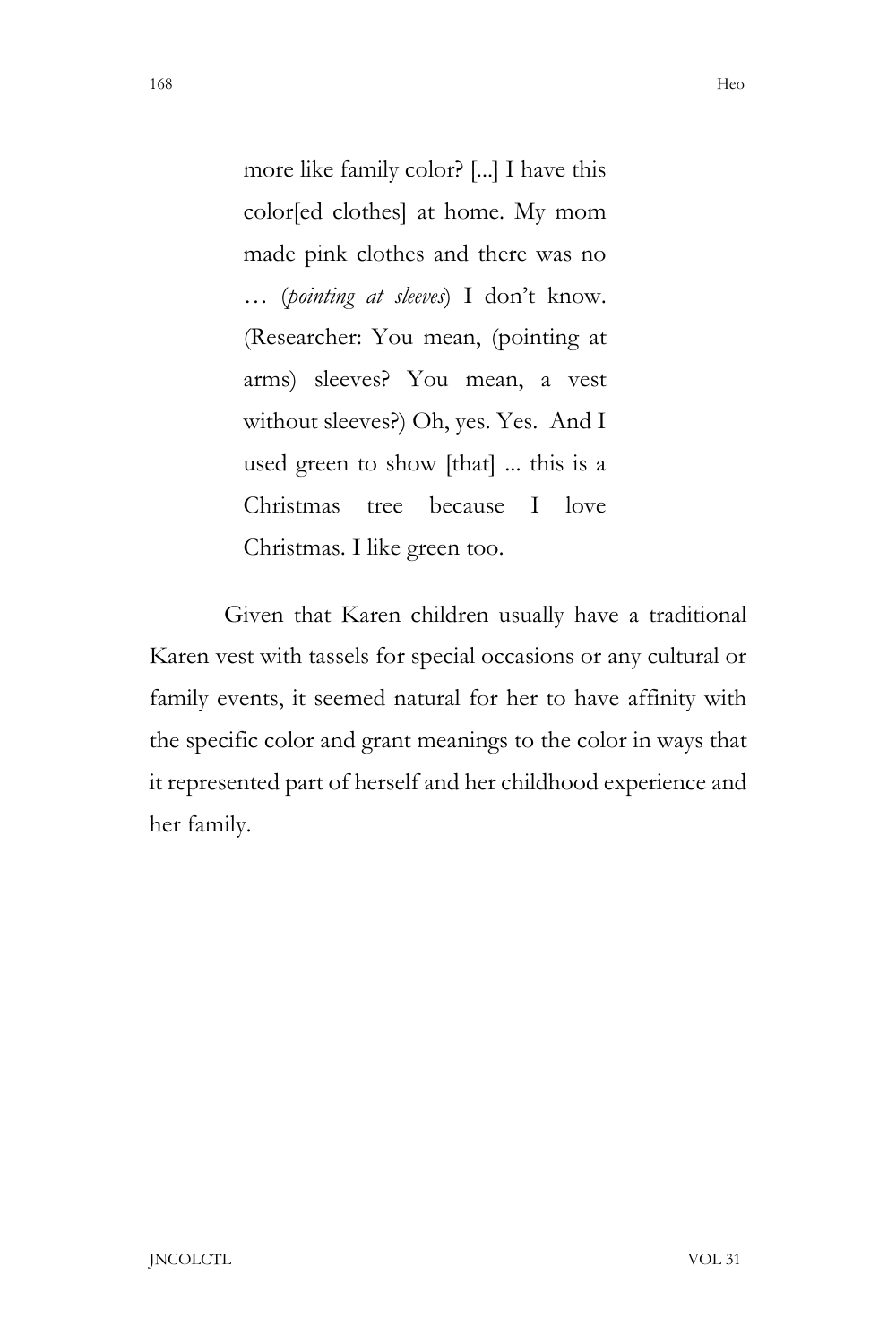

*Figure 4. Traditional vest for Karen children*

Moreover, Minnie used green-colored paper to make a Christmas tree. She reported that Christmas was very special for her as her close relatives who resided in different states gathered on this holiday for a family reunion to celebrate the day together. She explained that she had an extended family where all family members, including grandmother and aunties, lived in the same household, and this seemed normal through the lens of Karen culture and Minnie's family culture.

> M: I am living with my mom and dad and my brothers and sister and grandma and aunties. S: Wow! You have many people in your house.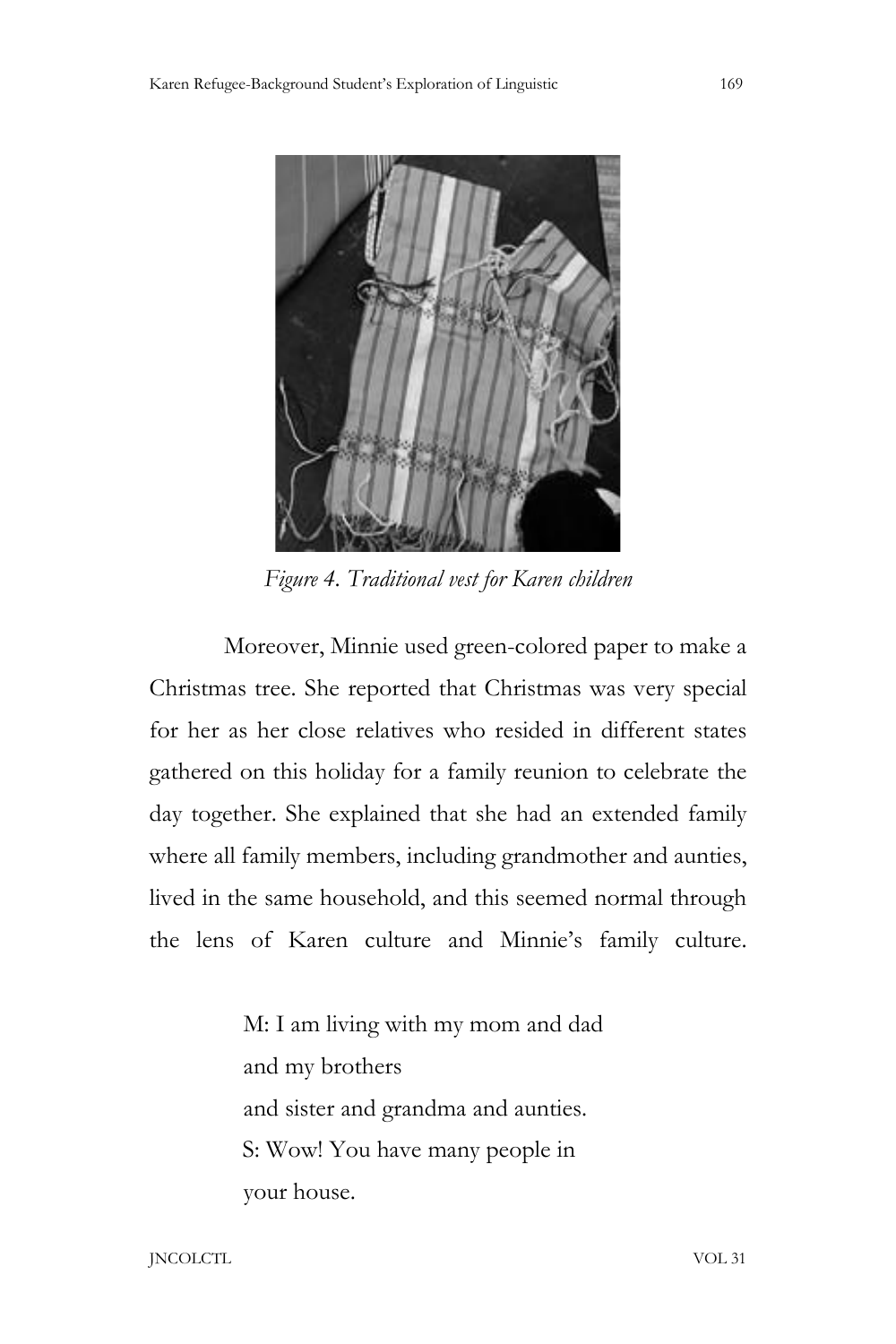M: Yes. Oh-No. It is not too much[many]. We have 11 people in my house.

In Nari's silhouette, it was evident that she used pieces of a pink-colored tassel and of Karen fabrics with traditional patterns. Unlike Minnie, however, she did not provide any cultural meaning or interpretation in adding specific items. Rather, she selected the cultural artifacts for her artwork because of their aesthetic beauty, not because of her cultural affiliation. She described:

> I don't know… I think they [were] beautiful and pretty and I put those here. I saw my friends wear it, the clothes … But I… I don't do that. [...] I have one at home but I don't wear it.

Using a couple of colors (i.e., white, blue), Nari expressed her professional aspirations for being an eye doctor in the future and her personal liking for drawing, such as a palette using small pieces of red-, yellow-, and blue-colored paper, including school-related experiences. When asked about the use of white and blue colors, she explicitly stated that she deliberately drew on the colors to delineate her preference for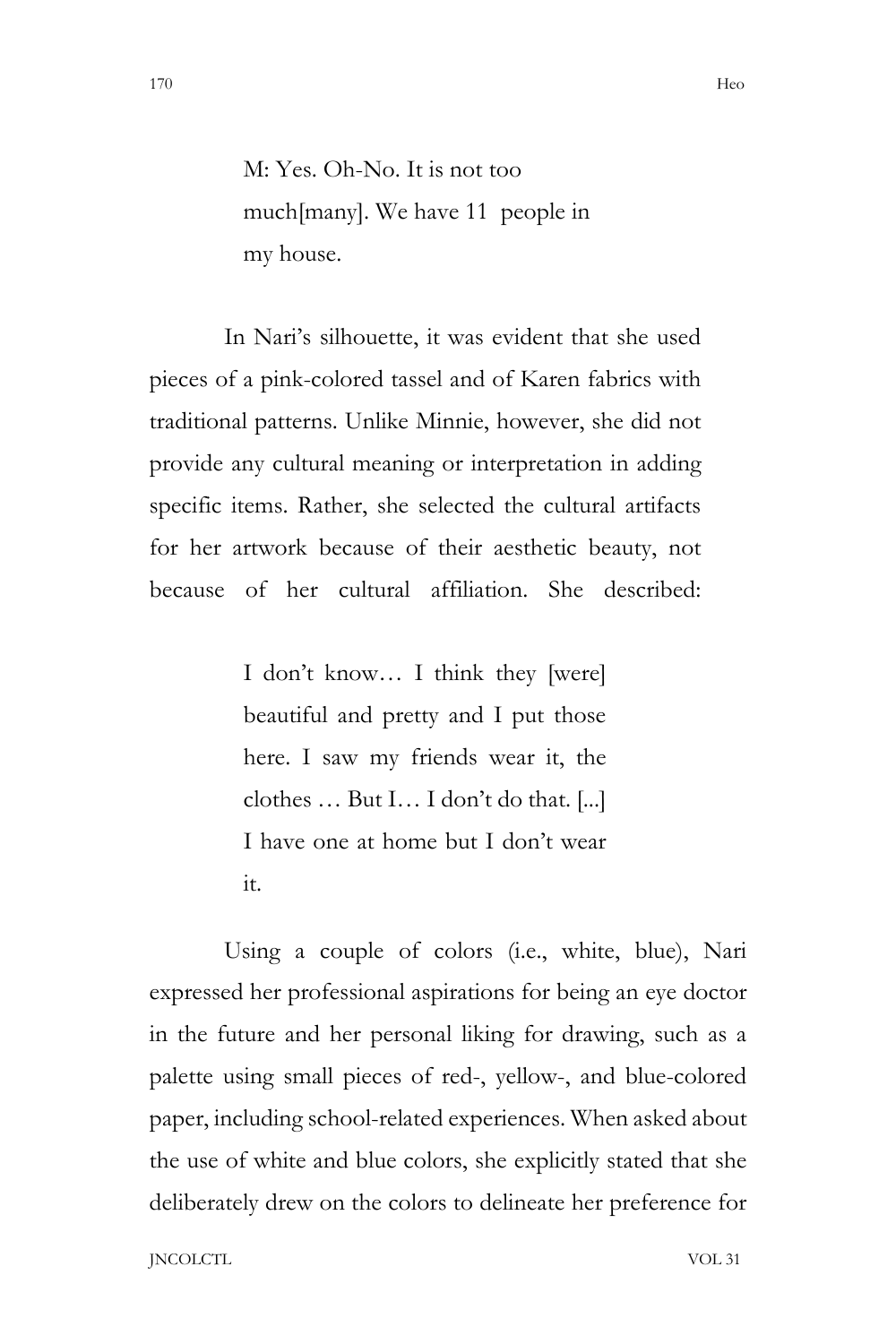painting and both academic and non-academic experiences she gained at school. While the reason for her personal liking for white and blue colors was not discussed during the interviews, it seemed possible that many factors and environments impacted her penchant for the particular colors. For example, both the Korean immersion school mascot, a white tiger, and the Korean national flag with white and blue colors included, along with her positive perceptions of various experiences in school, influenced her inclination for the white and blue colors. Additionally, it seemed possible that since she distanced herself from her home language and culture, her affiliation and intimacy with the U.S. and the English language motivated her to include both white and blue colors for her silhouette artwork.

#### **Discussion and Implications**

This study investigated how Karen refugee-background students explored their linguistic and cultural identities through multimodal creative artwork in an elementary Korean immersion classroom. Since this artwork project was conducted in a Korean immersion school setting, this study reflected students' diverse experiences and perspectives in a specific learning community, and findings of this study cannot be generalized to all refugee-background students in U.S. elementary classroom contexts, or even to all students with Karen ethnicity. However, analysis of the participants' artwork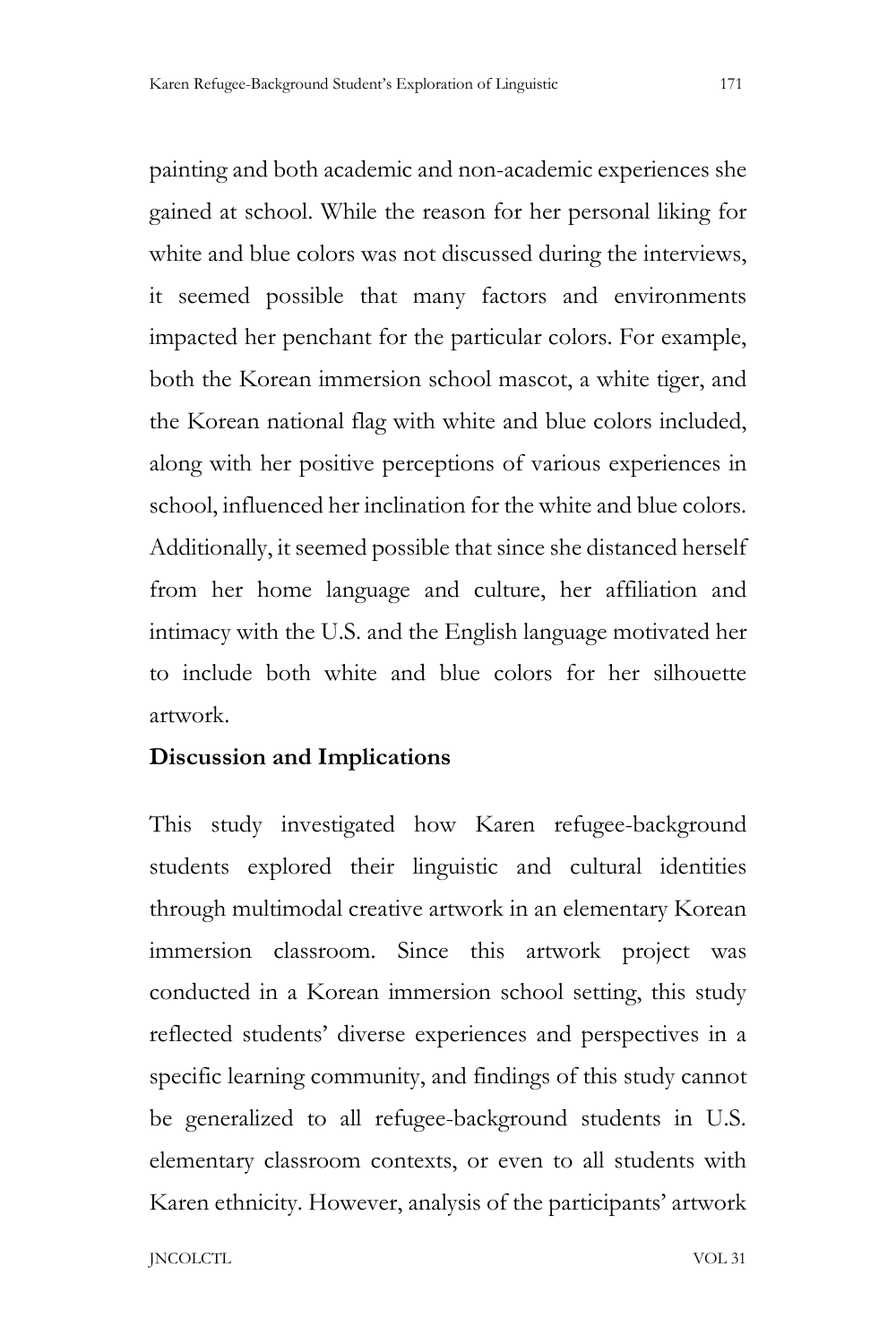and the transcribed interviews disclosed "striking nuances and variations across the [participants'] identity expression" (Kennedy et al., 2019, p. 66).

Minnie demonstrated her strong linguistic identity and cultural affiliation, such as being a Karen speaker who learns English and Korean and appreciates the Karen culture. Her self-identification as a Karen person naturally led her to an interest in learning and maintaining her home language and culture. Minnie's spoken skills and her confidence in Karen pushed against what Gilhooly (2015) found: "[Karen] children, namely 1.5 and 1.25 generationers (those who resettled at earlier ages), have limited speaking ability in Karen. […] It is not uncommon for younger Karen children to have very limited Karen vocabularies, compromising parent-child communication" (p. 11). While it seemed that Minnie's linguistic and cultural identities were mostly influenced by her home language practices, it was likely that the student's experiences in school and church impacted her identity exploration and expression in many ways that navigated and learned three languages (English, Karen, and Korean) and cultures. My observational data indicated that she was actively involved in the teacher's instruction and educational activities while helping other students understand the classroom lessons and complete assignments using her home language in the classroom. This was made possible by the second-grade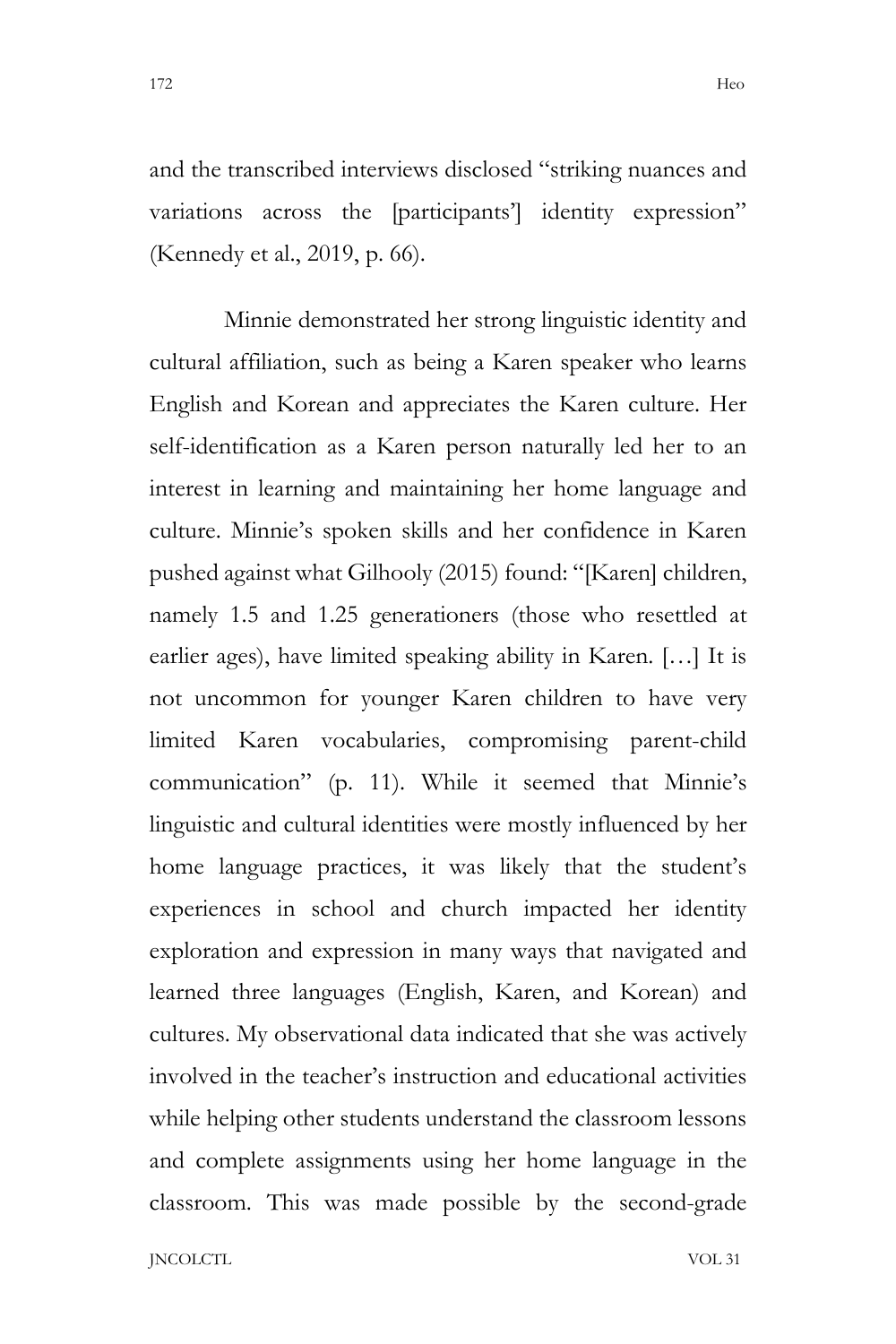teacher's language policy that allowed refugee-background students, especially those who recently resettled in the U.S., to draw on their home language to make sense of the instruction and better understand grade-level content. The fluid classroom language policy in collaboration with her home language practices enabled Minnie and other Karen students to help them not only engage in their identity exploration and expression, but also position and perceive themselves as central and part of the community, rather than peripheral and marginalized students. In addition to the schooling experience and classroom language policy, her affiliation with a local Karen church provided her with opportunities to maintain the Karen language and participate in Karen cultural events. As shown in her silhouette that included spiritual items, such as the Bible and the Cross, her involvement in many activities in church strengthened her strong attachment to the Karen language and culture, which affected her identity exploration.

While Minnie's exclusive use of the Karen flag on the artwork denoted her attachment to her home language and culture, Nari included three national flags of Korean, the USA, and half-cut Karen, which pointed to her perceived linguistic and cultural affiliation. Nari's silhouette included food culture and practices (i.e., tacos and *Tteokbokki* (Korean spicy rice cakes) for school lunch), friendship information (i.e., writing names of Karen friends), and the professional job she desired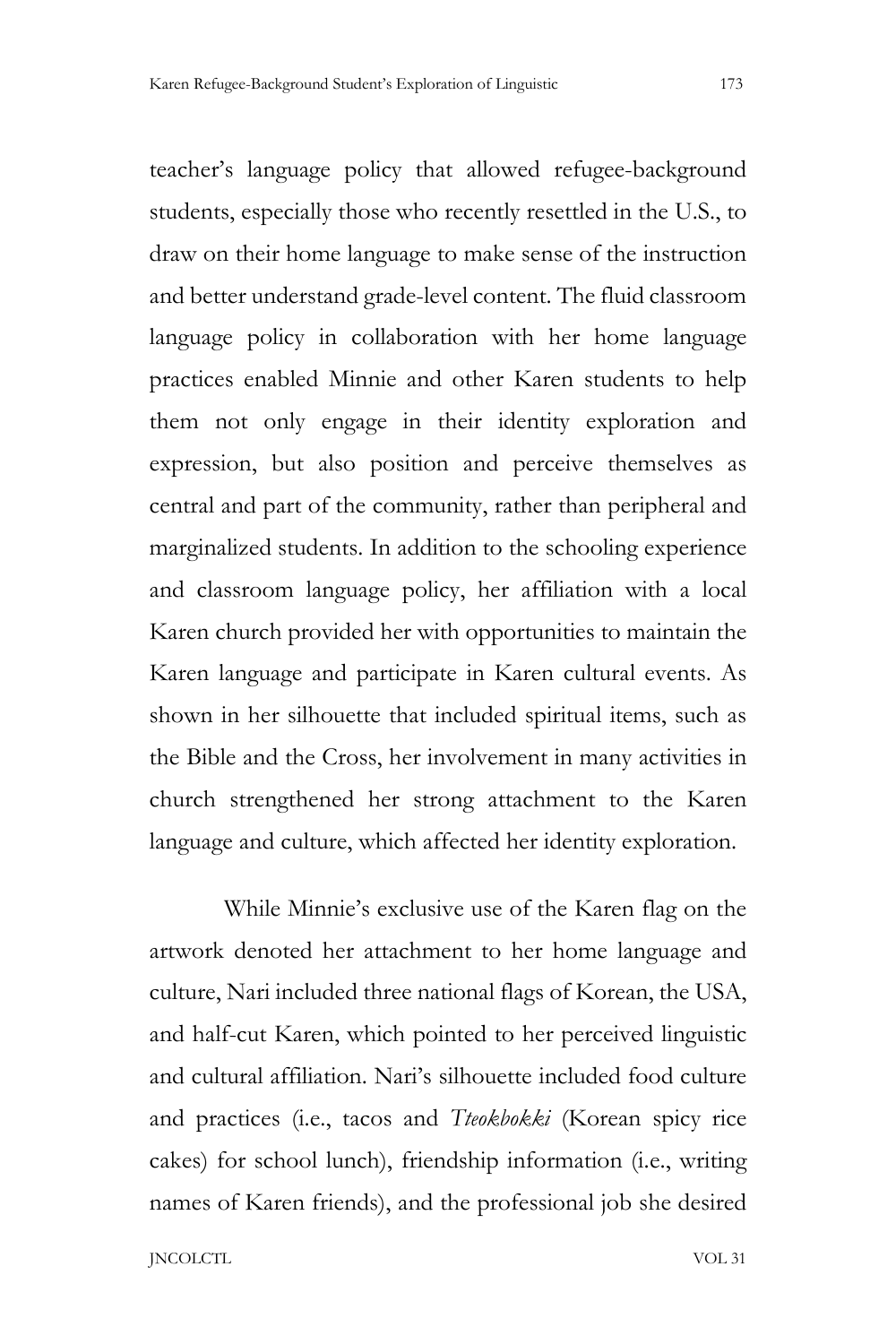to have for her future, greatly affected by experiences in school. This may be combined with her belief that learning could only occur in school. Moreover, her linguistic perceptions of Karen, English, and Korean in exploration of linguistic and cultural identities indicated that her home language practices had little impact on her home language learning and development. As discussed in interviews, she stated, "When I say something to dad, my older sister can change language [English] to Karen so he can understand… I understand Karen but very little." This revealed that her father's limited understanding of English and reliance on English-Karen bilingual older children to translate Karen to English or vice versa obstructed the communication with his children using the home language, and this triggered her to be alienated from the Karen language and culture and adhere to English while highlighting overall activities and learning in school without leaning toward specific events, feelings, or any particular moments.

Minnie and Nari's distinct preferences for color and different ways to provide meanings for particular colors were affected by the Karen cultural influence or school-related experiences. Although research that examines individuals' selection of color affected by personality found that those having outgoing personality are likely to use "warm, invigorating colors, like red and orange, whereas introverts are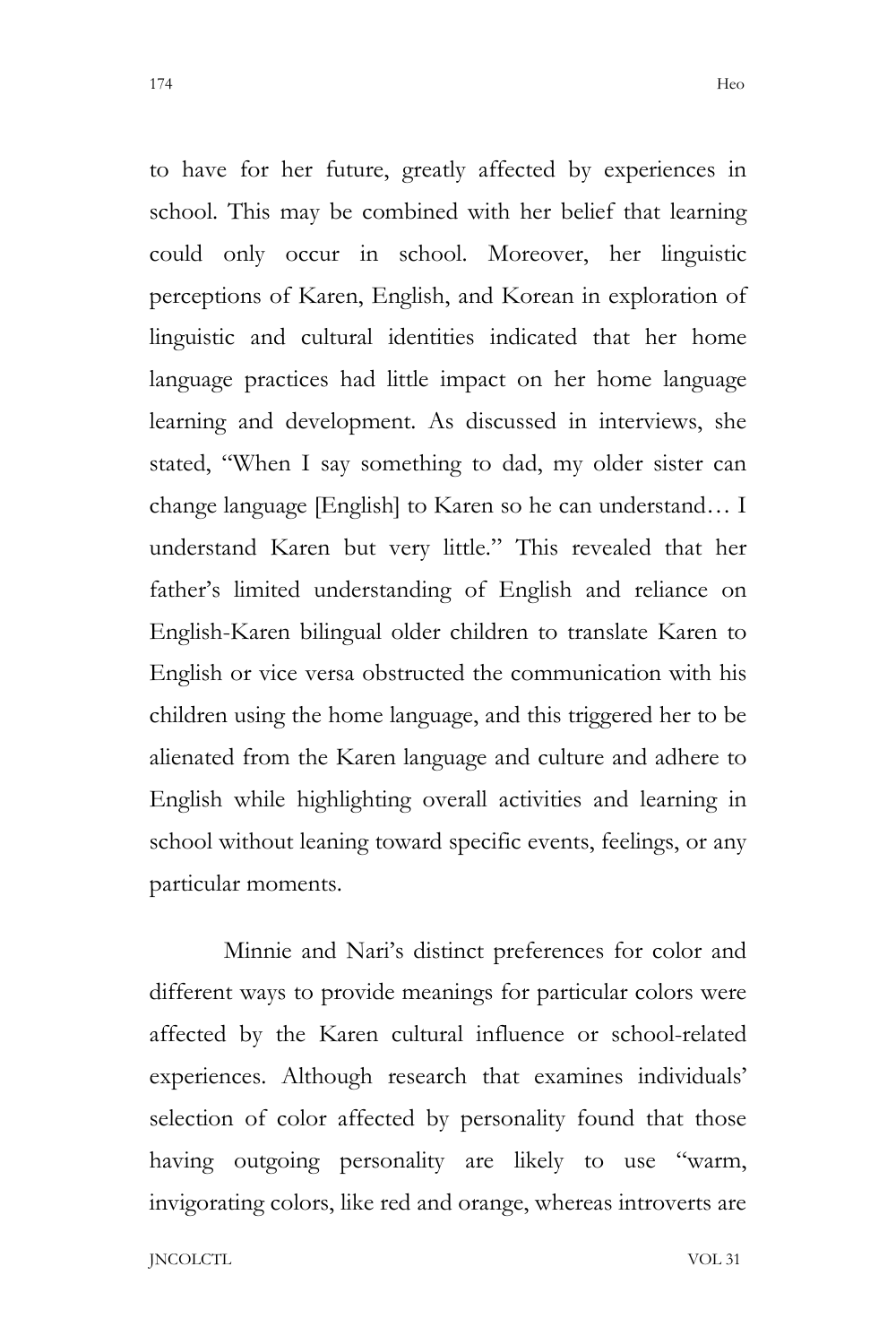drawn to cooler, calming colors, like blue" (Birren, 1980, as cited in Withrow, 2004, p. 35), it was obvious that the ways in which Minnie and Nari preferred and used specific colors for their identity artwork were intertwined with complicated factors affected by family and school dynamics they experienced.

The findings of the present study provided useful and meaningful pedagogical implications for elementary classrooms and schools, especially teachers serving refugeebackground students and/or multilingual/-cultural students. First, it is necessary for teachers to incorporate identity exploration via multimodal texts into curricula so that young students with refugee and bi-/multilingual backgrounds could have a chance to navigate their identities and integrate them into part of their language and content learning. In the case of Karen refugee-background students in a language immersion classroom, for example, students are encouraged to make multimodal texts or artifacts based on their prior experiences by using and mixing an immersion language, English, and even their home language, such as Language Experience Approach (Hall, 1970). Student-created multimodal texts and artifacts can be used as textbooks for their immersion language classroom lessons, which may play a significant role in not only their immersion and English language development (Nessel & Dixon, 2008), but also their home language maintenance. In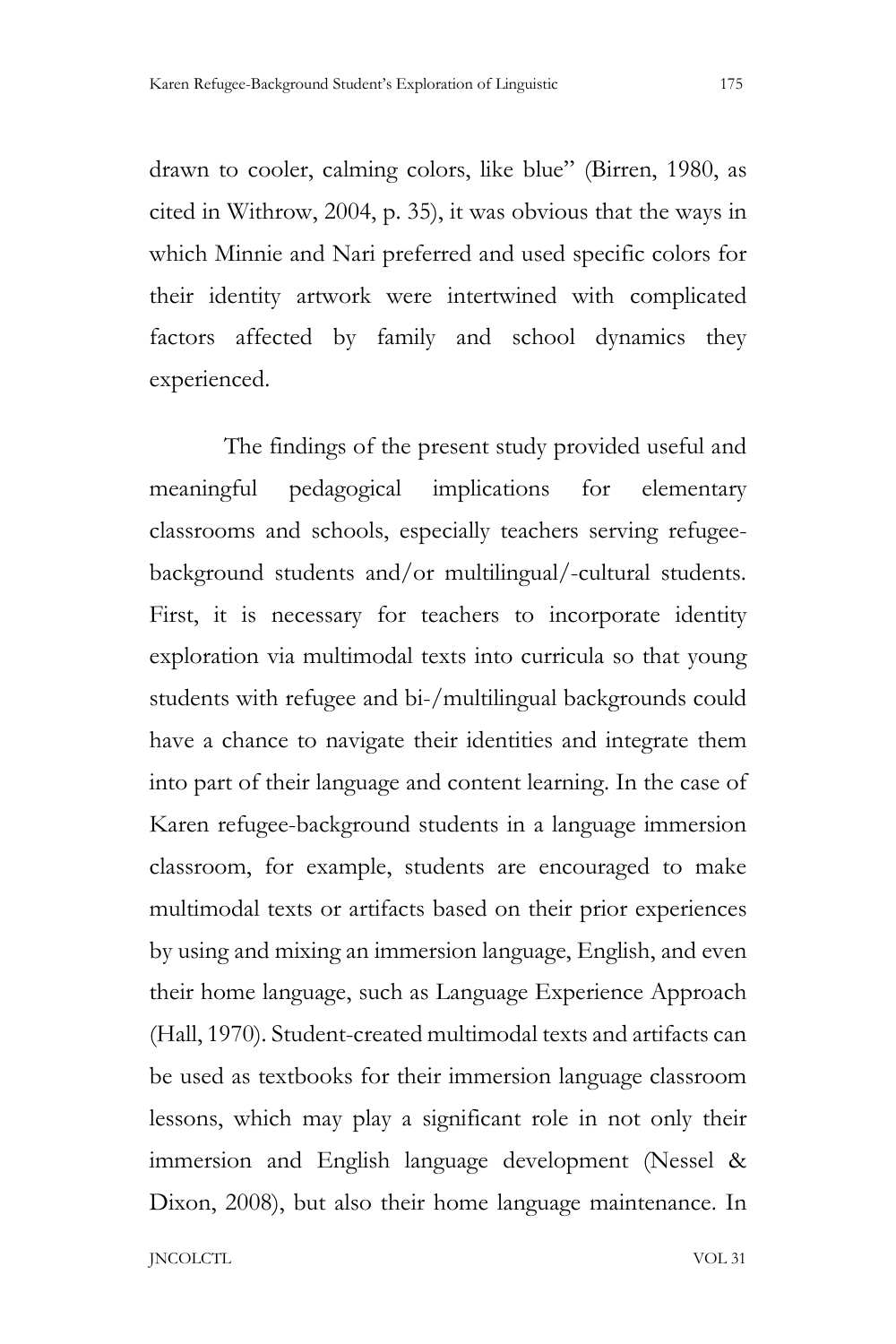addition, given that today's young learners are exposed to multimedia and digital technology, students with diverse backgrounds can benefit from multimodal composition (i.e., drawing journals) and digital storytelling with use of technology in navigating and exploring their identities (Kim et al., 2021) and enhancing their understanding of literacy and subject-matter content (Hur & Suh, 2012). Hur and Suh (2012), for instance, found that digital storytelling contributed to English learners having agency in learning and researching the content and materials used for their own stories, as well as improving their spoken and written skills in English. The research suggests that students with refugee backgrounds may "author themselves, their voices, and their unique identities" (Kennedy et al., 2019, p. 67) when provided with an appropriate means to navigate and express their identities. As such, teachers can explore and adopt technological tools to "create authentic learning environments and motivate [refugee-background] children to develop language and literacy" (Cun, 2021, p. 33).

Second, teachers should leverage the multimodal literacy practices to their pedagogical routines and instruction in ways that view students as socially situated humans and prioritize their meaning-making through a variety of social semiotic resources. Multimodal literacy practices engage with a social justice concern in that they enfranchise young refugee-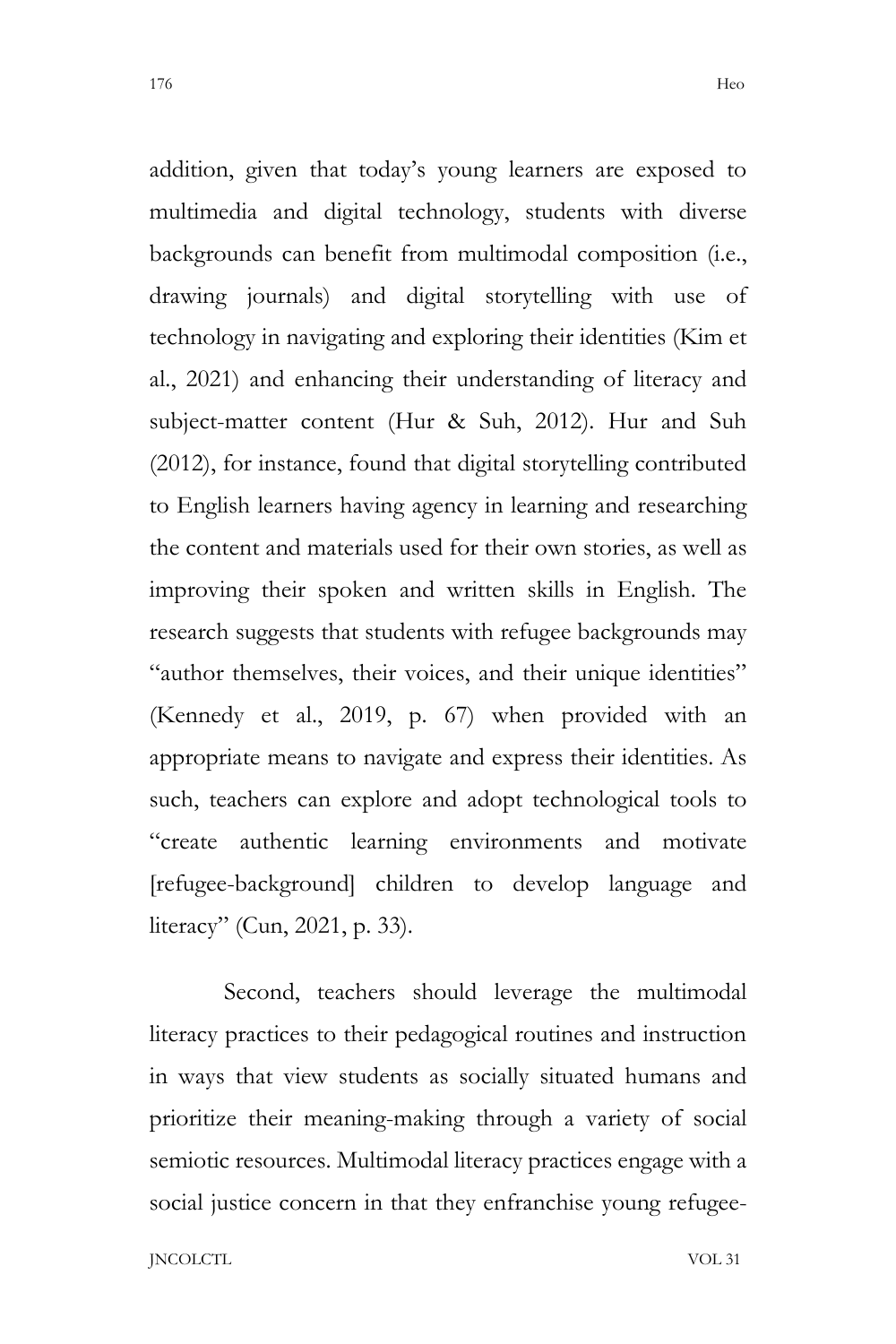background students whose culture and knowledge are better represented with multiple modalities of learning and presenting themselves other than written and spoken language (Narey, 2017). The last implication echoed Crandall's (2018) part of the implications for educators serving Somali-born refugeebackground students. Crandall (2018) emphasized the significance of "history as part of the context for how each [student] viewed who [they are] in the United States" (p. 46). With Crandall (2018), teachers with younger refugeebackground students should generate and practice an "assetoriented discourse" that recognizes "the resources and strategies that refugee-background students employ toward their goals both inside and outside of educational settings" (Shapiro & MacDonald, 2017, p. 81). The discourse is very important in that the contributions and endeavors that refugee-background students like Minnie and Nari make to their families and school diversity, are often obscured and even ignored by deficit perspectives. One way to do this is having students publish their own self-newsletter that highlights their family and personal histories and their voice on certain topics or issues. This way enables students to foster agency and critically see their learning and even position themselves "in a larger context of social [and systemic] inequality" (Shapiro & MacDonald, 2017, p. 90).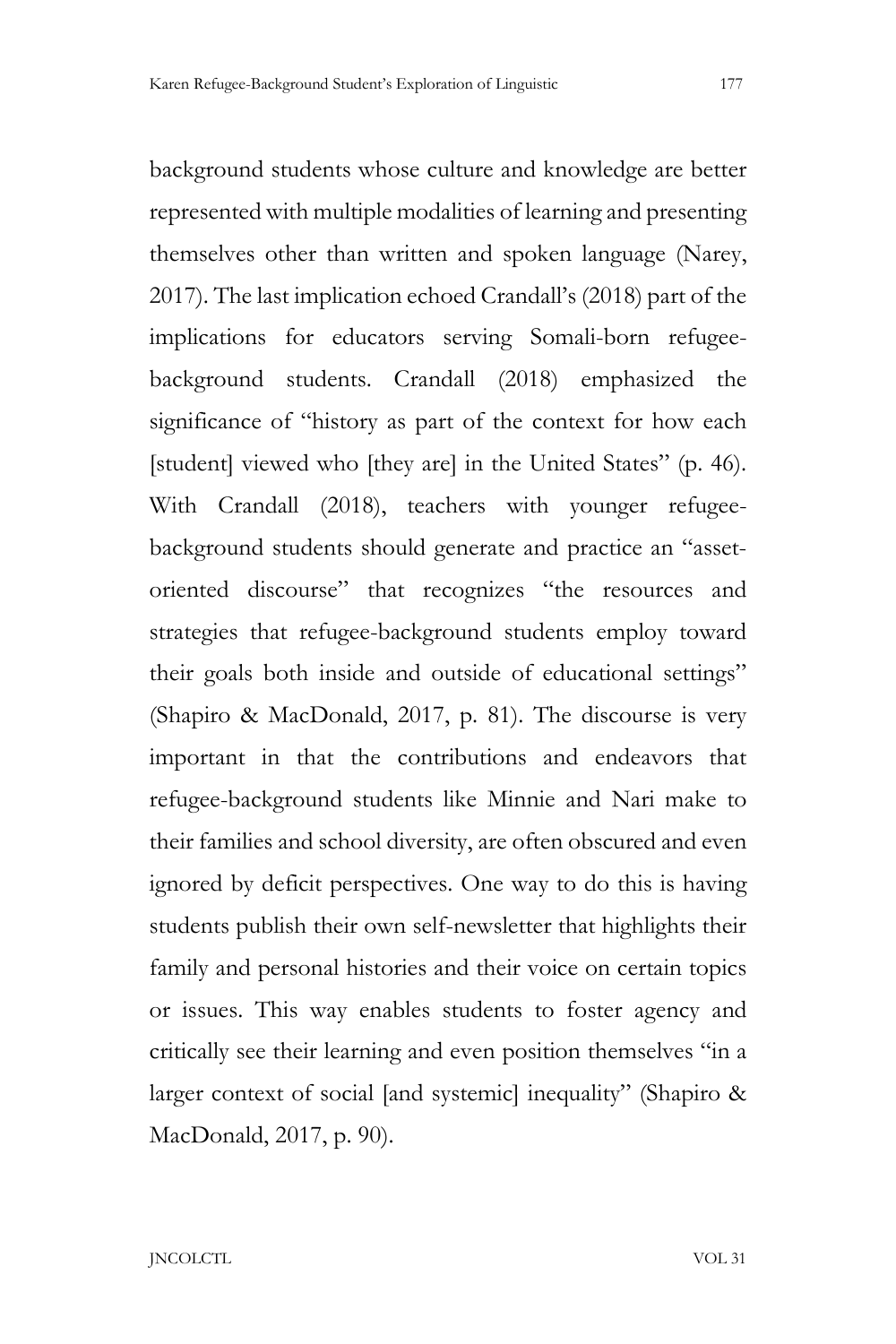# **Conclusion**

Exploration of linguistic and cultural identities is especially significant for younger students with an underrepresented and refugee-background, given their high chance of leaving school in early to late adolescence (Tandon, 2016). This applies to Karen refugee children, in particular, as they were initially unlikely to experience identity crisis upon resettlement, but likely to re-experience struggles with identity issues later, "hav[ing] difficulty foreseeing the content of possible selves in the new cultural context" (Ertorer, 2014, p. 281). Through this study, it is hoped that new instructional practices and strategies emerge that better serve marginalized refugee-background students in equitable and socially just ways, allowing students to have the opportunity to explore their linguistic and cultural identities. This will contribute to their better learning and socialization in the long run, having students feel their home language and culture are acknowledged and valued to learn best and truly feel like they "belong" in the new culture and school system.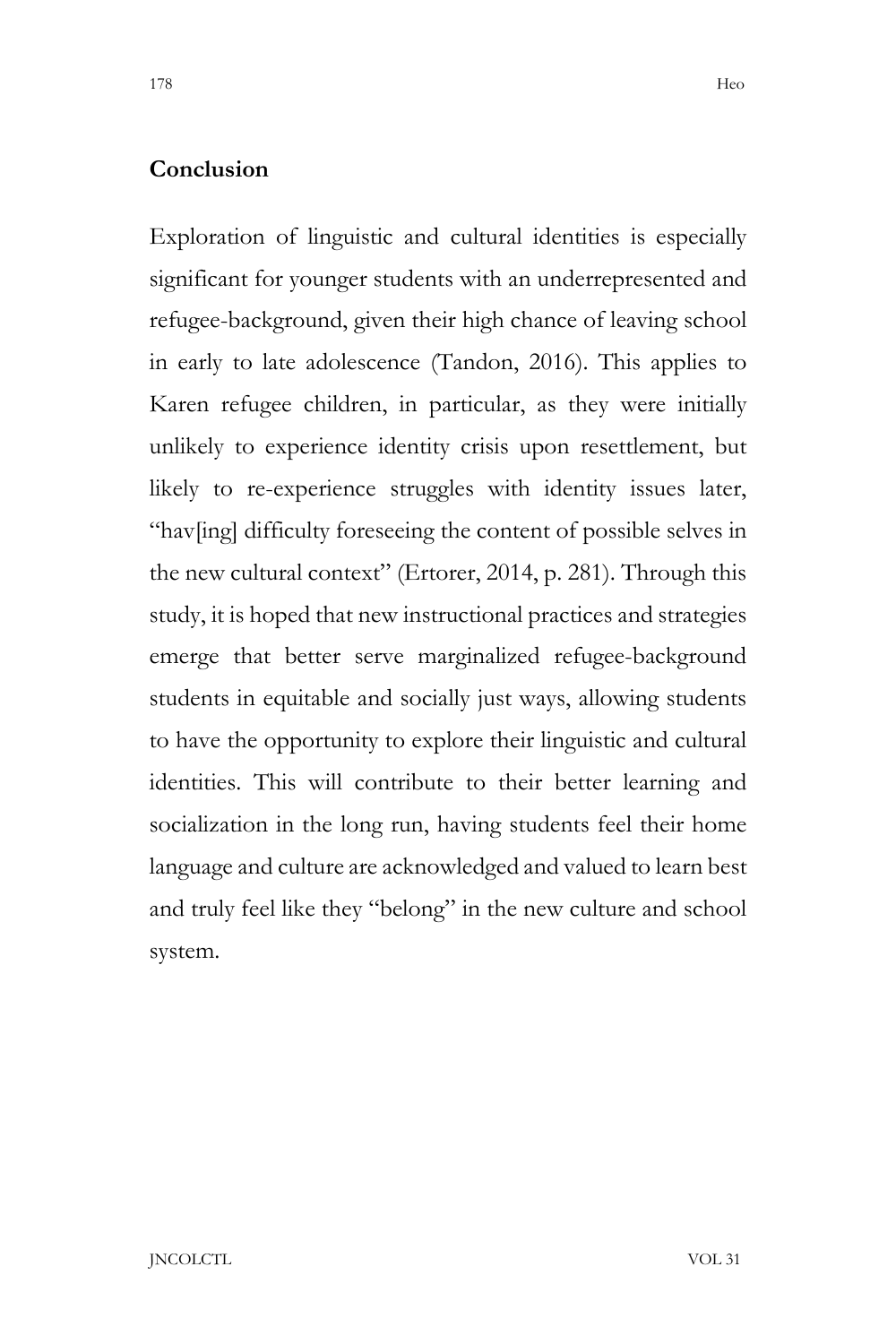### **References**

- Asian American Center for Advancing Justice. (2011). *A community of contrasts: Asian Americans in the United States: 2011.*
- Barrett, M. (2018). *Identifying educational challenges of Karen refugee students* (Publication No. 10822468) [Master's Capstone Paper, The University of the Arts]. ProQuest Dissertations Publishing.
- Bhattacharya, K. (2017). *Fundamentals of qualitative research: A practical guide*. Taylor & Francis.
- Bigelow, M., Vanek, J., King, K., & Abdi, N. (2017). Literacy as social (media) practice: Refugee youth and native language literacy at school. *International Journal of Intercultural Relations, 60*, 183-197.
- Binder, M., & Kotsopoulos, S. (2011). Multimodal literacy narratives: weaving the threads of young children's identity through the arts. *Journal of Research in Childhood, 25*(4), 339-363.
- Birren, F. (1980). *Color psychology and color therapy* (Rev. ed.). Citadel Press.
- Blakely, M. M. (1983). Southeast Asian Refugee Parents: An Inquiry into Home‐School Communication and Understanding. *Anthropology & Education Quarterly, 14*(1), 43-68.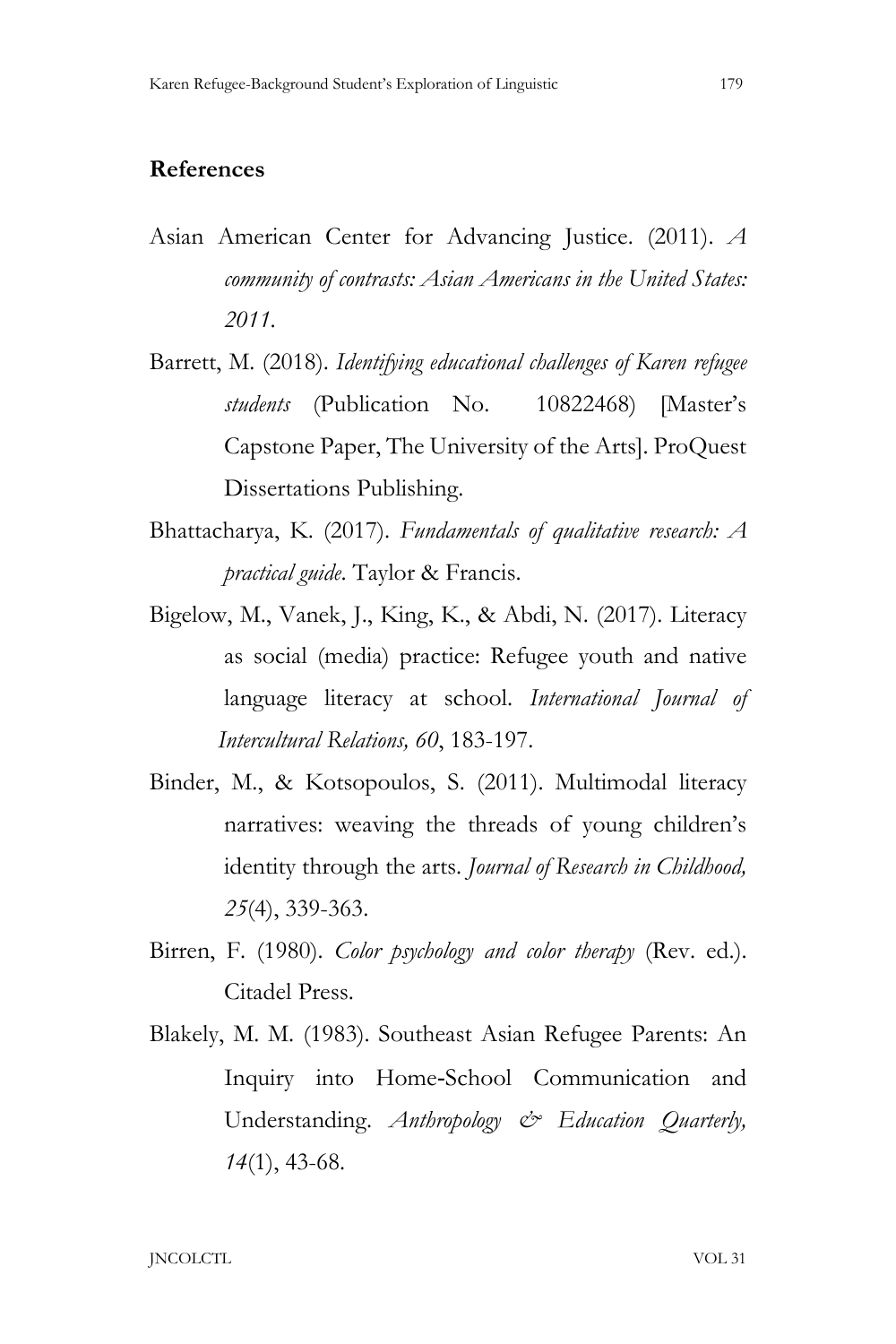- Bogden, R. C., & Biklen, S. K. (1992). *Qualitative research for education: An introduction to theory and methods*. Allyn and Bacon.
- Brunick, L. L. (1999). Listen to my picture: Art as a survival tool for immigrant and refugee students. *Art Education, 52*(4), 12-17.
- Chang, P., J , & Rosiek, J. (2003). Anti-colonialist antinomies in a biology lesson: A sonata-form case study of cultural conflict in a science classroom. *Curriculum Inquiry, 33*(3), 251-290.
- Cho, H., Wang, C., & Christ, T. (2019). Socio-emotional learning of refugee English language learners in early elementary grades: Teachers' perspectives. *Journal of Research in Childhood Education, 33*(1), 40-55.
- Crandall, B. R. (2018). 'History should come first': Perspectives of Somali-born refugee-background male youth on writing in and out of school. In S. Shapiro, R. Farrelly, & M. J. Curry (Eds.), *Educating refugee-background students: Critical issues and dynamic contexts* (pp. 125-143). Multilingual Matters.
- Cummins, J. (2004). Learning with deep understanding: The role of identity texts and multiliteracies pedagogy. In K. Leithwood, P. McAdie, N. Bascia, & A. Rodrigue (Eds.), *Teaching for deep understanding: Towards the Ontario curriculum that we need* (pp. 68-74). Ontario Institute for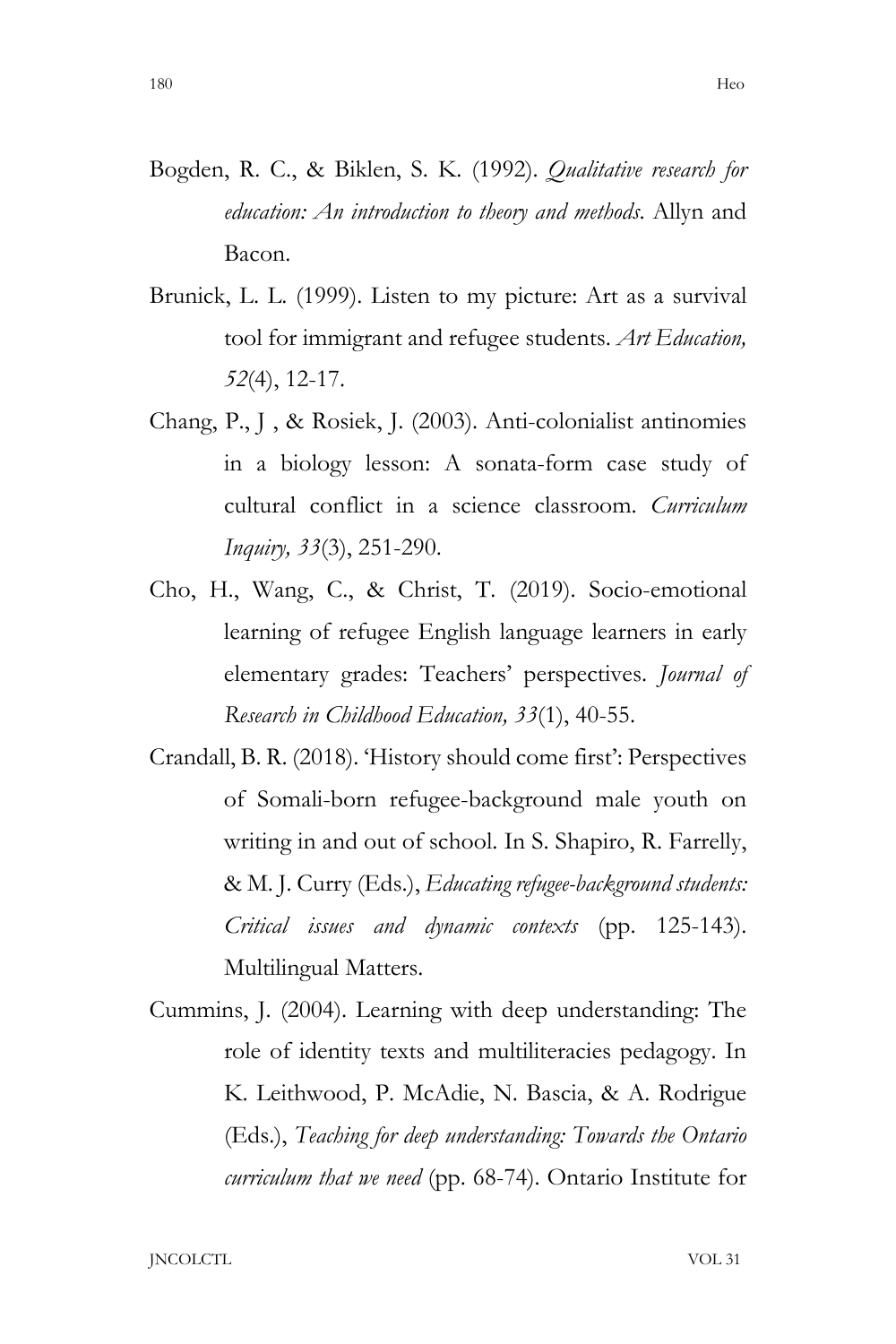Studies in Education of the University of Toronto and the Elementary Teachers' Federation of Ontario.

- Cun, A. (2020). Concerns and expectations: Burmese refugee parents' perspectives on their children's learning in American schools. *Early Childhood Education Journal, 48*, 263-272.
- Cun, A. (2021). Analyzing Burmese refugee children's multimodal work*. Journal of Asian Pacific Communication, 31*(1), 15-37.
- Darvin, R. (2015). Representing the margins: Multimodal performance as a tool for critical reflection and pedagogy. *TESOL Quarterly, 49*(3), 590-600.
- Department of Immigration and Multicultural Affairs. (2006).  *Burmese community profile.* Commonwealth of Australia.
- Dressler, R. (2014). Exploring linguistic identity in young multilingual learners. *TESL Canada Journal, 32*(1), 42- 52.
- Dudley, S. H. (2010). *Materialising exile: Material culture and embodied experience among Karenni refugees in Thailand*. Berghahn Books.
- Ertorer, S. E. (2014). Managing identity in the face of resettlement. *Identity, 14*(4), 268-285.
- Esteban-Guitart, M., & Moll, L. C. (2014). Funds of identity: A new concept based on the funds of knowledge approach. *Culture and Psychology, 20*(1), 31-48.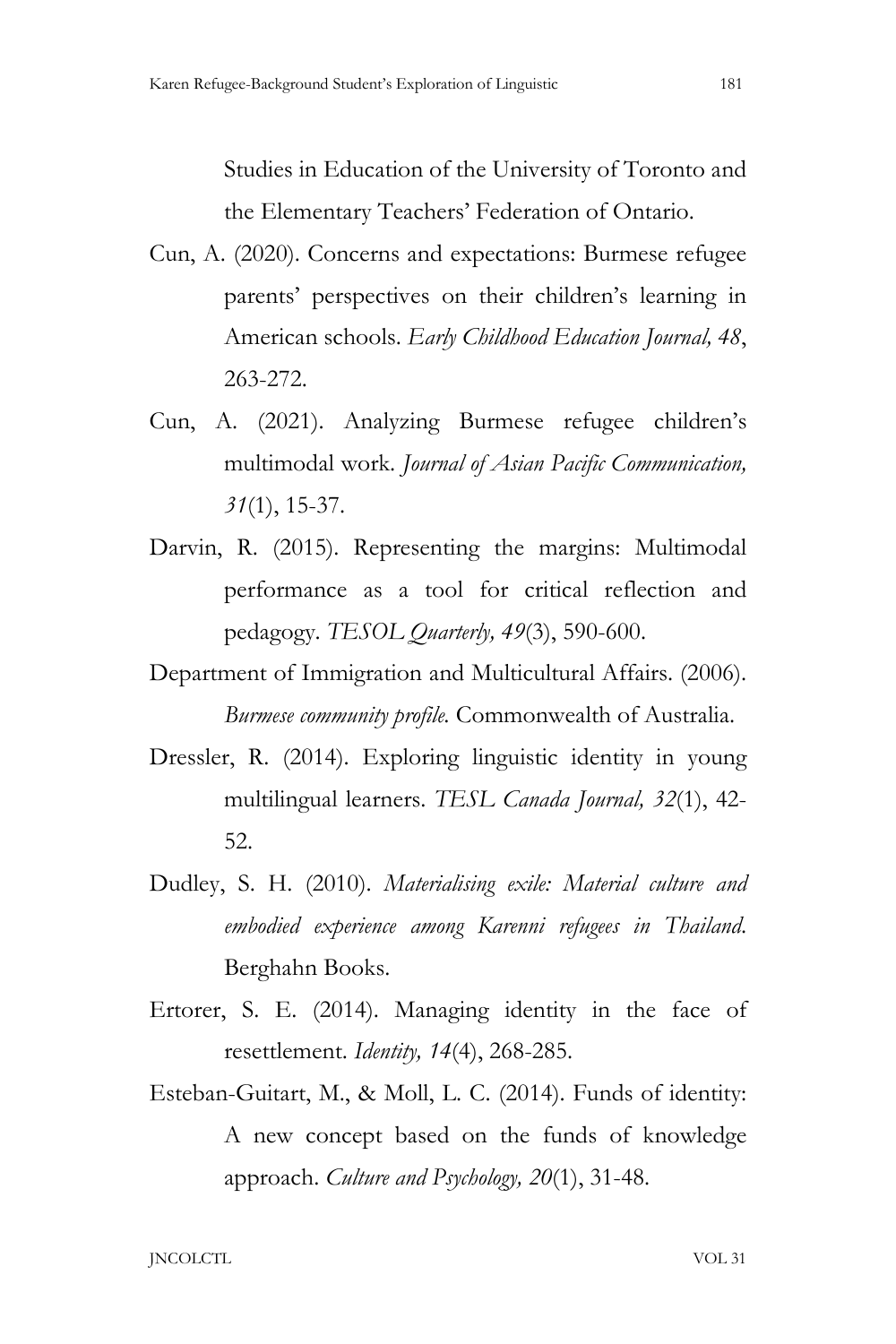- Flewitt, R. (2008). Multimodal Literacies. In J. Marsh & E. Hallett (Eds.), *Desirable Literacies: Approaches to Language and Literacy in the Early Years* (pp. 122-139). Sage.
- French, D. C., & Conrad, J. (2001). School dropout as predicted by peer rejection and antisocial behavior. *Journal of Research on Adolescence, 11*(3), 225-244.
- Gee, J. P. (2002). A sociocultural perspective on early literacy development. In S. Neuman & D. Dickinson (Eds.), *Handbook of early literacy research* (pp. 30-42). Guilford.
- Gilhooly, D. (2015). Lessons learned: Insights into one teacher's experience working with Karen refugee students in the United States. *Journal of Southeast Asian American Education and Advancement, 10*(1), 1-30.
- Gilhooly, D., Amos, M., & Kitson, C. (2019). Reading the ink around us: How Karen refugee youth use tattoos as an alternative literacy practice. *Journal of Research in Childhood Education, 33*(1), 145-163.
- Gilhooly, D., & Lee, E. (2017). Rethinking urban refugee resettlement: A case study of one Karen community in rural Georgia, USA. *International Migration, 55*(6), 37-55.
- Gitlin, A., Buendía, E., Crosland, K., & Doumbia, F. (2003). The production of margin and center: Welcomingunwelcoming of immigrant students. *American Educational Research Journal, 40*(1), 91-122.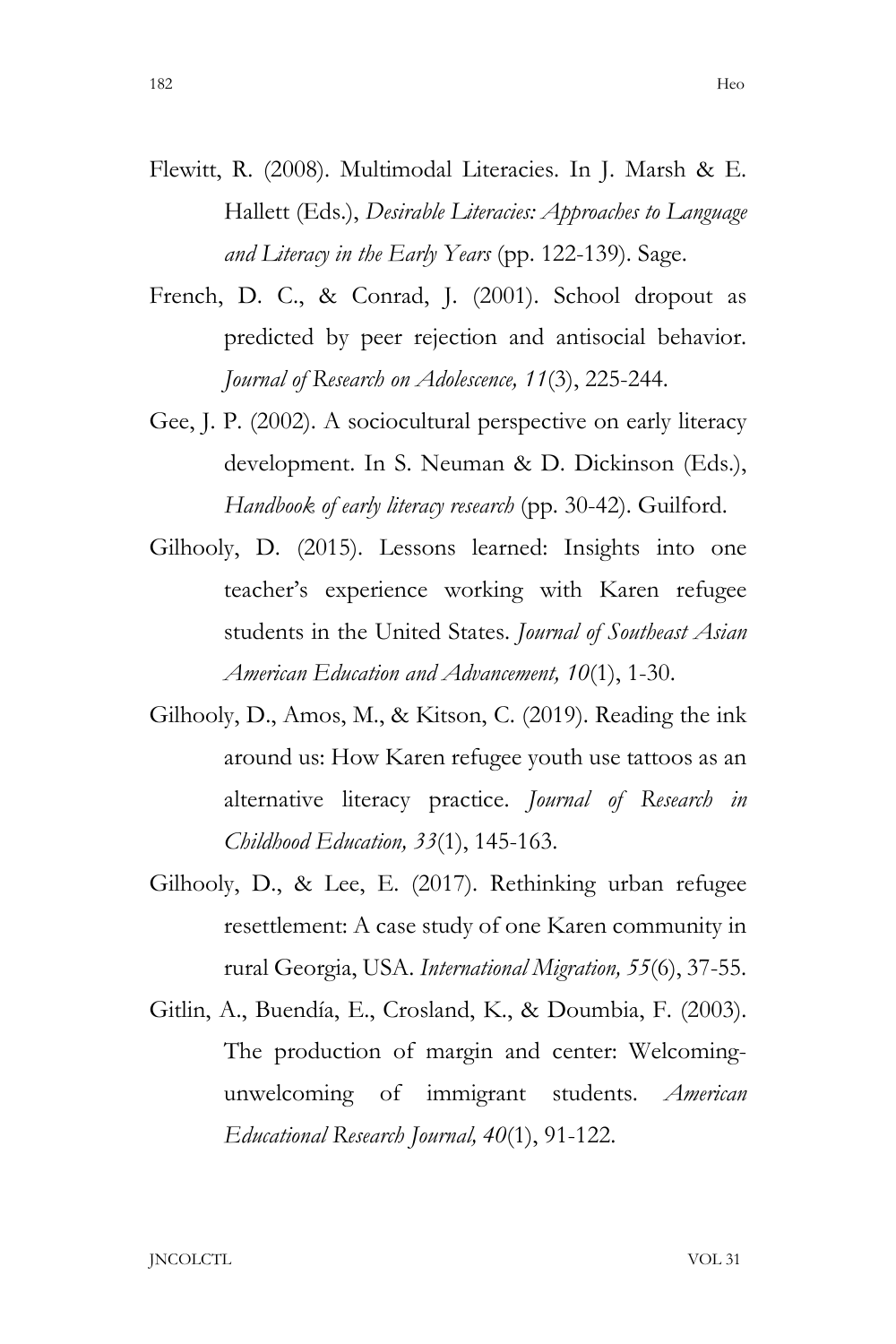- Glaser, B. G., & Strauss, A. L. (1968). *The discovery of grounded theory; strategies for qualitative research* (Vol. 17). Weidenfeld and Nicolson.
- González, N. (2005). Beyond culture: The hybridity of funds of knowledge. In N. González, L. C. Moll, & C. Amanti (Eds.), *Funds of knowledge: Theorizing practices in households and classrooms* (pp. 29-46). Erlbaum.
- Hall, M. A. (1970). *Teaching reading as a language experience.* Charles Merrill.
- Harper, S. G. (2017). Engaging Karen refugee students in science learning through a cross-cultural learning community. *International Journal of Science Education, 39*(3), 358-376.
- Harriden, J. (2002). Making a name for themselves: Karen identity and the politicization of ethnicity in Burma. *Journal of Burma Studies, 7*, 84-144.
- Harste, J. (2010). Multimodality. In P. Albers & J. Sanders (Eds.), *Literacies, the arts & multimodalities* (pp. 27-43). National Council of Teachers of English.
- Heydon, R., & O'Neill, S. (2016). *Why multimodal literacy matters: (Re)conceptualizing literacy and wellbeing through singing infused multimodal, intergenerational curricula*. Sense Publishers.
- Hiorth, A., & Molyneux, P. (2018). Bridges and barriers: Karen refugee-background students' transition to high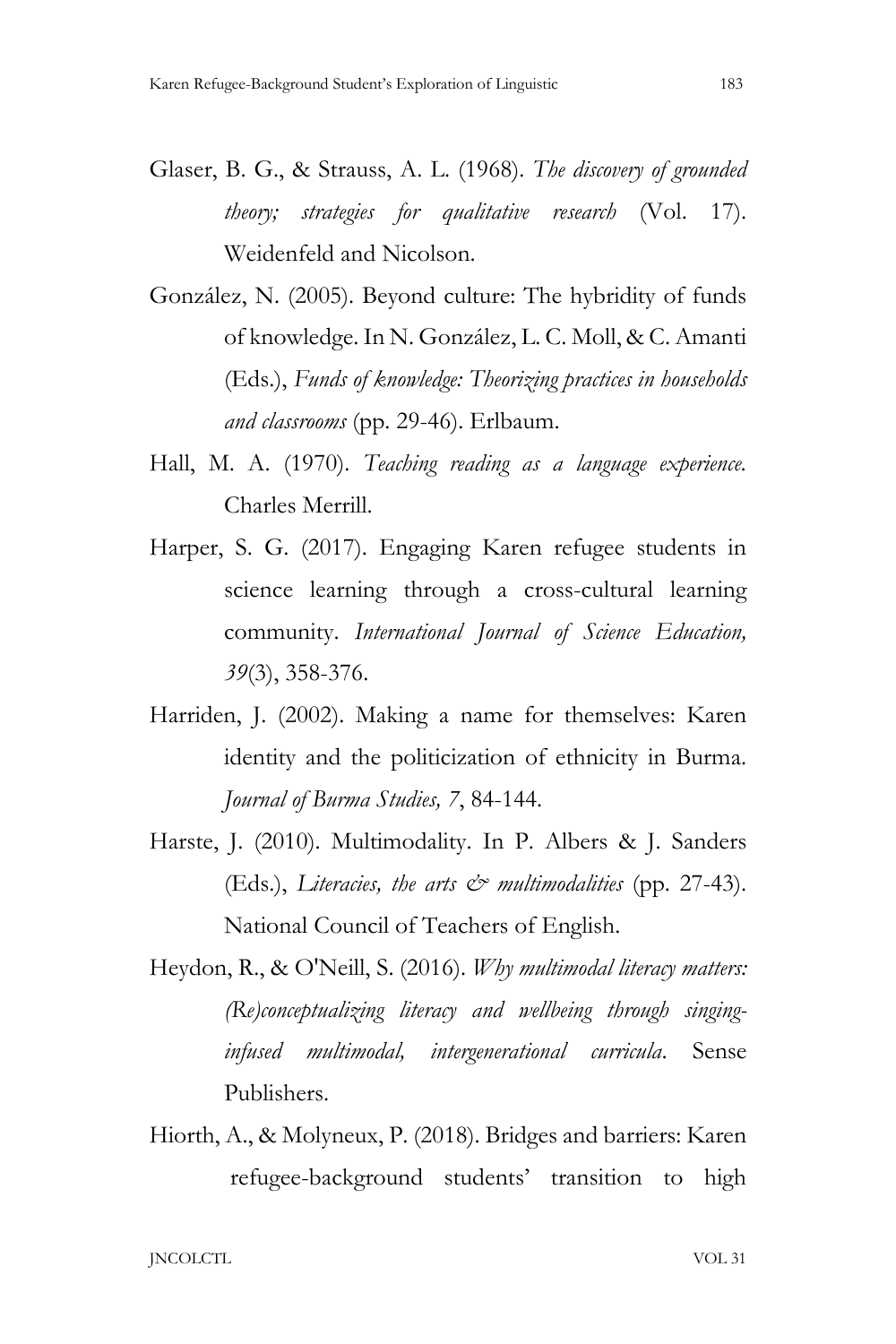school in Australia In S. Shapiro, R. Farrelly, & M. J. Curry (Eds.), *Educating refugee-background students: Critical issues and dynamic contexts* (pp. 125-143). Multilingual Matters.

- Hur, J. W., & Suh, S. (2012). Making learning active with interactive whiteboards, podcasts, and digital storytelling in ELL classrooms. *Computers in the Schools, 29*(4), 320-338.
- Jewitt, C., & Kress, G. (2003). *Multimodal literacy.* Peter Lang.
- Karam, F. J., Kibler, A. K., Johnson, H. E., & Molloy Elreda, L. (2020). Identity, positionality, and peer social networks: A case study of an adolescent refugee background student. *Journal of Language, Identity & Education, 19*(3), 208-223.
- Kennedy, L. M., Oviatt, R. L., & De Costa, P. I. (2019). Refugee youth's identity expressions and multimodal literacy practices in a third space. *Journal of Research in Childhood Education, 33*(1), 56-70.
- Kim, D., Yatsu, D. K., & Li, Y. (2021). A multimodal model for analyzing middle school English language learners' digital stories. *International Journal of Educational Research Open, 2(2)*, 1-9.
- Kirova, A. (2012). Creating shared learning spaces: An intercultural, multilingual early learning program for preschool children from refugee families. In F. E.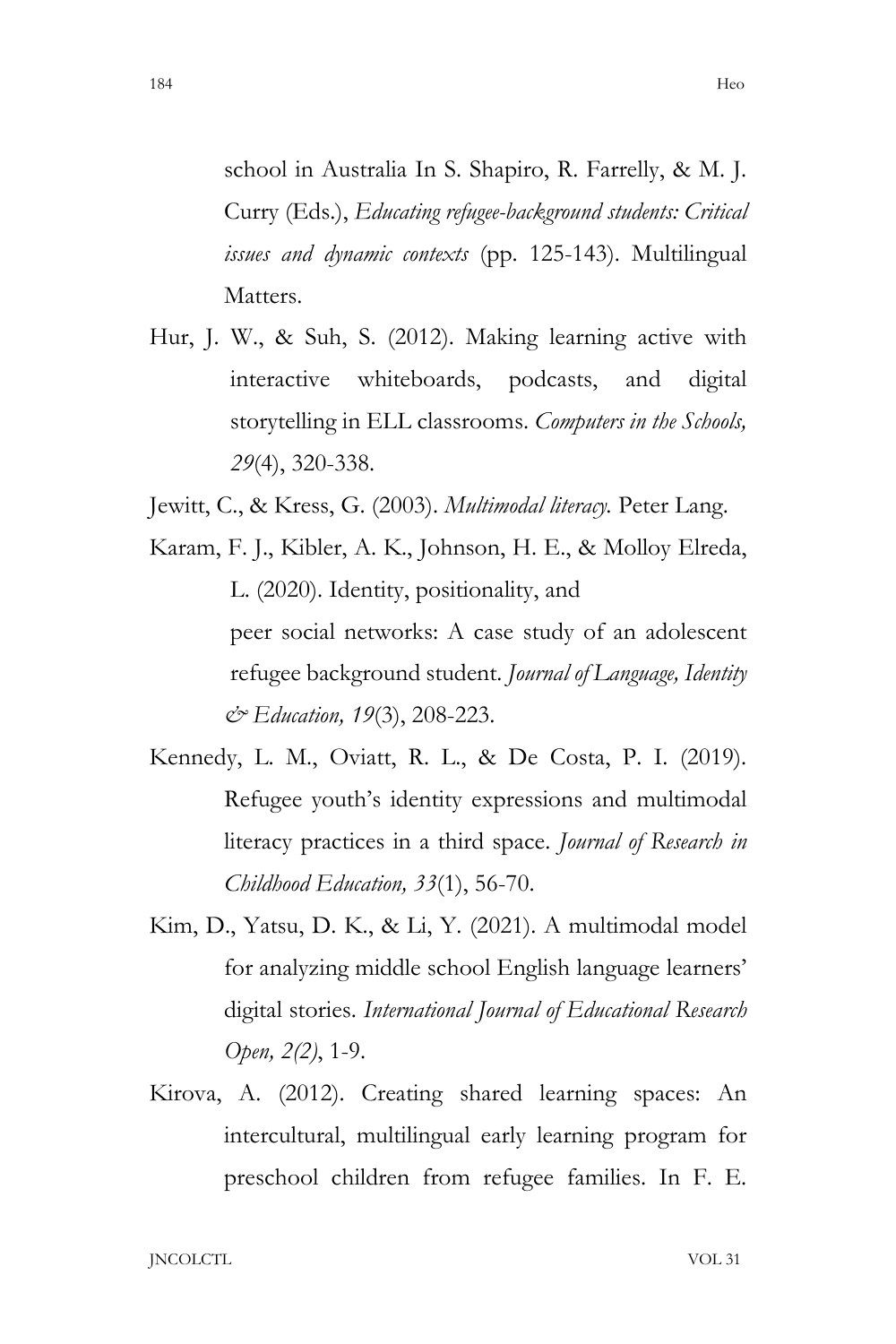McCarty & M. H. Vickers (Eds.), *Refugee and immigrant students: Achieving equity in education* (pp. 21-42). Information age Publishing.

- Kress, G., & Van Leeuwen, T. (2001). *Multimodal discourse*. Oxford University Press.
- Magro, K. (2007). Overcoming the Trauma of War: Literacy Challenges of Adult Learners. *Education Canada, 47*(1), 70-74.
- McBrien, L. J. (2005). Educational needs and barriers for refugee students in the United States: A review of the literature. *Review of Educational Research, 75*(3), 329-365.
- Merriam, S. B. (1998). *Qualitative research and case study applications in education*. Jossey-Bass.
- Meyer, E. (2008). "Who We Are Matters": Exploring teacher identities through found poetry. *LEARNing Landscapes, 2*(1), 195-210.
- Moll, L. C., Amanti, C., Neff, D., & González, N. (1992). Funds of knowledge for teaching: Using a qualitative approach to connect homes and classrooms. *Theory into Practice, 31*(2), 132-141.
- Narey, M. (Ed.). (2009). *Learning through arts-based early childhood education*. Springer Publishing Company.
- Narey, M. (Ed.). (2017). *Multimodal perspectives of language, literacy, and learning in early childhood: The creative and critical 'art' of making meaning.* Springer.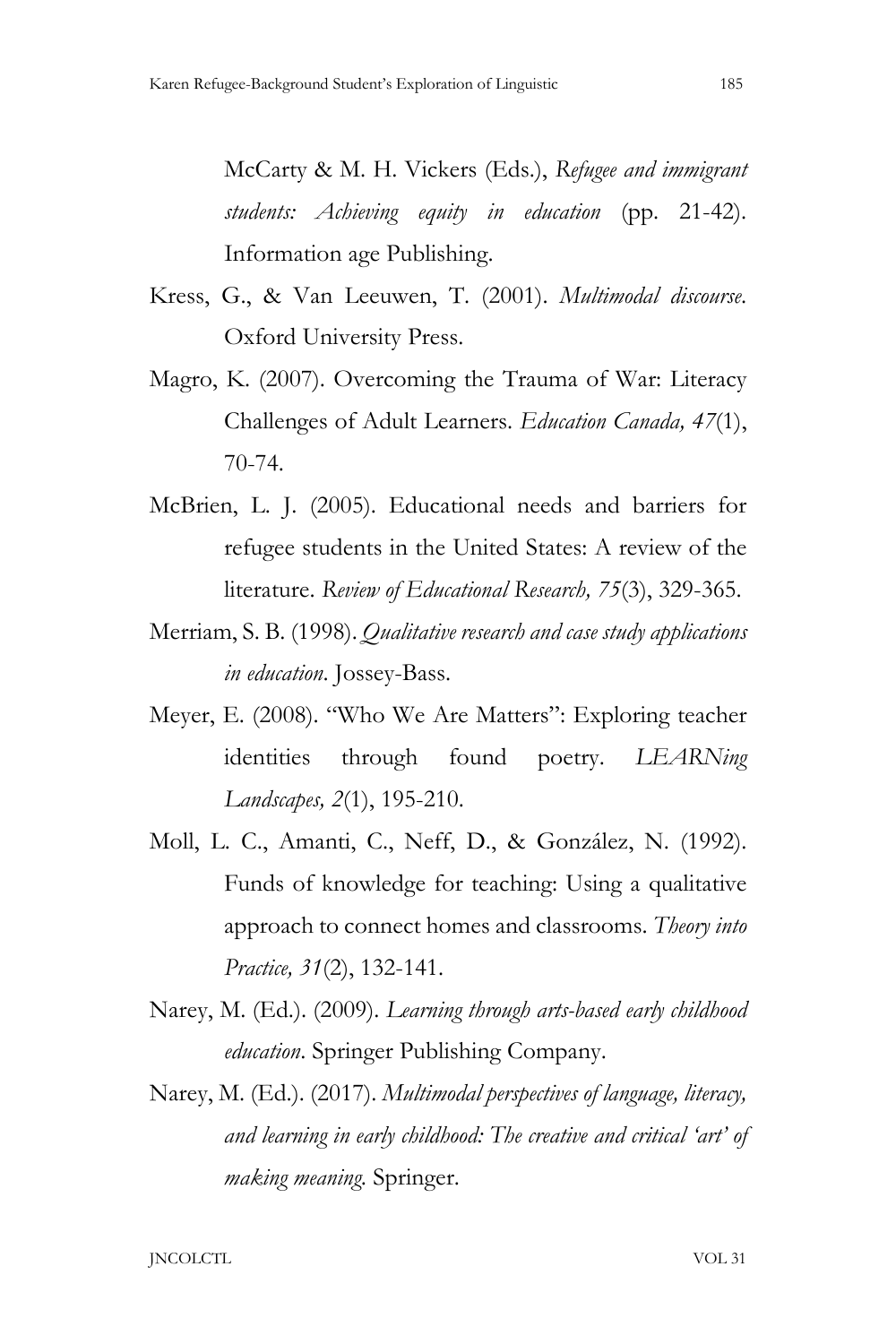- Nessel, D. D., & Dixon, C. N. (Eds.). (2008). *Using the language experience approach with English language learners: Strategies for engaging students and developing literacy.* Corwin Press.
- Oikonomidoy, E. (2010). Zooming into the school narratives of refugee students. *Multicultural Perspectives, 12*(2), 74- 80.
- Portes, A., & Rumbaut, R. G. (2001). *Legacies: The story of the immigrant second generation.* University of California Press.
- Roof, L., & McVee, M. B. (2021). *The experiences of refugee youth from Burma in an American high school*. Routledge.
- Rowe, C., Watson-Ormond, R., English, L., Rubesin, H., Marshall, A., Linton, K., Amolegbe, A., Agnew-Brune, C., & Eng, E. (2017). Evaluating art therapy to heal the effects of trauma among refugee youth: The Burma art therapy program evaluation. *Health Promotion Through Arts & Gardening, 18*(1), 26-33.
- Rutter, J. (2006). *Refugee children in the UK*. Open University Press.
- Shannon, P. J., Vinson, G. A., Wieling, E., Cook, T., & Letts, J. (2015). Torture, war trauma, and mental health symptoms of newly arrived Karen refugees. *Journal of Loss & Trauma, 20*(6), 577-590.
- Shapiro, S., & MacDonald, M. T. (2017). From deficit to asset: Locating discursive resistance in a refugee-background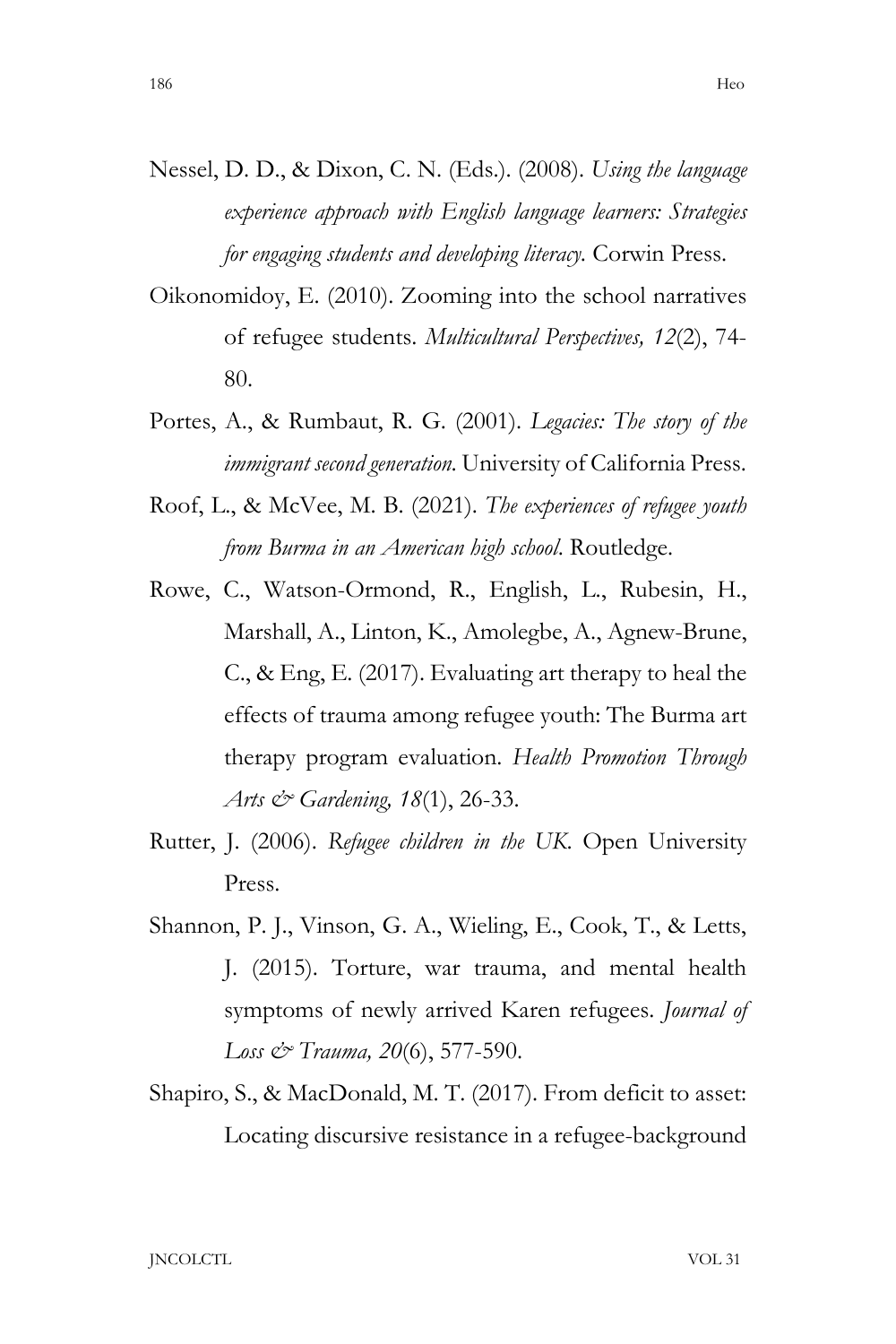student's written and oral narrative. *Journal of Language, Identity*  $\mathcal{Q}$ *<sup>2</sup> Education, 16(2)*, 80-93.

- Serafini, F. (2014). *Reading the visual: An introduction to teaching multimodal literacy*. Teachers College Press.
- Tandon, M. (2016). Resettlement struggles of Burmese refugee students in US high schools: A qualitative study. *Journal of Southeast Asian American Education and Advancement, 11*(1), 1-26.
- Taylor, S., & Sidhu, R. K. (2012). Supporting refugee students in schools: What constitutes inclusive education? *International Journal of Inclusive Education, 16*(1), 39-56.
- The New London Group. (1996). A pedagogy of multiliteracies: Designing social futures. *Harvard Educational Review, 66*(1), 60-92.
- Ugurlu, N., Akca, L., & Acarturk, C. (2016). An art therapy intervention for symptoms of post-traumatic stress, depression and anxiety among Syrian refugee children. *Vulnerable Children and Youth Studies, 11*(2), 89-102.
- Upadhyay, B. (2009). Negotiating identity and science teaching in a high-stakes testing environment: An elementary teacher's perceptions. *Cultural Studies of Science Education, 4*, 569-586.
- Wellman, S., & Bey, S. (2015). Refugee children and art teacher training: Promoting language, self-advocacy, and cultural preservation. *Art Education, 68*(6), 36-44.